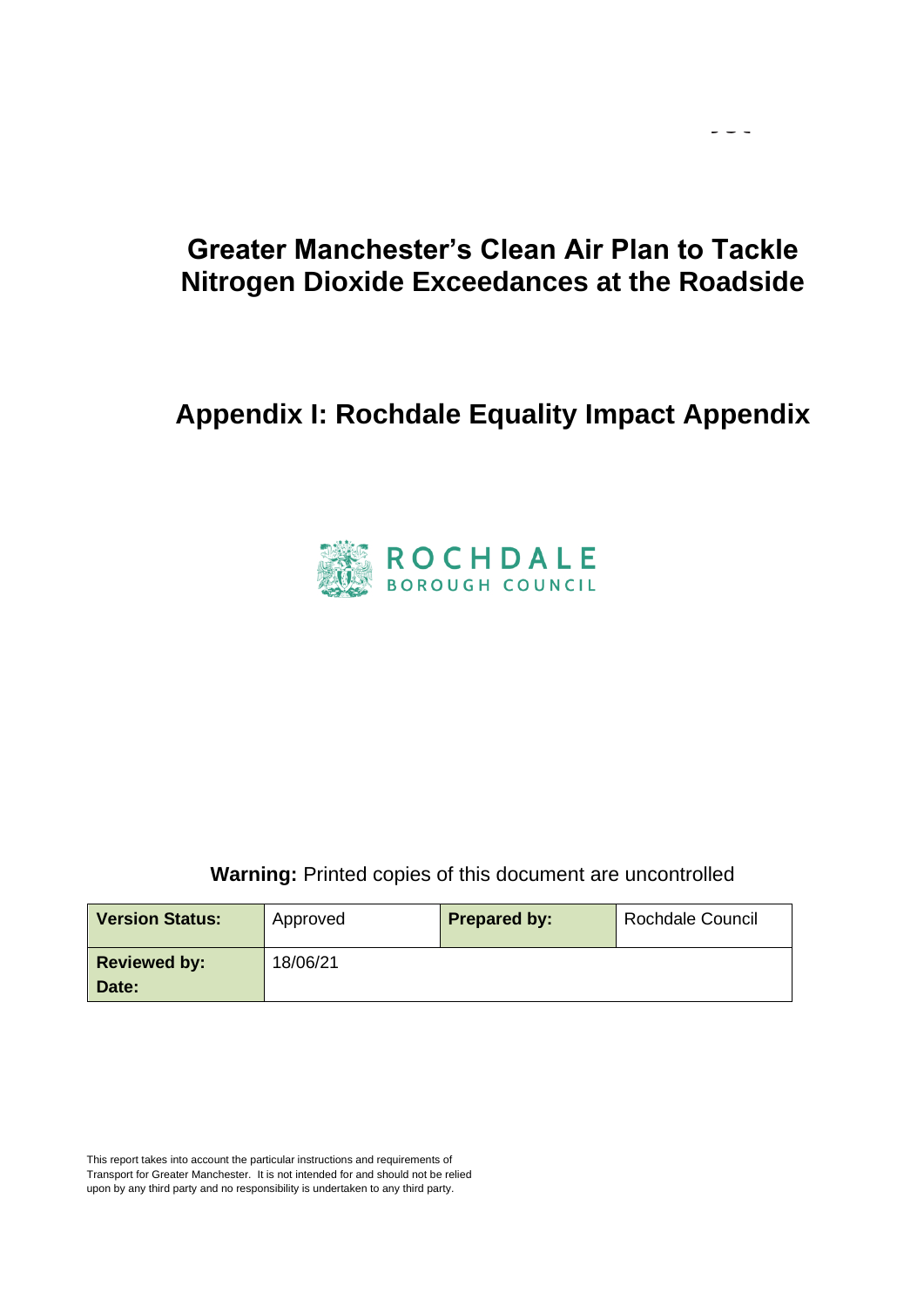# **Contents**

 $\,$   $\,$ 

|   |     |                                                 | Page |
|---|-----|-------------------------------------------------|------|
| 1 |     | <b>Local Authority EqIA Appendix - Rochdale</b> | 1    |
|   | 1.1 | Introduction                                    | 1    |
|   | 1.2 | Local approach to Equality Impact               |      |
| 2 |     | <b>Rochdale Council EqIA Appendix</b>           | 3    |
|   | 2.1 | Baseline data review                            | 3    |
|   | 2.2 | Equality impacts review                         | 11   |
|   | 2.3 | 'Hot-spots' in your Local Authority             | 33   |
|   | 2.4 | Actions to be taken by Rochdale                 | 35   |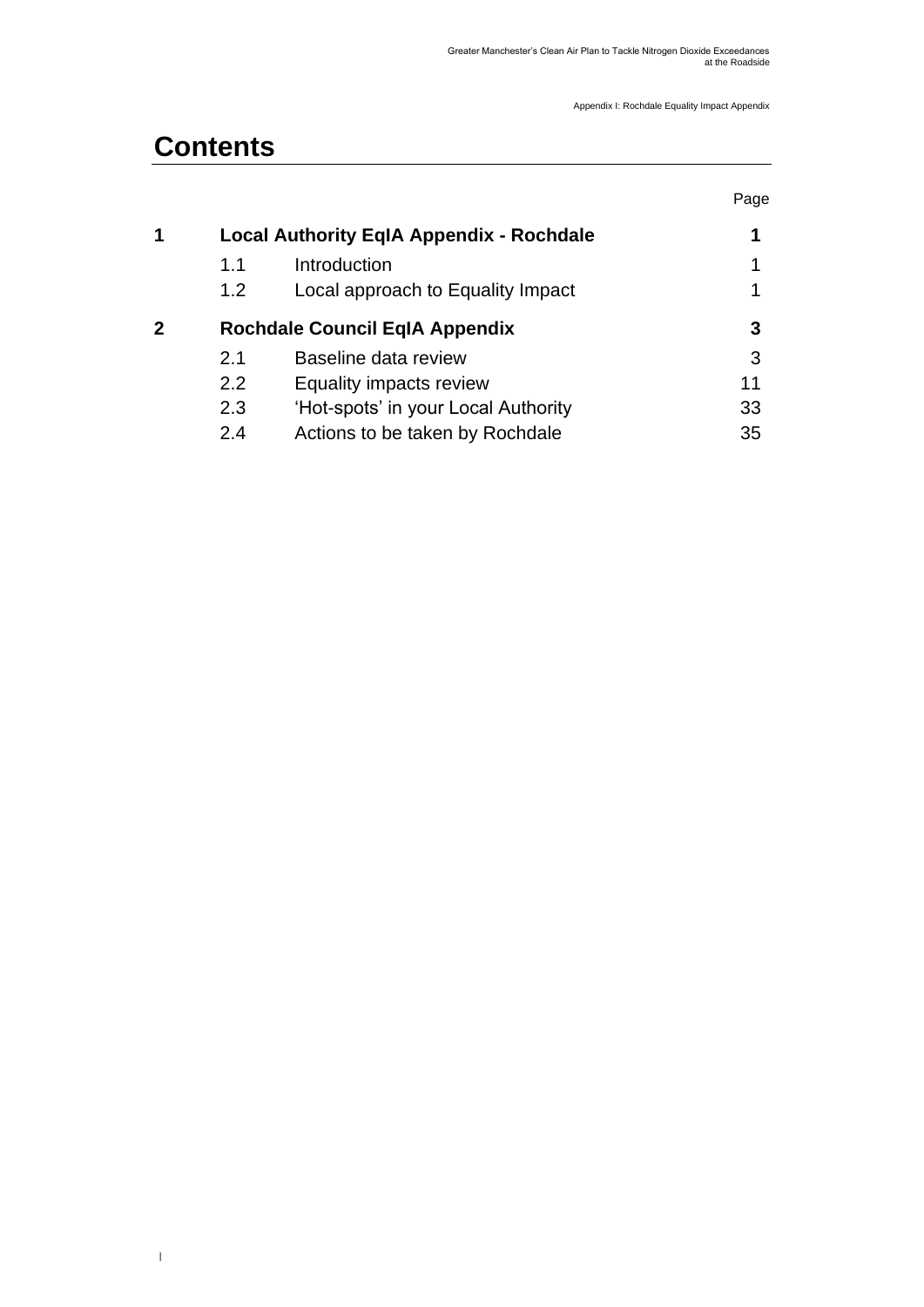# <span id="page-2-0"></span>**1 Local Authority EqIA Appendix - Rochdale**

# <span id="page-2-1"></span>**1.1 Introduction**

<span id="page-2-2"></span>An Equality Impact Assessment (EqIA) has been developed at a Greater Manchester (GM) scale for the GM Clean Air Plan (GM CAP) in line with the public sector equality duty in section 149 of the Equality Act, 2010.

The GM wide assessment builds on EqIAs that were published at the Outline Business Case stage in 2019 and the EqIA developed to support the consultation in late 2020. It considers the impacts on protected characteristics related to the implementation of CAZ C charging zone in GM and how implementation of the proposed package of mitigation measures addresses any identified equality impacts. This EqIA is an update following changes to the GM CAP policy made in consideration of feedback received during the consultation.

The EqIA is supported by an Equality Impact Evidence Report, appended to the EqIA<sup>1</sup>.

## **1.1 Local Authority Assessment**

This appendix to the GM EqIA includes an assessment of equality carried out by Rochdale Council. The reasons for individual LA assessments include:

- To fulfil legal requirements placed on LAs to meet their duty under the Equality Act;
- To ensure that each of the LAs has considered and understood the full GM EqIA report and the context for the LA itself;
- To identify any LA baseline profile nuances or differences to that presented in the GM EqIA (Appendix A in the Equality Impact Evidence report).
- To review the assessment outcomes of the GM EqIA and identify whether impacts would be more or less significant within the LA areas;
- To highlight any geographical 'hot spots' with LA areas;
- To identify any actions LAs could take to mitigate and monitor equality impacts identified (specific to the LA area rather than applicable across GM as a whole).

<sup>1</sup> [https://cleanairgm.com/technical-documents/](https://secure-web.cisco.com/11eiBCgElauzNx9ZLncgJx3iOubmp4VtcvvkdlhxY65RKvTbIb59-L2ncr8SElltrd2x-6LbEl4KMsTTxIe3wkMOtRdF_mwDnnUw_pzGQZOwSRIhPJyQIZ8Yp6BpEAcNSn8Ts-zUMkCwwKuuZ6JqlhO90pJazjetwe6gKhLVIM_BswP0PQmXUeuqGyGpWdmieI8qM86OywsW2Ih1TXBkADjvPWBAW0J67oLJLyOi-5a-P-uw5qxFWy4jV1Rgj27aX74mWEA8RmcCJF_QiJniWV9Y7vnNRmfIdielNKILyTnV3ChPut5AXlpom2ThMoaDynN4YcMw9M5bXrEI6WdmDFg/https%3A%2F%2Furl4.mailanyone.net%2Fv1%2F%3Fm%3D1lqaQa-0007kg-3t%26i%3D57e1b682%26c%3Dwx7pouswT3bJs4LPeETsz86q7Q_0OC56XXhe7DlJDibGRSGR8fdmSomeuSdI7C2Fa0eQbaAqoLXhP95flvC3e_rUhnBjBiD8llf9LaF4ZtCjfFRgnR8YVM3huSJaCGnICk94fttlvHc5puWw5cDJWXKncROEJUpzHqnxCBOtlS83l3-sjgML-pIcbUhAQZELxzuJu6c3812_3lnwQAbyYwgocO5Fara8d5TyMQqiWW6tNZcZXXghiSlVoISAGQRmsZ-TU8nVqIdM3Z7LyV0OBSLL4yenFqLa1SDyZM36c6L9Rv_9RwvC_zO8-ja9EEmp3RuaxQ4iKqu8pID_qRBxLRB9hKR0Yp8TjK3AxZQfI6W6JX6ff_FKZIssUgNuX4h8fgWjXtS31MSzgcKKD5htCOS8RNiJG7hqFaezCADs1zqfd5YI5KwtXyQV8Xcw9c04dqUU3rtH6b_zGkplrYZzi_tw5Uh0gVH_yDQ0aze-YmaYOmPe-7DcIOn3tcJzyPAzyNqQZKCfP-i1oh349NtnaY_1gjK4qs0hRBa9R9D0kEGpaGRFokA16JTCjrnHuvRgs7DcM7Fi3nDdrs6xiFxYb34O5EIVstmWMeA67C4pmsqoQ4hX3-rUnQd3vI35GAzQJzJxEsp-QxLb4UU4coOA_r80VNAaur_GF4G4X8lvmN0gEZ3Wu5QzUhFNsj4TCOgSucH17LnJrJVLTZfksCAbTQ)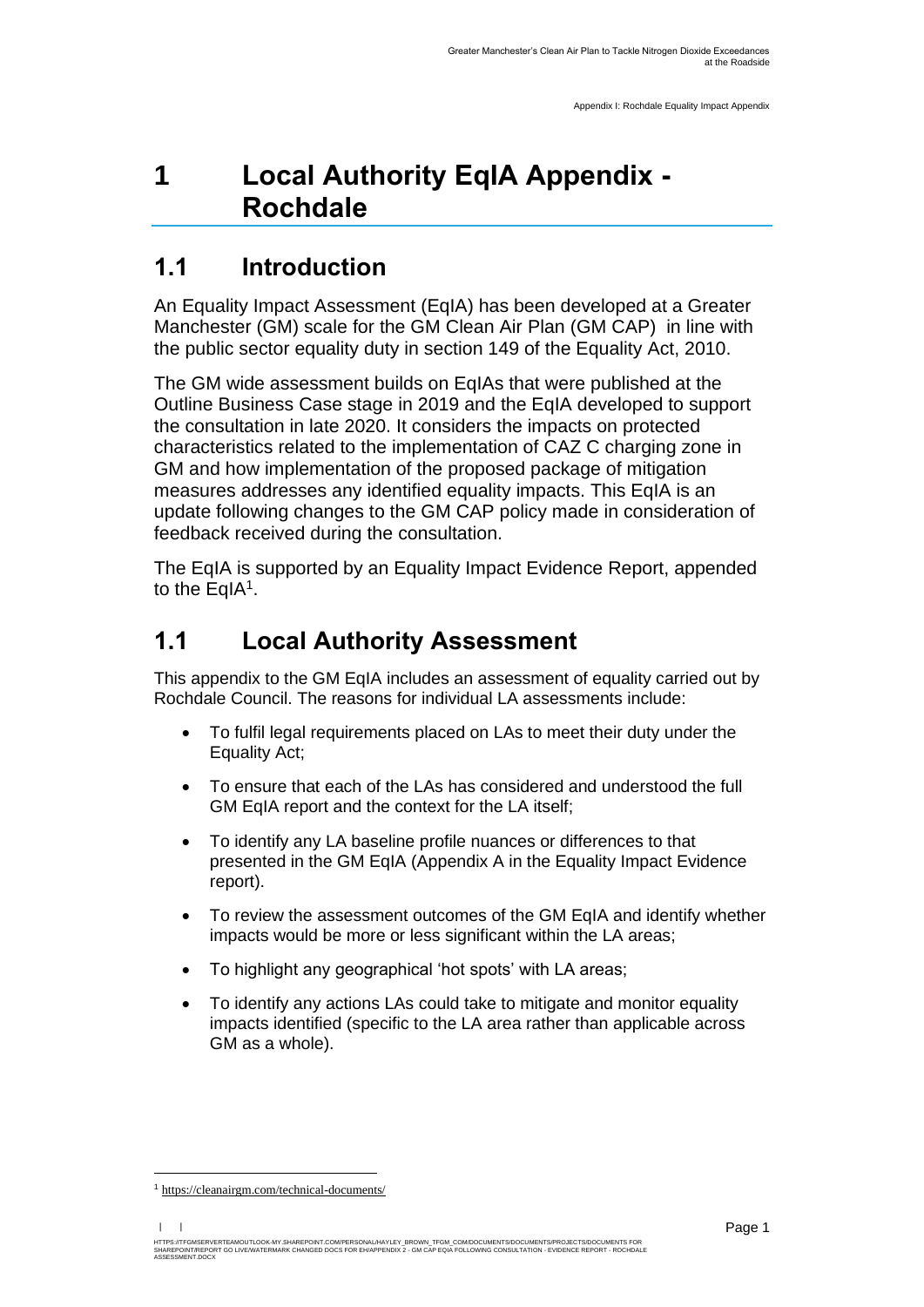# **1.2 Local approach to Equality Impact**

Rochdale Council developed a standard approach to assessing Equality Impact to meet the requirements of the Public Sector Equality Duty, consisting of an initial assessment, full assessment and an impact action plan. This is to ensure the authority has an understanding of our diverse communities and take account of their needs when designing policies and delivering services.

In addition to the 9 Protected Characteristics identified in the Equality Act 2010, Rochdale Council has added 2 extra categories to our Equality Impact Assessments:

- **Carers**
- Serving or ex serving members of the armed forces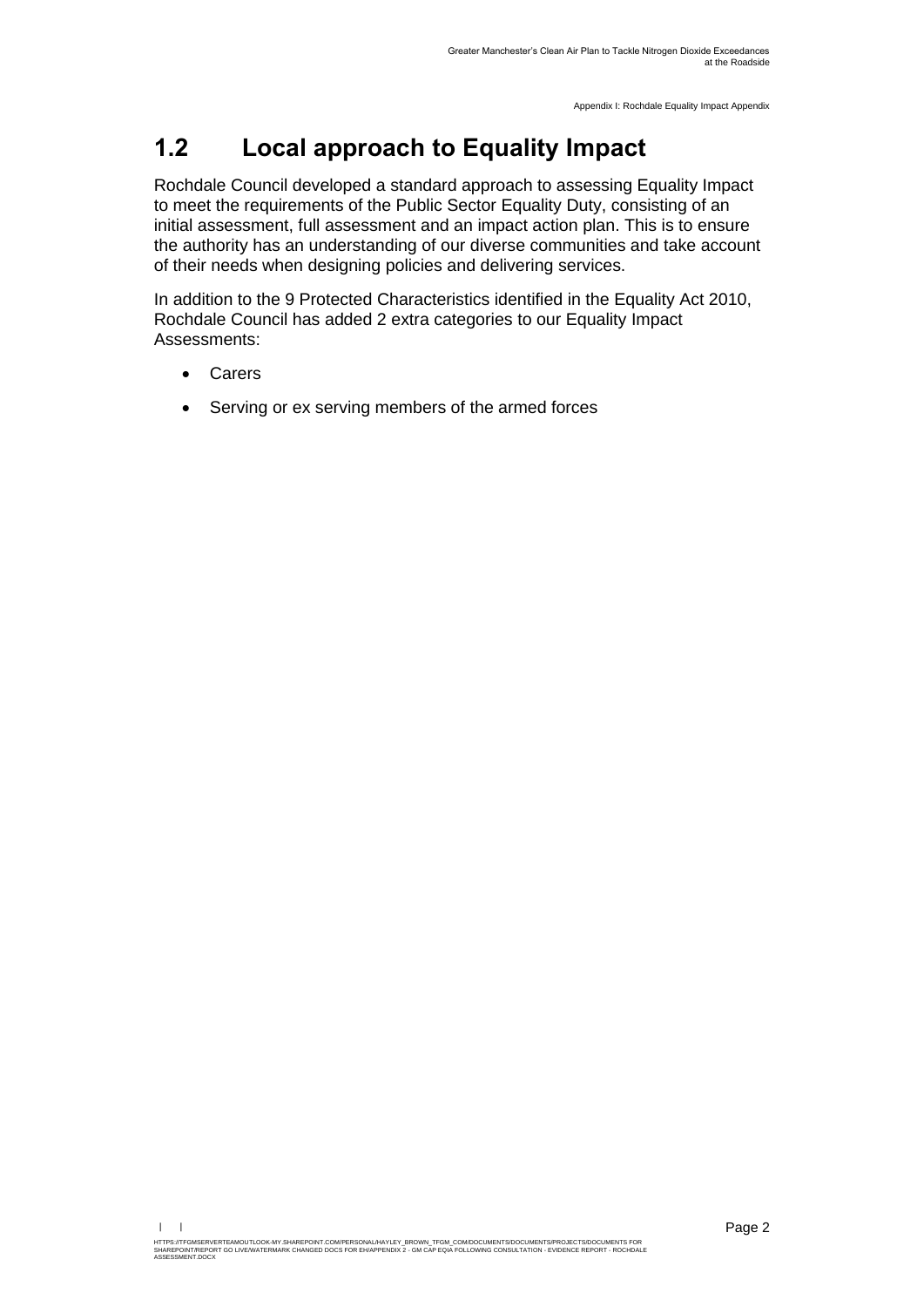# <span id="page-4-0"></span>**2 Rochdale Council EqIA Appendix**

# <span id="page-4-1"></span>**2.1 Baseline data review**

## **2.1.1 Introduction**

This section describes the process Rochdale Council has applied to establish the baseline data for this Equality Impact Assessment.

It aligns to the process established for the GM CAP full EqIA to establish evidence about the protected characteristics of equality groups using the following sources:

- ONS, 2011 Census
- ONS 2018 and 2019 population projections
- Working and Pensions Longitudinal Study, 2016
- Policy review of local strategies
- Department for Transport, 2016
- These sources have been supplemented by local data, wherever possible. However, where there are gaps, every effort has been made to ensure impacts are considered using relevant anecdotal evidence from professionals in the service areas.

| In-Scope<br><b>Protected</b><br><b>Characteristic</b> | Overview for the local authority;<br>including updated data.                                                                                                                                                                                                                                                                                                                                                                                                                        | 'Outliers' within the Local Authority<br>(LSOAs or communities with a particularly<br>high proportion of a protected<br>characteristic to highlight any<br>distributional impacts)                                                                                                                                                                                                                                                                                                                                                                                                                                            |
|-------------------------------------------------------|-------------------------------------------------------------------------------------------------------------------------------------------------------------------------------------------------------------------------------------------------------------------------------------------------------------------------------------------------------------------------------------------------------------------------------------------------------------------------------------|-------------------------------------------------------------------------------------------------------------------------------------------------------------------------------------------------------------------------------------------------------------------------------------------------------------------------------------------------------------------------------------------------------------------------------------------------------------------------------------------------------------------------------------------------------------------------------------------------------------------------------|
| Age                                                   | ONS 2018 Mid-Year Population Estimates<br>illustrate the age profile for the borough.<br>Rochdale has:<br>a slightly higher proportion of young<br>people aged 0-16 years (21.6%)<br>than the GM average (20.5%)<br>a slightly lower proportion of the 16-<br>64 working age population at 62.1%,<br>compared to the GM average of<br>63.7%<br>a slightly higher proportion of older<br>residents than the GM average, with<br>16.3% of people aged 65+,<br>compared to 15.8% in GM | More recent data from the ONS Mid-Year<br>Population Estimates 2019 illustrates that<br>there are a number of outliers, in respect of<br>age, for Rochdale borough.<br>A number of wards have a particularly high<br>proportion of 0-16 year olds:<br>Balderstone and Kirkholt (25%)<br>$\bullet$<br>Central Rochdale (26%)<br>$\bullet$<br>Kingsway (27%)<br>$\bullet$<br>Milkstone and Deeplish (26%)<br>$\bullet$<br>Smallbridge and Firgrove (26%)<br>$\bullet$<br>Spotland and Falinge (24%)<br>West Middleton (24%)<br>A number of wards have a particularly high<br>proportion of residents aged 65+:<br>Bamford (24%) |

### **2.1.2 Baseline data updates**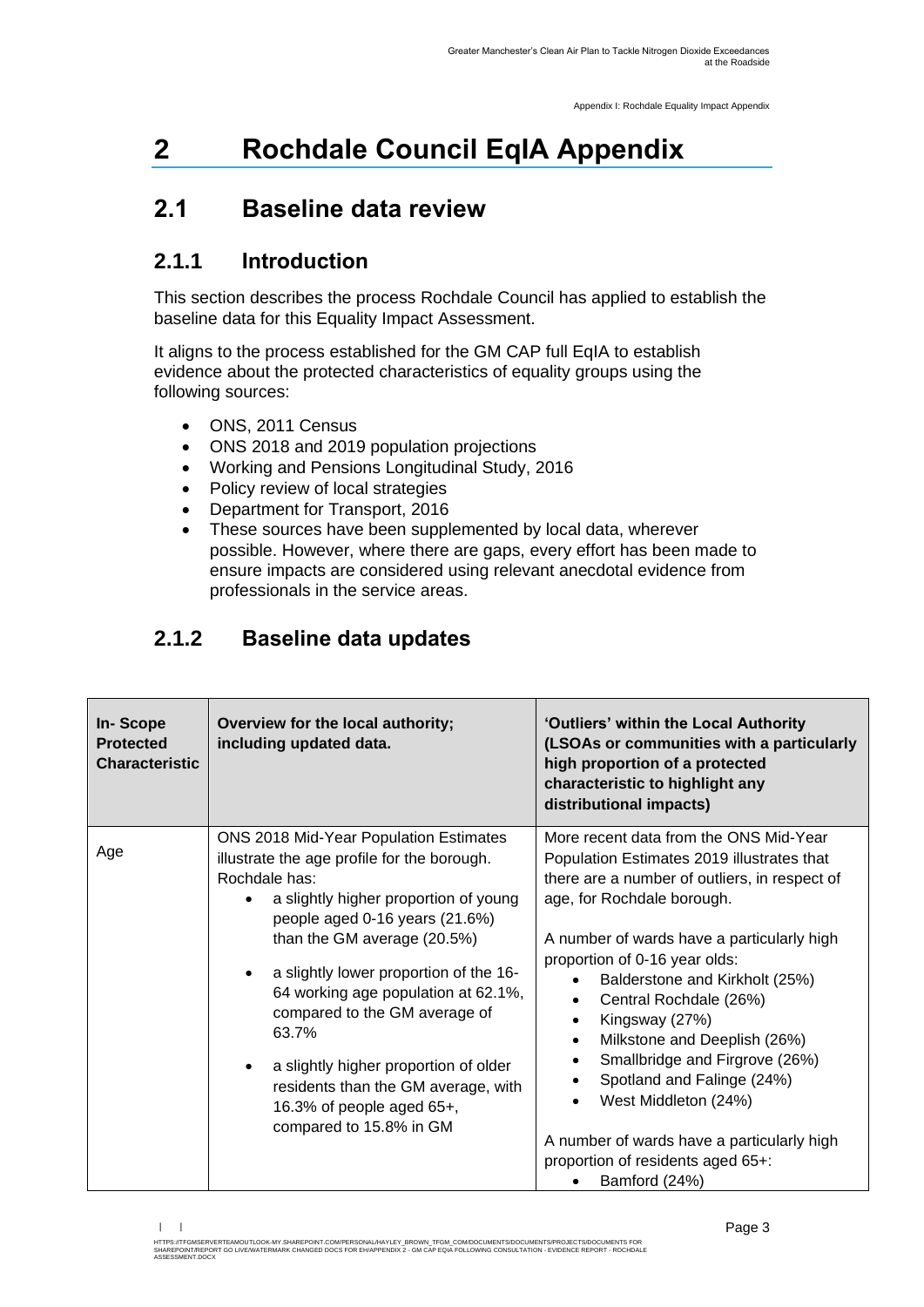| <b>In-Scope</b><br><b>Protected</b><br><b>Characteristic</b> | Overview for the local authority;<br>including updated data.                                                                                                                                                                                                                                                                                                                                                                                                                                                                                                                                                                                                                                                                                                                                                                | 'Outliers' within the Local Authority<br>(LSOAs or communities with a particularly<br>high proportion of a protected<br>characteristic to highlight any<br>distributional impacts)                                                                                                                                                                                                                                                                                                                                                                                                                                                                                                                                                                                                               |
|--------------------------------------------------------------|-----------------------------------------------------------------------------------------------------------------------------------------------------------------------------------------------------------------------------------------------------------------------------------------------------------------------------------------------------------------------------------------------------------------------------------------------------------------------------------------------------------------------------------------------------------------------------------------------------------------------------------------------------------------------------------------------------------------------------------------------------------------------------------------------------------------------------|--------------------------------------------------------------------------------------------------------------------------------------------------------------------------------------------------------------------------------------------------------------------------------------------------------------------------------------------------------------------------------------------------------------------------------------------------------------------------------------------------------------------------------------------------------------------------------------------------------------------------------------------------------------------------------------------------------------------------------------------------------------------------------------------------|
|                                                              | Rochdale has lower life expectancy at birth,<br>and at age 65, than the GM average:<br>Life expectancy at birth for males in<br>Rochdale is 77.2years compared to<br>77.8 for GM<br>Life expectancy at birth for females<br>$\bullet$<br>in Rochdale is 80.6years compared<br>to 81.3 for GM                                                                                                                                                                                                                                                                                                                                                                                                                                                                                                                                | Littleborough and Lakeside (23%)<br>$\bullet$<br>South Middleton (22%)<br>$\bullet$<br>Norden (21%)<br>$\bullet$<br>Milnrow and Newhey (21%)<br>$\bullet$<br>Castleton (20%)<br>$\bullet$<br><b>Healey (19%)</b><br>$\bullet$<br>Wardle and West Littleborough (18%)<br>$\bullet$<br>Hopwood Hall (18%)<br>$\bullet$                                                                                                                                                                                                                                                                                                                                                                                                                                                                             |
| <b>Disability</b>                                            | <b>Deprivation</b><br>The 2019 Index of Multiple Deprivation (IMD)<br>for Health Deprivation and Disability, ranked<br>Rochdale at position 14 (from a total of 151<br>upper tier local authorities in England). A<br>lower score indicates more deprivation.<br>Rochdale has the fourth lowest IMD rank of<br>the ten GM local authorities. The borough is<br>more deprived relative to GM averages.                                                                                                                                                                                                                                                                                                                                                                                                                       | <b>Deprivation</b><br>Rochdale has 134 LSOAs. The IMD 2019<br>shows that of these, 43 LSOAs (32%) are<br>ranked as the most deprived in relation to<br>health and disability (i.e. they have the lowest<br>ranking of 1). These are spread throughout<br>Rochdale. 16 of the borough's 20 wards have<br>at least one LSOA ranked as the most<br>deprived for health and disability.                                                                                                                                                                                                                                                                                                                                                                                                              |
|                                                              | <b>Limiting conditions</b><br>The 2011 Census collected self-reported<br>data on the percentage of people whose day<br>to day activities are limited as a result of<br>disability. 9.8% of the resident population in<br>GM (all ages) are limited a lot by a disability.<br>This figure is slightly higher for Rochdale (all<br>ages) at 10.7%.<br>The 45-69 age group reports the greatest<br>proportion of disability at both a GM level<br>and borough level. However, again, the rate<br>is slightly higher for Rochdale (4.64%) than<br>the GM average (4.09%).<br><b>Disability Benefit Claimants</b><br>The 2018 ONS states the average proportion<br>of benefit claimants across GM is 3.12%.<br>Rochdale has the highest proportion of<br>benefit claimants of all the 10 GM boroughs<br>at 3.66% (8,050 people). | <b>Limiting conditions</b><br>A more detailed assessment of data (from the<br>same source) shows that 14 of the 20 wards<br>in Rochdale have a higher percentage of<br>people reporting that their day to day<br>activities are limited as a result of disability<br>than the GM average. These are spread<br>across the borough:<br>West Middleton (14.3%)<br>Smallbridge and Firgrove (13.2%)<br>North Heywood (12.3%)<br>٠<br>West Heywood (12.1%)<br>Balderstone and Kirkholt (11.8%)<br>Central Rochdale (11.6%)<br>$\bullet$<br>Castleton (11.6%)<br>$\bullet$<br>Milkstone and Deeplish (11.5%)<br>$\bullet$<br>East Middlton (11.1%)<br>٠<br>Spotland and Falinge (11.0%)<br>Kingsway (10.7%)<br>Hopwood Hall (10.4%)<br>North Middleton (10.2%)<br>South Middleton (10.1%)<br>$\bullet$ |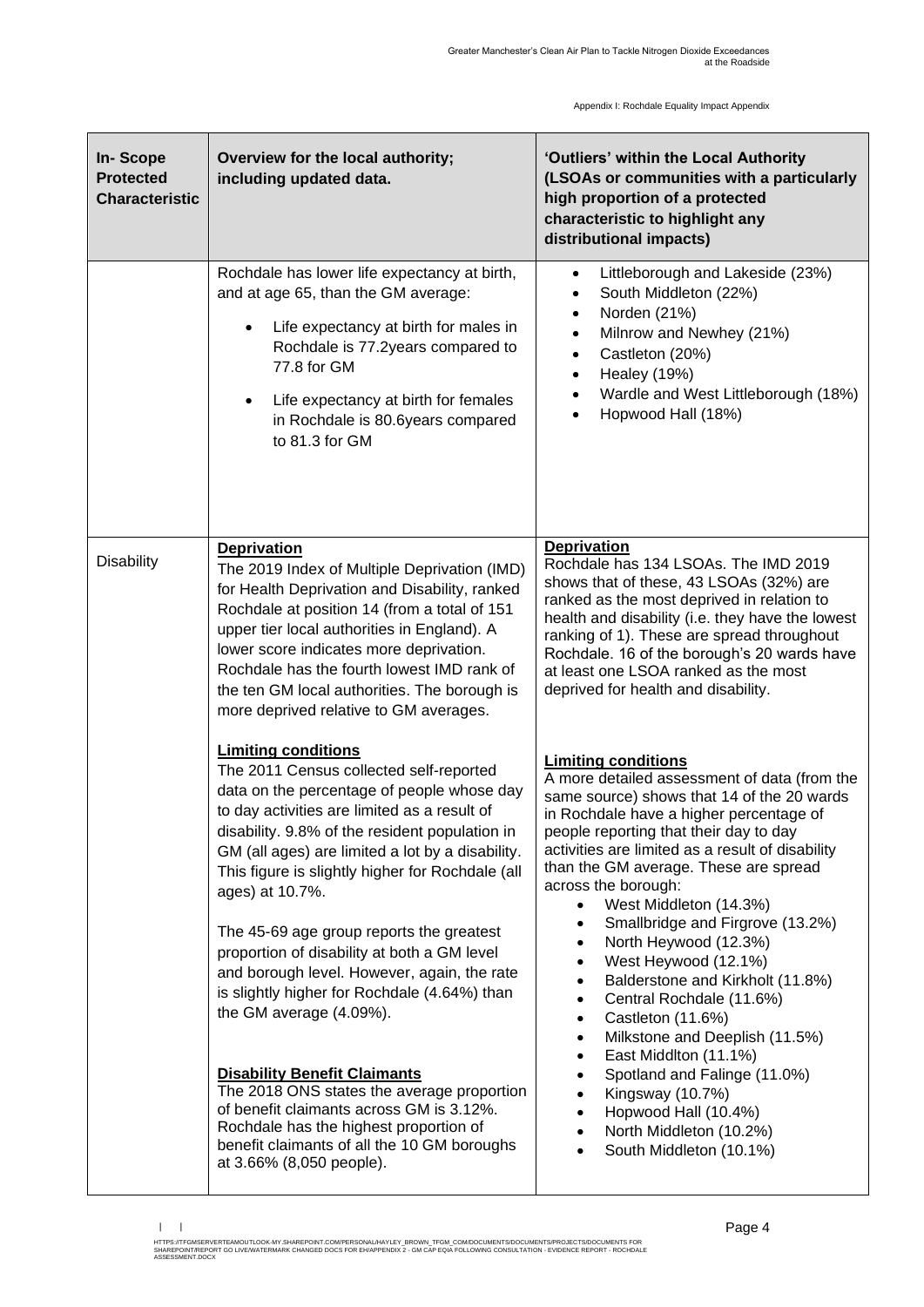| In-Scope<br><b>Protected</b><br><b>Characteristic</b> | Overview for the local authority;<br>including updated data.                                                                                                                                                                                                                                                                                                                                                                                                                                                                                                                                                                                                                                                                                                                                                                | 'Outliers' within the Local Authority<br>(LSOAs or communities with a particularly<br>high proportion of a protected<br>characteristic to highlight any<br>distributional impacts)                                                                                                                                                                                                                |
|-------------------------------------------------------|-----------------------------------------------------------------------------------------------------------------------------------------------------------------------------------------------------------------------------------------------------------------------------------------------------------------------------------------------------------------------------------------------------------------------------------------------------------------------------------------------------------------------------------------------------------------------------------------------------------------------------------------------------------------------------------------------------------------------------------------------------------------------------------------------------------------------------|---------------------------------------------------------------------------------------------------------------------------------------------------------------------------------------------------------------------------------------------------------------------------------------------------------------------------------------------------------------------------------------------------|
|                                                       | The 2018 ONS data is the most recent<br>source of information for disability benefit<br>claimants - Rochdale Council does not have<br>more up to date or detailed information.<br><b>Blue Badge Holders</b><br>Department for Transport data (2017-18)<br>shows that, compared to the 10 boroughs of<br>GM, Rochdale has the joint second highest<br>proportion of the population with blue badges<br>at 1.8% (only Wigan Council has a higher<br>percentage). This equates to 4,033 people. It<br>indicates that Rochdale has a higher<br>proportion of disabled people than most<br>other GM boroughs.<br>Information on blue badge holders is not<br>available at ward level. However, more<br>recent data from the Department for<br>Transport shows the number of valid Blue<br>Badges held by individuals in Rochdale |                                                                                                                                                                                                                                                                                                                                                                                                   |
|                                                       | increased to 5,156 in 2019.                                                                                                                                                                                                                                                                                                                                                                                                                                                                                                                                                                                                                                                                                                                                                                                                 |                                                                                                                                                                                                                                                                                                                                                                                                   |
| Pregnancy<br>and Maternity                            | Data on live births is commonly used as a<br>proxy for pregnancy and maternity.<br>ONS 2019 data shows that in 2018, 2.46%<br>of the female GM population had a live birth.<br>The rate was higher in Rochdale at 2.54%.                                                                                                                                                                                                                                                                                                                                                                                                                                                                                                                                                                                                    | More recent ONS data for 2020 shows<br>Rochdale is comparable to the GM average<br>with 2.4% of the female population having a<br>live birth (equating to a count of 2,702).<br>The following 5 wards had the highest level of<br>live births:<br>Milkstone and Deeplish (201)<br>$\bullet$<br>West Middleton (195)<br>Kingsway (190)<br>Central Rochdale (185)<br>Smallbridge and Firgrove (173) |
| Race                                                  | The 2011 ONS Census data provides a<br>breakdown of ethnicity and shows: -                                                                                                                                                                                                                                                                                                                                                                                                                                                                                                                                                                                                                                                                                                                                                  | ONS Mid-Year Population Estimates for 2019<br>demonstrate that Rochdale has a large<br>number of wards with a high proportion of<br><b>BAME</b> residents:<br>Milkstone and Deeplish (75.6%)<br>$\bullet$                                                                                                                                                                                         |

HTTPS://TFGMSERVERTEAMOUTLOOK-MY.SHAREPOINT.COM/PERSONAL/HAYLEY\_BROWN\_TFGM\_COM/DOCUMENTS/DOCUMENTS/ROJECTS/DOCUMENTS FOR<br>SHAREPOINT/REPORT GO LIVE/WATERMARK CHANGED DOCS FOR EH/APPENDIX 2 - GM CAP EQIA FOLLOWING CONSULTATI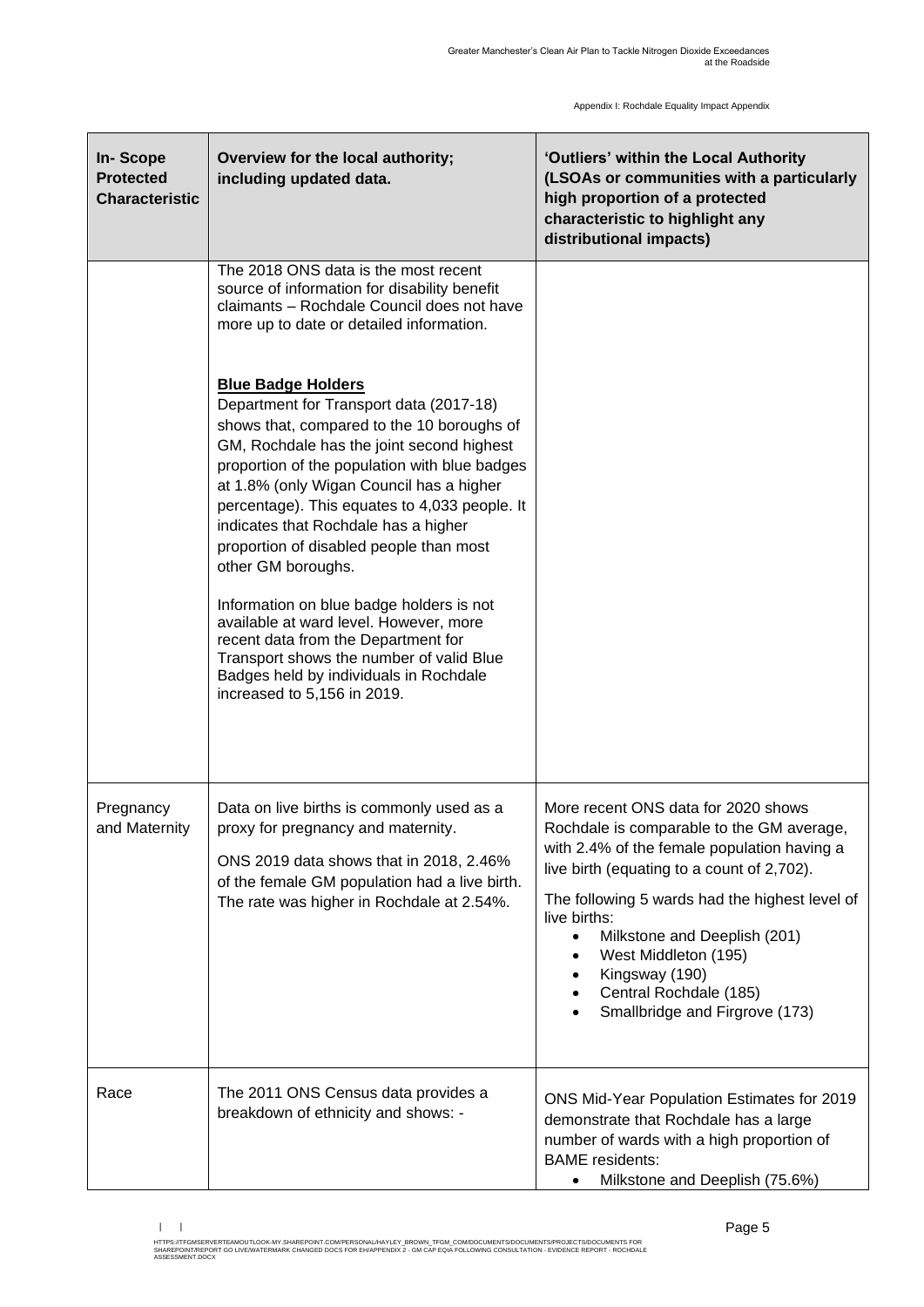| <b>In-Scope</b><br><b>Protected</b><br><b>Characteristic</b>  | Overview for the local authority;<br>including updated data.                                                                                                                                                                                                                                                                                                                                                                        | 'Outliers' within the Local Authority<br>(LSOAs or communities with a particularly<br>high proportion of a protected<br>characteristic to highlight any<br>distributional impacts)                                                                                                                            |
|---------------------------------------------------------------|-------------------------------------------------------------------------------------------------------------------------------------------------------------------------------------------------------------------------------------------------------------------------------------------------------------------------------------------------------------------------------------------------------------------------------------|---------------------------------------------------------------------------------------------------------------------------------------------------------------------------------------------------------------------------------------------------------------------------------------------------------------|
|                                                               | 83.7% of the GM population is white.<br>$\bullet$<br>The proportion is lower in Rochdale<br>at 81.6%<br>18.4% of the Rochdale population is<br>$\bullet$<br>from a BAME background compared<br>to 16.3% across GM.<br>Rochdale has the third most diverse<br>population in GM - behind only<br>Manchester and Oldham.<br>More recent data from the 2019 Annual<br>Population survey shows Rochdale now has<br>25.8% BAME residents. | Central Rochdale (61.1%)<br>$\bullet$<br>Kingsway (38.7%)<br>Spotland and Falinge (29.2%)<br>$\bullet$<br>Smallbridge and Firgrove (26.1%)<br>Bamford (20.2%)                                                                                                                                                 |
| Sex                                                           | Rochdale aligns to the GM picture with a<br>slightly higher proportion of the population<br>being female than male, as follows:<br>49.36% of the population are male<br>(compared to 49.68% in GM)<br>50.64% of the population are female<br>$\bullet$<br>(compared to 50.32% in GM)                                                                                                                                                | There are no outliers in respect of this<br>protected characteristic - all wards in<br>Rochdale have a slightly higher proportion of<br>females than males.                                                                                                                                                   |
| Religion /<br><b>Belief</b>                                   | The two major religions in Rochdale are<br>Christianity and Islam. The ONS Census<br>2011 shows<br>• 61.8 of the GM population is<br>Christian compared to 60.6% in<br>Rochdale<br>8.7% of the GM population is Muslim<br>$\bullet$<br>compared to 13.9% in Rochdale                                                                                                                                                                | The latest data on religion is from the 2011<br>census. The local authority does not have<br>additional, or more recent, data sources.                                                                                                                                                                        |
| Gender<br>reassignment/<br>Gender<br>identity/<br>transgender | Unfortunately no data sets are available to<br>allow the identification of the proportion of<br>trans people in the population.                                                                                                                                                                                                                                                                                                     | Rochdale Council does not have any data<br>which suggests that this protected<br>characteristic group would experience a<br>positive or negative impact as a result of the<br>introduction of the GM Clean Air Zone.<br>Therefore, until there is some evidence, we<br>assume there will be a neutral impact. |
| Sexual<br>orientation                                         | Rochdale Council includes sexual orientation<br>in all Equality Impact Assessments in order                                                                                                                                                                                                                                                                                                                                         | Data is not available on the distribution of<br>individuals by sexual orientation within<br>Rochdale.                                                                                                                                                                                                         |

 $\| \cdot \|$ 

HTTPS://TFGMSERVERTEAMOUTLOOK-MY.SHAREPOINT.COM/PERSONAL/HAYLEY\_BROWN\_TFGM\_COM/DOCUMENTS/DOCUMENTS/ROJECTS/DOCUMENTS FOR<br>SHAREPOINT/REPORT GO LIVE/WATERMARK CHANGED DOCS FOR EH/APPENDIX 2 - GM CAP EQIA FOLLOWING CONSULTATI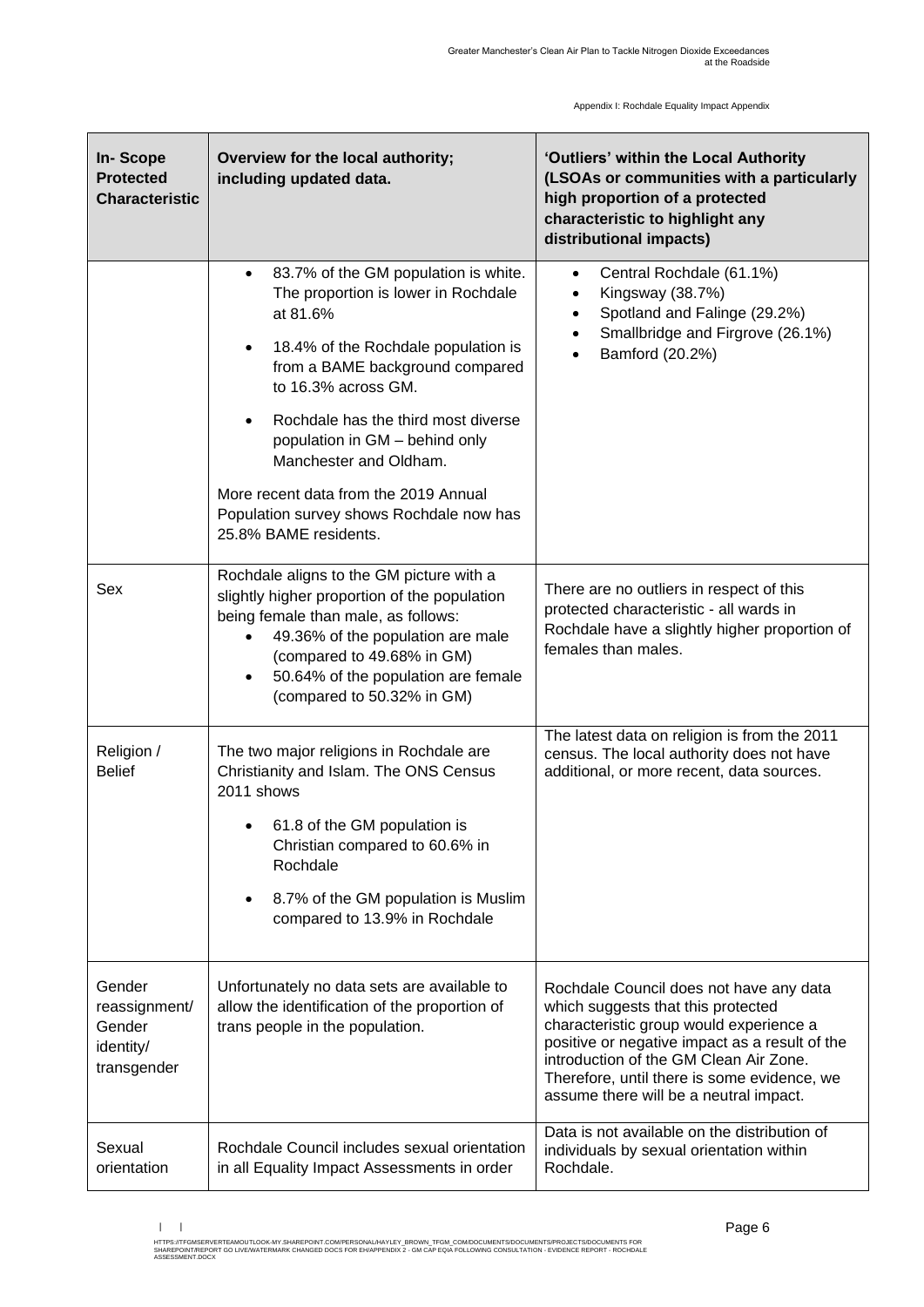| <b>In-Scope</b><br><b>Protected</b><br><b>Characteristic</b> | Overview for the local authority;<br>including updated data.                                                                                                                                                                    | 'Outliers' within the Local Authority<br>(LSOAs or communities with a particularly<br>high proportion of a protected<br>characteristic to highlight any<br>distributional impacts) |
|--------------------------------------------------------------|---------------------------------------------------------------------------------------------------------------------------------------------------------------------------------------------------------------------------------|------------------------------------------------------------------------------------------------------------------------------------------------------------------------------------|
|                                                              | to determine if there may be a<br>disproportionate impact due to a policy /<br>service change on this protected<br>characteristic than the general population.                                                                  |                                                                                                                                                                                    |
|                                                              | Statistics relating to sexual orientation were<br>not collected in the 2011 census and the<br>data that has been obtained by the ONS has<br>been obtained on large regional scales.<br>Therefore there is a lack of local data. |                                                                                                                                                                                    |
|                                                              | The 2017 ONS population survey found that                                                                                                                                                                                       |                                                                                                                                                                                    |
|                                                              | 2% of the UK population identifies as<br>lesbian, gay or bisexual                                                                                                                                                               |                                                                                                                                                                                    |
|                                                              | 2.2% of the North West population<br>$\bullet$<br>identify as lesbian, gay or bisexual                                                                                                                                          |                                                                                                                                                                                    |
|                                                              | A higher proportion of men (1.7%)<br>$\bullet$<br>than women (0.9%) identify as gay<br>or lesbian, whilst a higher proportion<br>of women (0.9%) identify as bisexual<br>than men $(0.6%)$                                      |                                                                                                                                                                                    |
|                                                              | Younger people are more likely to<br>$\bullet$<br>identify as lesbian, gay or bisexual<br>than any other age group with 4.2%<br>of 16-24 year olds identifying as<br>LGB in 2017 in the UK                                      |                                                                                                                                                                                    |
|                                                              | Data on sexual orientation is not available at<br>a local level, but it is assumed that the profile<br>for sexual orientation determined by the<br>ONS population survey 2017 is likely to be<br>replicated in Rochdale.        |                                                                                                                                                                                    |

In line with Rochdale Council's approach to carrying out Equality Impact Assessments, the following characteristics have also been assessed (these were either screened out in the overall GM CAP EqIA as not impacted, or are additional to the protected characteristics defined within the Equality Act).

 $\|\cdot\|$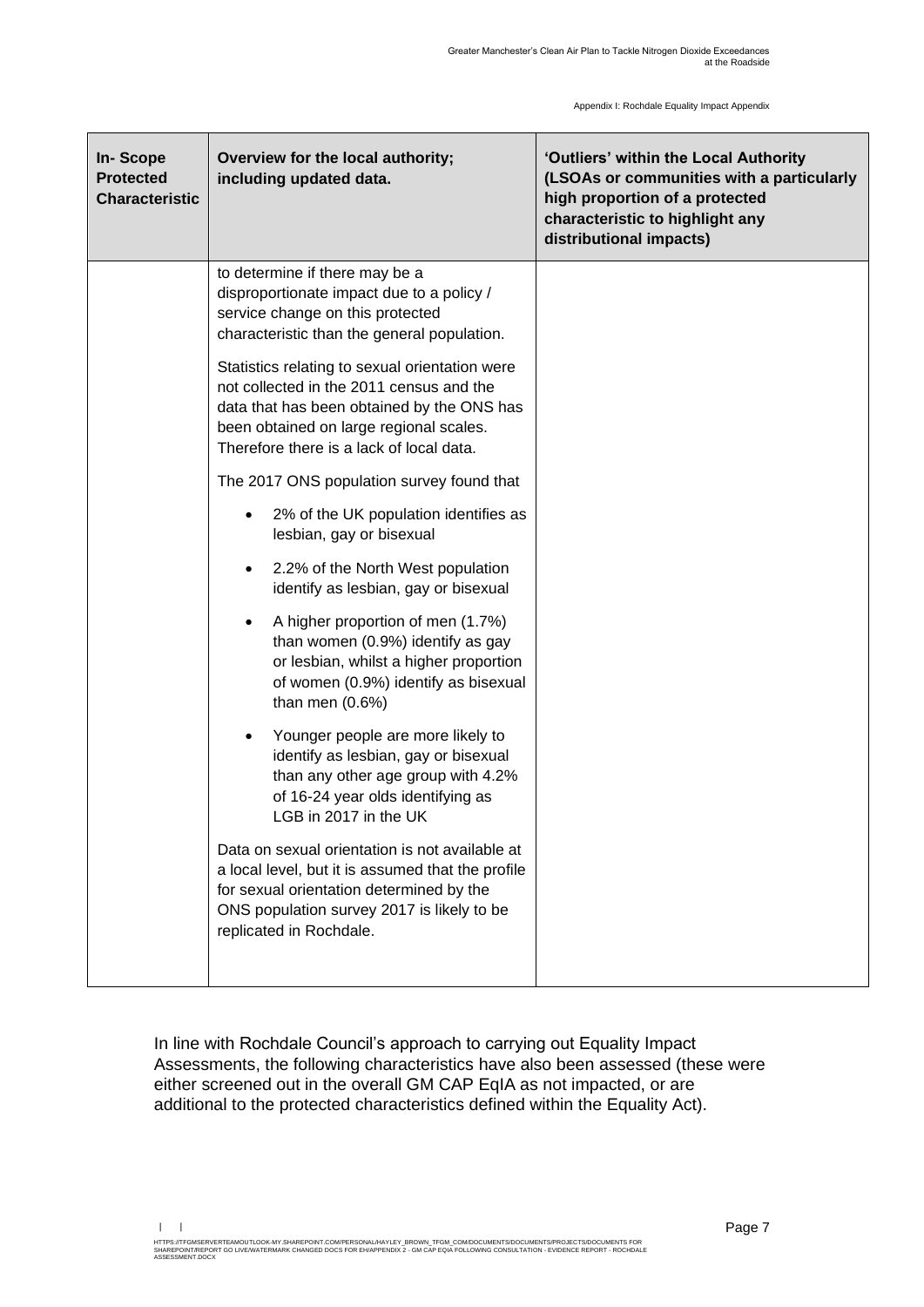| <b>Protected</b><br><b>Characteristic</b> | Overview for the local authority;<br>including updated data.                                                                                                                                                                                                                                                                                                                                                                                                                                                                                                                                                                                                                                                                                                                                  | 'Outliers' within the Local Authority<br>(LSOAs or communities with a particularly<br>high proportion of a protected<br>characteristic to highlight any<br>distributional impacts)                                                                                                                                                                                                                          |
|-------------------------------------------|-----------------------------------------------------------------------------------------------------------------------------------------------------------------------------------------------------------------------------------------------------------------------------------------------------------------------------------------------------------------------------------------------------------------------------------------------------------------------------------------------------------------------------------------------------------------------------------------------------------------------------------------------------------------------------------------------------------------------------------------------------------------------------------------------|-------------------------------------------------------------------------------------------------------------------------------------------------------------------------------------------------------------------------------------------------------------------------------------------------------------------------------------------------------------------------------------------------------------|
| Marriage & civil<br>partnership           | Rochdale Council includes marriage and<br>civil partnership in all Equality Impact<br>Assessments in order to determine if<br>there may be a disproportionate impact<br>of a policy / service change on this<br>protected characteristic than the general<br>population.<br>Compared to the GM average, Rochdale<br>has:<br>A slightly lower proportion of<br>single people at 35.1% (the GM<br>average is 38.4%<br>A slightly higher proportion of<br>$\bullet$<br>married people at 44.2% (the<br>GM average is 42.6%)                                                                                                                                                                                                                                                                      | <b>None</b>                                                                                                                                                                                                                                                                                                                                                                                                 |
| Carers                                    | Rochdale Council includes carers in all<br>Equality Impact Assessments in order to<br>determine if there may be a<br>disproportionate impact of a policy /<br>service change on this protected<br>characteristic than the general<br>population.<br>Caring can have a significant impact on<br>health.<br>72% of carers responding to<br>$\bullet$<br>Carers UK's State of Caring<br>2018 Survey said they had<br>suffered mental ill health as a<br>result of caring duties.<br>In the same survey, 61% said<br>$\bullet$<br>they had suffered physical ill<br>health as a result of caring<br>duties.<br>Carers UK estimate that there are<br>6.5 million carers in the UK and that, of<br>these, 1.3million provide over 50 hours<br>of care per week.<br>According to the census in 2011: | The 2011 census illustrates that some wards<br>have a significantly higher proportion of<br>people (than the borough average) providing<br>50 hours or more of care per week:<br>West Middleton (3.8%)<br>West Heywood (3.4%)<br>Smallbridge and Firgrove (3.3%)<br>Balderstone and Kirkholt (3.3%)<br>Castleton (3.3%)<br>East Middleton (3.2%)<br>Milkstone and Deeplish (3.1%)<br>South Middleton (3.0%) |

 $\| \cdot \|$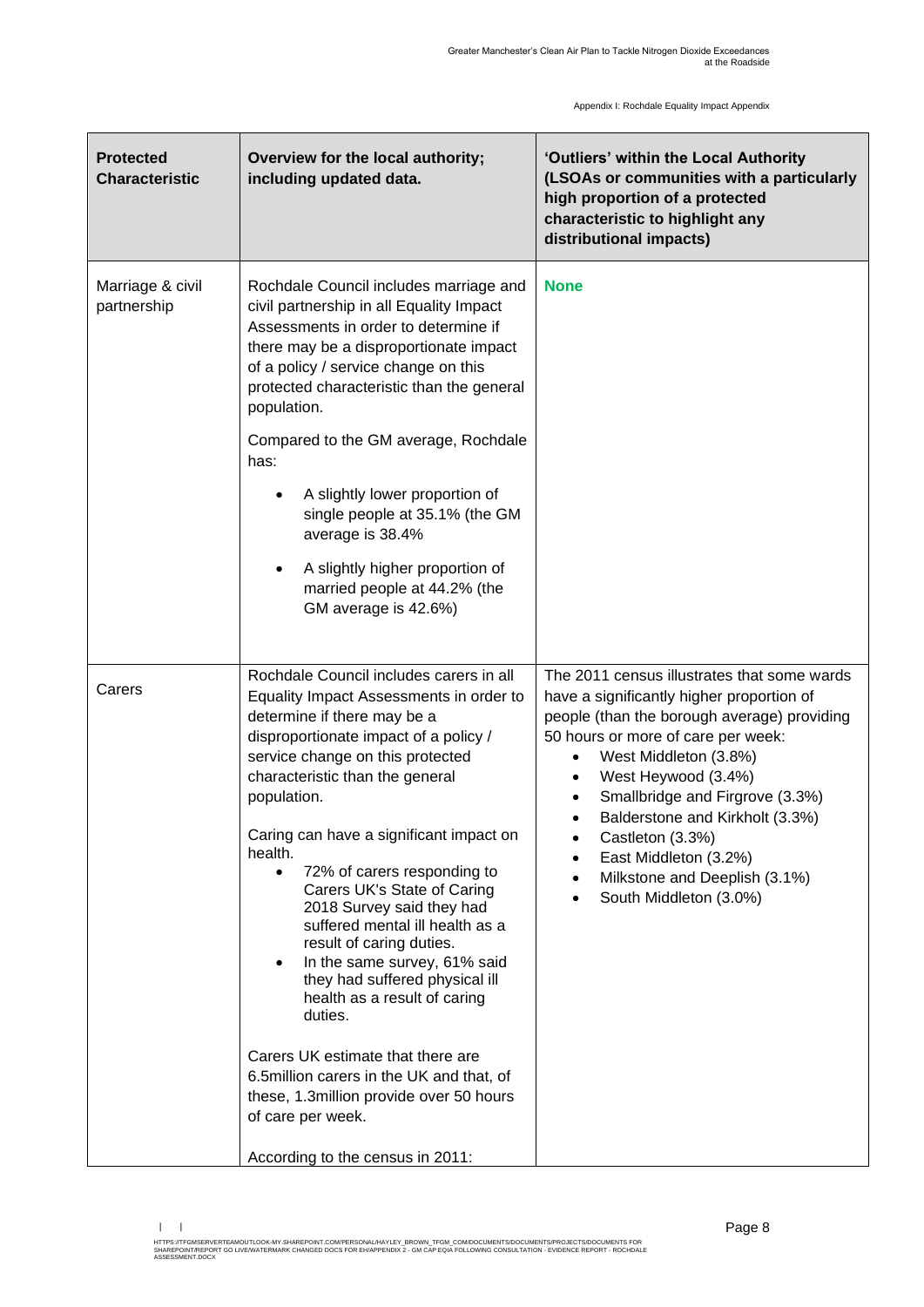| <b>Protected</b><br><b>Characteristic</b> | Overview for the local authority;<br>including updated data.                                                                                                                                                                                                                                                                                                                                                                                                                                                                                               | 'Outliers' within the Local Authority<br>(LSOAs or communities with a particularly<br>high proportion of a protected<br>characteristic to highlight any<br>distributional impacts)                                                       |
|-------------------------------------------|------------------------------------------------------------------------------------------------------------------------------------------------------------------------------------------------------------------------------------------------------------------------------------------------------------------------------------------------------------------------------------------------------------------------------------------------------------------------------------------------------------------------------------------------------------|------------------------------------------------------------------------------------------------------------------------------------------------------------------------------------------------------------------------------------------|
|                                           | There were 23,260 carers<br>$\bullet$<br>resident in Rochdale borough<br>who provide unpaid care,<br>helping family, friends or<br>neighbours with long-term<br>physical or mental ill-health or<br>disability or problems relating to<br>old age.<br>2.9% of the Rochdale<br>population (6,105 people)<br>provide 50 or more hours of<br>care per week. This is above<br>regional and national<br>comparators. As there are now<br>a greater number of older<br>people than there were in 2011<br>the current number of carers is<br>likely to be higher. |                                                                                                                                                                                                                                          |
| <b>Military Veterans</b>                  | Rochdale Council includes military<br>veterans in all Equality Impact<br>Assessments in order to determine if<br>there may be a disproportionate impact<br>of a policy / service change on this<br>protected characteristic than the general<br>population                                                                                                                                                                                                                                                                                                 | Information is not available to identify which<br>wards or LSOAs military veterans live in. This<br>will improve following the publication of 2021<br>census data, as questions have been added<br>on veteran status for the first time. |
|                                           | Rochdale Council added this cohort to<br>the list of those with protected<br>characteristics following signing the<br>Armed Forces Covenant. The aim is to<br>ensure that that no member of the<br>Armed Forces (serving or Veteran) or<br>their families should be disadvantaged<br>as a result of service.                                                                                                                                                                                                                                               |                                                                                                                                                                                                                                          |
|                                           | There are around 14,623 armed forces<br>veterans in Rochdale representing<br>approximately 8.7% of the over 16<br>population. This is around the Greater<br>Manchester average (source: Rochdale<br>JSNA).                                                                                                                                                                                                                                                                                                                                                 |                                                                                                                                                                                                                                          |
|                                           | We know that ex-armed forces are at<br>increased risk of developing certain                                                                                                                                                                                                                                                                                                                                                                                                                                                                                |                                                                                                                                                                                                                                          |

 $\| \cdot \|$ HTTPS://TFGMSERVERTEAMOUTLOOK-MY.SHAREPOINT.COM/PERSONAL/HAYLEY\_BROWN\_TFGM\_COM/DOCUMENTS/DOCUMENTS/ROJECTS/DOCUMENTS FOR<br>SHAREPOINT/REPORT GO LIVE/WATERMARK CHANGED DOCS FOR EH/APPENDIX 2 - GM CAP EQIA FOLLOWING CONSULTATI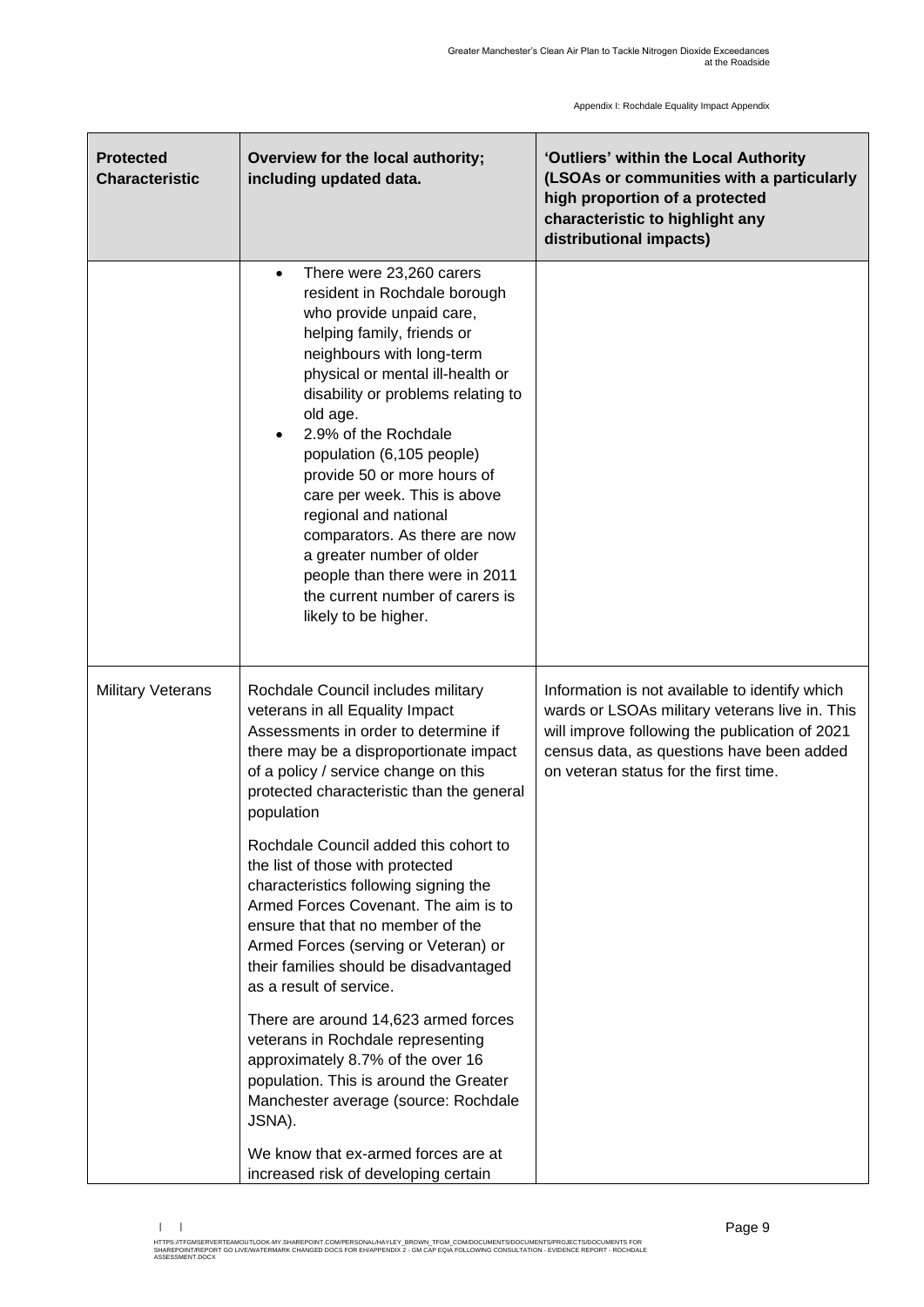| <b>Protected</b><br><b>Characteristic</b> | Overview for the local authority;<br>including updated data.                                                                                                                                         | 'Outliers' within the Local Authority<br>(LSOAs or communities with a particularly<br>high proportion of a protected<br>characteristic to highlight any<br>distributional impacts) |
|-------------------------------------------|------------------------------------------------------------------------------------------------------------------------------------------------------------------------------------------------------|------------------------------------------------------------------------------------------------------------------------------------------------------------------------------------|
|                                           | physical or mental conditions in later life.<br>The susceptibility to these risks will vary<br>depending on their service history as<br>well as other factors such as age<br>and living environment. |                                                                                                                                                                                    |

### **2.1.3 Socio-Economic Characteristics**

Under the Equality Act, socio-economic characteristic is not a Protected Characteristic. As a result, the GM EqIA for CAP does not consider the impacts on the scheme on difference socio-economic groups. A Distributional Impact Assessment (DIA) has been undertaken for the programme which does consider these impacts.

Rochdale Council does not usually include socio-economic circumstances as a Protected Characteristic in equality impact assessments. However, it is anticipated that the main negative impact of the GM Clean Air Zone will be financial. As Rochdale borough has high levels of deprivation and low income, it is considered necessary to include socio-economic impacts in this EqIA.

#### **Deprivation**

The Index of Multiple Deprivation (IMD) is an overall relative measure of deprivation constructed by combining seven domains of deprivation. These include: employment, education, skills and training, health and disability, crime, barriers to housing service, and living environment. Rochdale is one of the most deprived borough's in the country and appears in the 25 most deprived districts (out of 326) for each of the five district level deprivation measures. We can describe this by saying the borough is now ranked between 15th and 25th most deprived in England.

In relation to trajectory, if we compare the 2019 Indices of Multiple Deprivation (IMD) to the 2015 data, it shows that Rochdale became relatively more deprived in three of the five district level summary measures in 2019 compared to 2015.

| <b>Domains of</b><br><b>Deprivation</b> | <b>IMD 2015 Rank</b> | <b>IMD 2019 Rank</b> | Change |
|-----------------------------------------|----------------------|----------------------|--------|
| Income                                  | 29                   | 22                   | -7     |
| Employment                              | 16                   | 14                   | $-2$   |
| Education, Skills                       | 51                   | 48                   | -3     |
| & Training                              |                      |                      |        |
| Health &                                | 15                   | 18                   | $+3$   |
| <b>Disability</b>                       |                      |                      |        |
| Crime                                   | 27                   | $\mathcal{P}$        | $-25$  |
| <b>Barriers to</b>                      | 176                  | 225                  | +49    |
| Housing &                               |                      |                      |        |
| <b>Services</b>                         |                      |                      |        |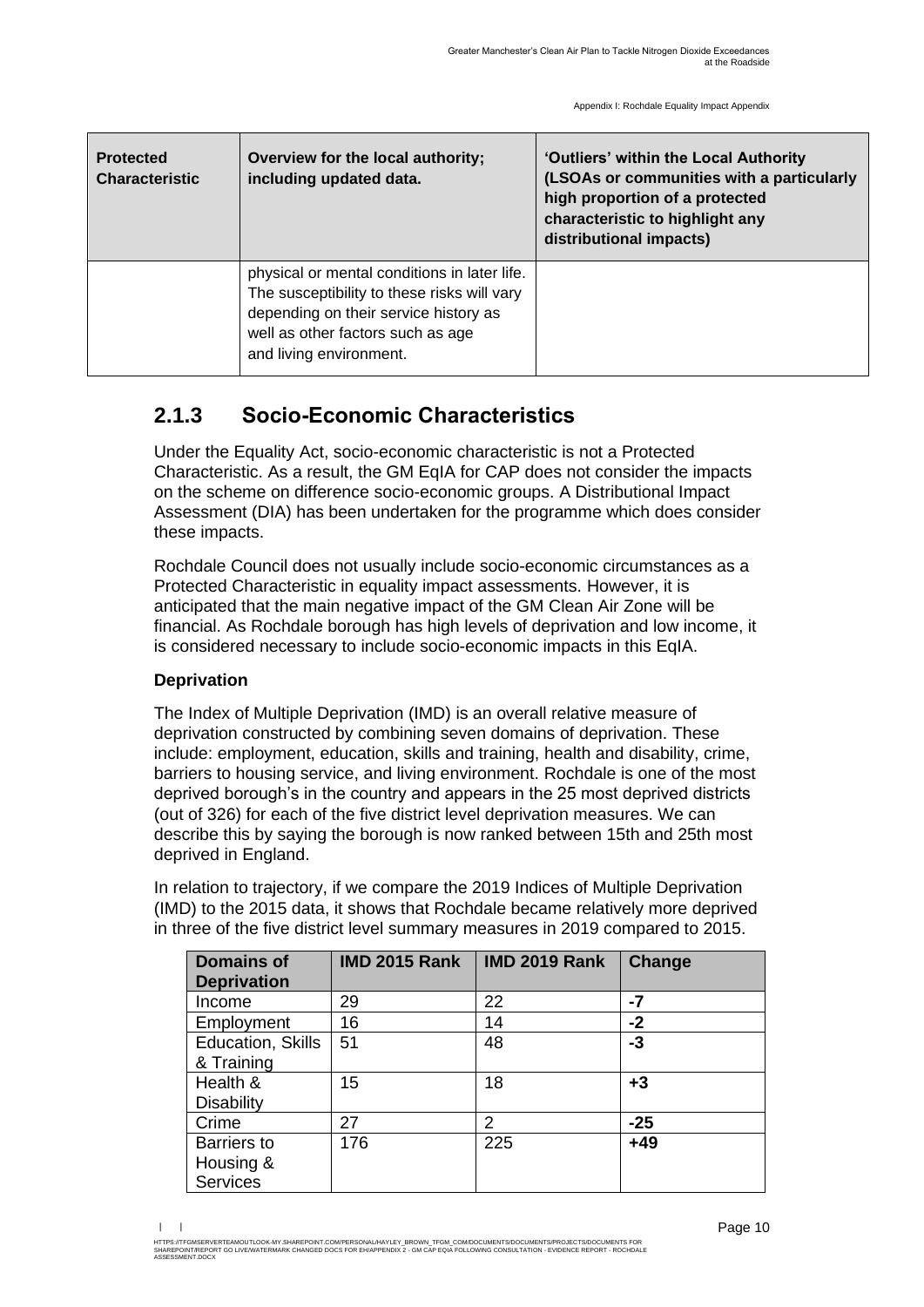| <b>Domains of</b><br><b>Deprivation</b> | <b>IMD 2015 Rank</b> | <b>IMD 2019 Rank</b> | <b>Change</b> |
|-----------------------------------------|----------------------|----------------------|---------------|
| Living<br>Environment                   | 141                  | 145                  | +4            |

In relation to Greater Manchester, the IMD for 2019 showed that 30% (n-40) of Rochdale's LSOAs are in the top 10% most deprived in the UK; compared to 23.3% of all LSOAs across Greater Manchester.

#### **Benefit claimants**

NOMIS Official Labour Market Statistics for April 2021 reveal that 8% of GM residents (aged 16-64) are claiming benefits for unemployment. The claimant rate for Rochdale is higher at 8.8%. This represents the third highest claimant rate in GM (with only Oldham and Manchester having higher numbers at 10% and 9.3% respectively).

There are certain wards within Rochdale where the claimant rate is particularly high:

- Milkstone and Deeplish 13.7%
- Central Rochdale 13.6%
- Kingsway 12.2%
- Smallbridge and Firgrove 11.6%
- West Middleton 10.8%
- Balderstone and Kirkholt 9.8%
- Spotland and Falinge 9.5%
- North Middleton 9.3%
- North Heywood 9.0%

## <span id="page-12-0"></span>**2.2 Equality impacts review**

The table below provides a summary of equality impacts identified for GM against each of the protected characteristics and each of the assessment topics (i.e. air quality, accessibility, and affordability) and identifies whether the assessment differs within Rochdale. Where there are differences, an explanation is provided.

HTTPS://TFGMSERVERTEAMOUTLOOK-MY.SHAREPOINT.COM/PERSONAL/HAYLEY\_BROWN\_TFGM\_COM/DOCUMENTS/DOCUMENTS/ROJECTS/DOCUMENTS FOR<br>SHAREPOINT/REPORT GO LIVE/WATERMARK CHANGED DOCS FOR EH/APPENDIX 2 - GM CAP EQIA FOLLOWING CONSULTATI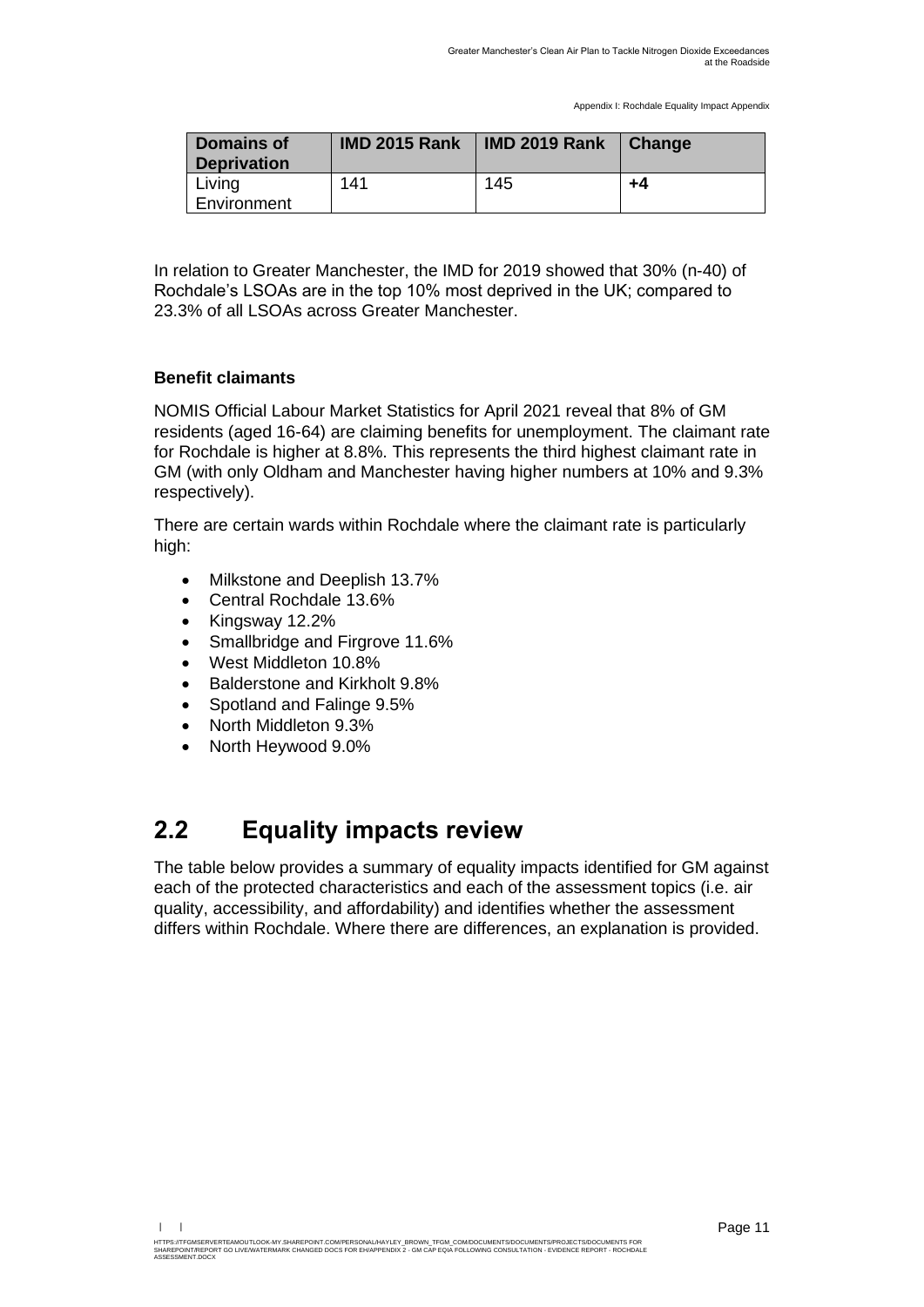Appendix I: Rochdale Equality Impact Appendix

| Protected characteristic | Assessment topic | Impact<br>$(+/-)$      | <b>GM</b><br>Magnitude<br>of impact<br>post<br>mitigation<br>(extent of<br>population<br>exposure<br>to impact) | <b>Rochdale</b><br><b>Council</b><br><b>Magnitude</b><br>of impact<br>post<br>mitigation<br>(extent of<br>population<br>exposure to<br>impact) | Differential/<br><b>Disproportionate</b> | Justification for assessment outcome/ Reason for difference in<br>impact from GM assessment                                                                                                                                                                                                                     |  |  |  |  |  |
|--------------------------|------------------|------------------------|-----------------------------------------------------------------------------------------------------------------|------------------------------------------------------------------------------------------------------------------------------------------------|------------------------------------------|-----------------------------------------------------------------------------------------------------------------------------------------------------------------------------------------------------------------------------------------------------------------------------------------------------------------|--|--|--|--|--|
| Age                      | Air quality      | $+$                    | High                                                                                                            | High                                                                                                                                           | <b>Differential</b>                      | Rochdale has a slightly higher ratio of older (65+) and younger (0-16<br>years) residents than the GM average. Therefore the proportion of people<br>benefiting from improved air quality will be slightly higher in Rochdale<br>compared to GM.                                                                |  |  |  |  |  |
|                          | Accessibility    |                        | Low/<br><b>Medium</b>                                                                                           | <b>Medium</b>                                                                                                                                  | <b>Disproportionate</b>                  | Rochdale has a slightly higher ratio of older (65+) and younger (0-16<br>years) residents than the GM average. Therefore the proportion of<br>people that may be adversely affected by accessibility of public transport,<br>PHV or Hackney vehicles will be slightly higher in Rochdale compared to<br>GM.     |  |  |  |  |  |
|                          | Affordability    |                        | <b>Medium</b>                                                                                                   | <b>Medium</b>                                                                                                                                  | <b>Disproportionate</b>                  | Rochdale has a slightly higher ratio of older (65+) and younger (0-16<br>years) residents than the GM average. Therefore the proportion of<br>people that may be adversely affected by the affordability of public<br>transport, PHV or Hackney vehicles will be slightly higher in Rochdale<br>compared to GM. |  |  |  |  |  |
|                          |                  | <b>Negative Impact</b> |                                                                                                                 |                                                                                                                                                |                                          |                                                                                                                                                                                                                                                                                                                 |  |  |  |  |  |

 $| \cdot |$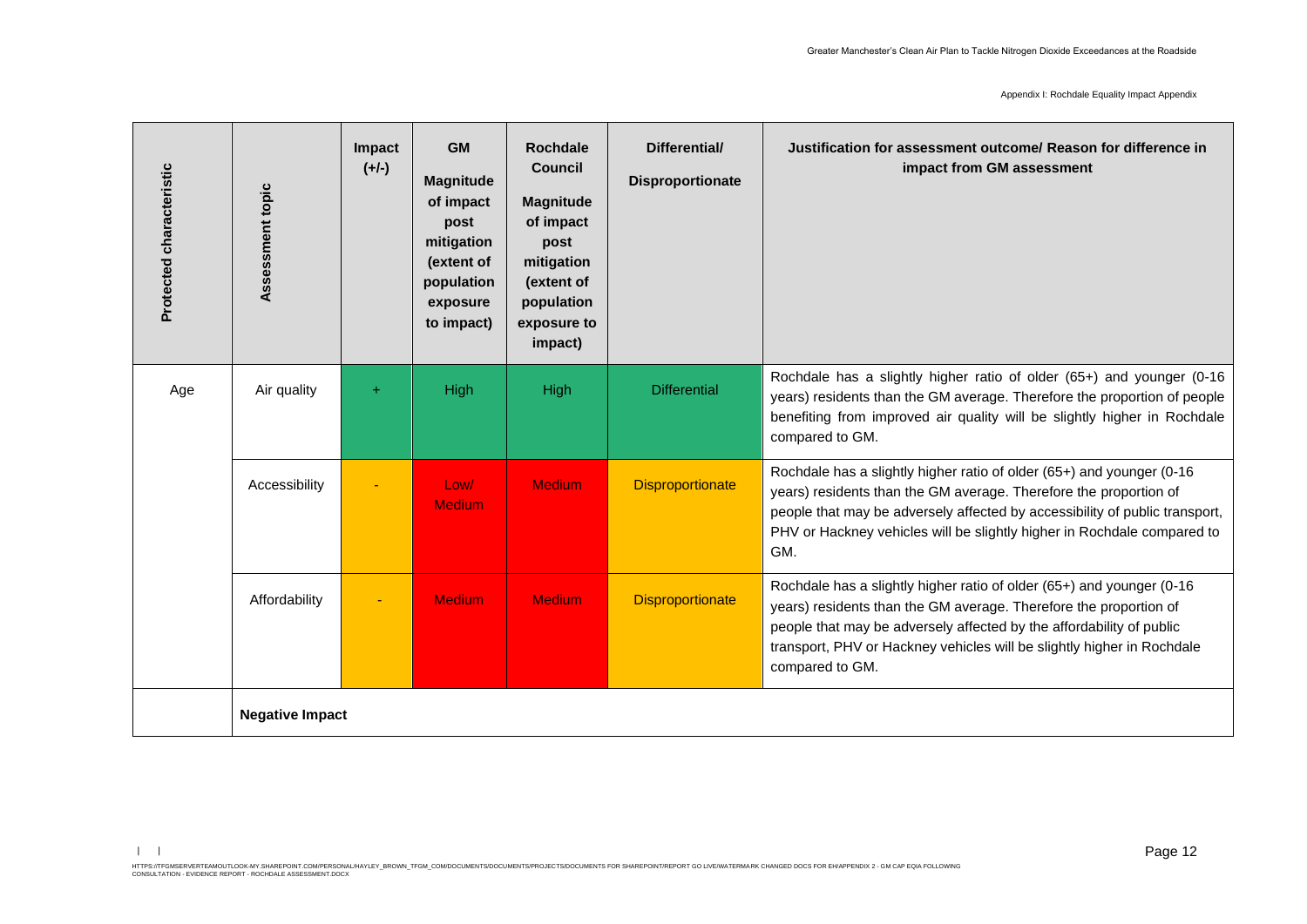| Protected characteristic | Assessment topic                                                                                                                                                                                                                                                                | Impact<br>$(+/-)$ | <b>GM</b><br><b>Magnitude</b><br>of impact<br>post<br>mitigation<br>(extent of<br>population<br>exposure<br>to impact) | <b>Rochdale</b><br><b>Council</b><br><b>Magnitude</b><br>of impact<br>post<br>mitigation<br>(extent of<br>population<br>exposure to<br>impact) | Differential/<br><b>Disproportionate</b> | Justification for assessment outcome/ Reason for difference in<br>impact from GM assessment                                                                                                                                                                                    |  |  |  |
|--------------------------|---------------------------------------------------------------------------------------------------------------------------------------------------------------------------------------------------------------------------------------------------------------------------------|-------------------|------------------------------------------------------------------------------------------------------------------------|------------------------------------------------------------------------------------------------------------------------------------------------|------------------------------------------|--------------------------------------------------------------------------------------------------------------------------------------------------------------------------------------------------------------------------------------------------------------------------------|--|--|--|
|                          | We know that bus use is highest amongst both younger and older people. If bus companies respond to the impact of the GM CAZ charges by either increasing<br>fares or reducing the frequency of services, this may affect accessibility and affordability for these individuals. |                   |                                                                                                                        |                                                                                                                                                |                                          |                                                                                                                                                                                                                                                                                |  |  |  |
|                          | <b>Mitigations</b>                                                                                                                                                                                                                                                              |                   |                                                                                                                        |                                                                                                                                                |                                          |                                                                                                                                                                                                                                                                                |  |  |  |
|                          |                                                                                                                                                                                                                                                                                 |                   |                                                                                                                        |                                                                                                                                                |                                          | However, it is anticipated that the Clean Bus Fund will mitigate the impact of increased costs for the bus companies and therefore reduce the potential for these<br>businesses to make any changes which would have an adverse impact on this protected characteristic group. |  |  |  |
|                          | <b>Positive Impact</b>                                                                                                                                                                                                                                                          |                   |                                                                                                                        |                                                                                                                                                |                                          |                                                                                                                                                                                                                                                                                |  |  |  |
|                          | In addition, both younger and older age groups have been shown to be particularly vulnerable to poor air quality and will benefit from reduced pollution.                                                                                                                       |                   |                                                                                                                        |                                                                                                                                                |                                          |                                                                                                                                                                                                                                                                                |  |  |  |
| Disability <sup>2</sup>  | Air quality                                                                                                                                                                                                                                                                     | $\ddot{}$         | High                                                                                                                   | High                                                                                                                                           | <b>Differential</b>                      | Rochdale has significantly higher ratios of blue badge holders, disability<br>benefit claimants, and people self-reporting that they have a disability<br>than the GM average.<br>Relative to the GM boroughs, Rochdale is:<br>Highest for disability benefit claimants        |  |  |  |
|                          |                                                                                                                                                                                                                                                                                 |                   |                                                                                                                        |                                                                                                                                                |                                          | Joint second highest for blue badge holders                                                                                                                                                                                                                                    |  |  |  |

<sup>&</sup>lt;sup>2</sup> Disability covers a wide range of physical and mental impairment. Where the impact would differ dependent on disability this is flagged in the narrative.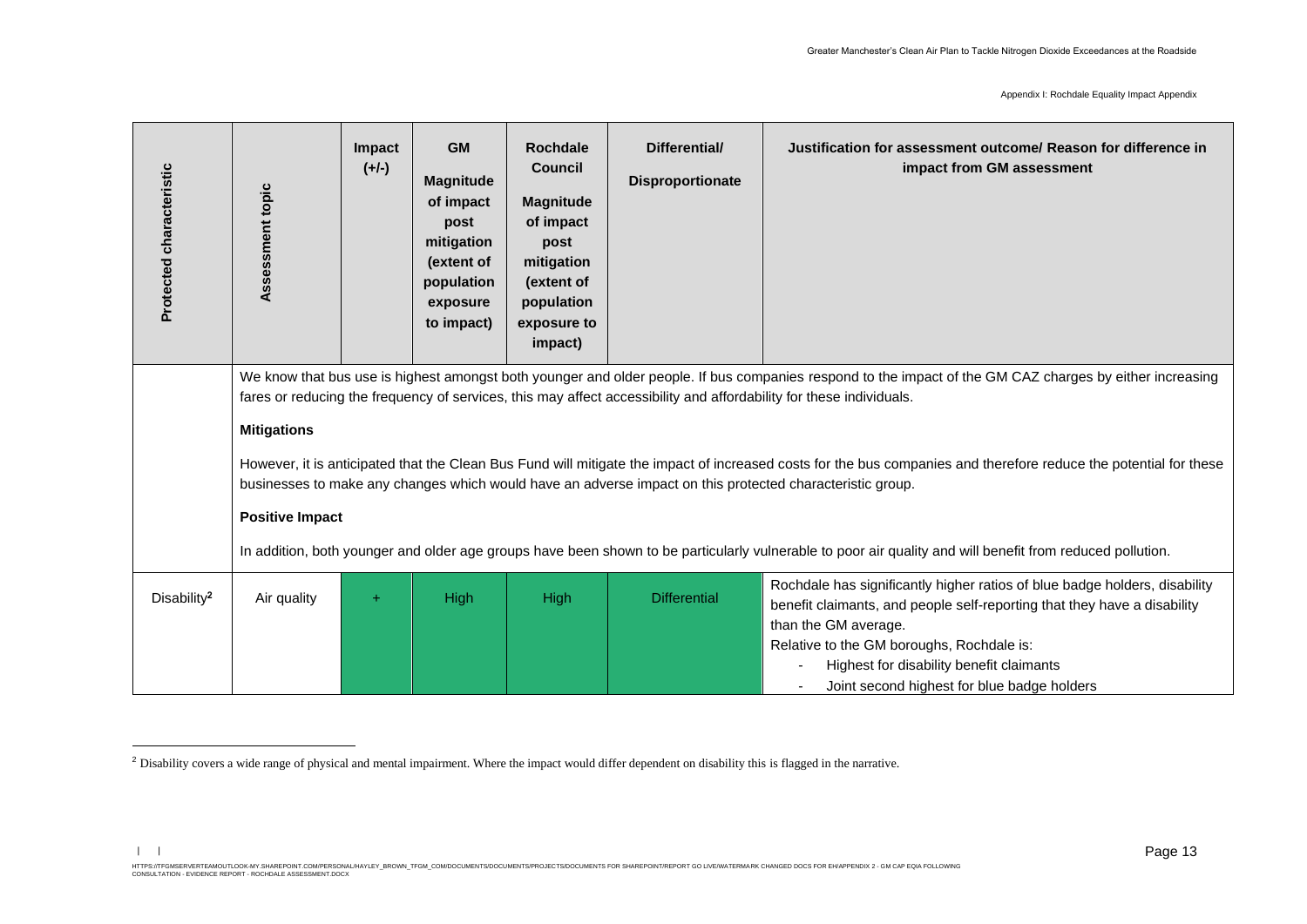Appendix I: Rochdale Equality Impact Appendix

| Protected characteristic | Assessment topic | Impact<br>$(+/-)$ | <b>GM</b><br><b>Magnitude</b><br>of impact<br>post<br>mitigation<br>(extent of<br>population<br>exposure<br>to impact) | <b>Rochdale</b><br><b>Council</b><br><b>Magnitude</b><br>of impact<br>post<br>mitigation<br>(extent of<br>population<br>exposure to<br>impact) | Differential/<br><b>Disproportionate</b> | Justification for assessment outcome/ Reason for difference in<br>impact from GM assessment                                                                                                                                                                                                                                                                                                                                                                    |
|--------------------------|------------------|-------------------|------------------------------------------------------------------------------------------------------------------------|------------------------------------------------------------------------------------------------------------------------------------------------|------------------------------------------|----------------------------------------------------------------------------------------------------------------------------------------------------------------------------------------------------------------------------------------------------------------------------------------------------------------------------------------------------------------------------------------------------------------------------------------------------------------|
|                          |                  |                   |                                                                                                                        |                                                                                                                                                |                                          | Therefore, a higher proportion of Rochdale residents will benefit from the<br>improvement in air quality.                                                                                                                                                                                                                                                                                                                                                      |
|                          | Accessibility    |                   | Low/<br>medium                                                                                                         | <b>High</b>                                                                                                                                    | <b>Disproportionate</b>                  | Rochdale has significantly higher ratios of blue badge holders, disability<br>benefit claimants, and people self-reporting that they have a disability<br>than the GM average.<br>Relative to the GM boroughs, Rochdale is:<br>Highest for disability benefit claimants<br>Joint second highest for blue badge holders<br>Therefore the accessibility of public transport, PHV or Hackney vehicles<br>will be significantly higher in Rochdale compared to GM. |
|                          | Affordability    |                   | <b>Medium</b>                                                                                                          | <b>High</b>                                                                                                                                    | <b>Disproportionate</b>                  | Rochdale has higher ratios of blue badge holders, disability benefit<br>claimants, and people self-reporting that they have a disability than the<br>GM average.<br>Relative to the GM boroughs, Rochdale is:<br>Highest for disability benefit claimants<br>Joint second highest for blue badge holders                                                                                                                                                       |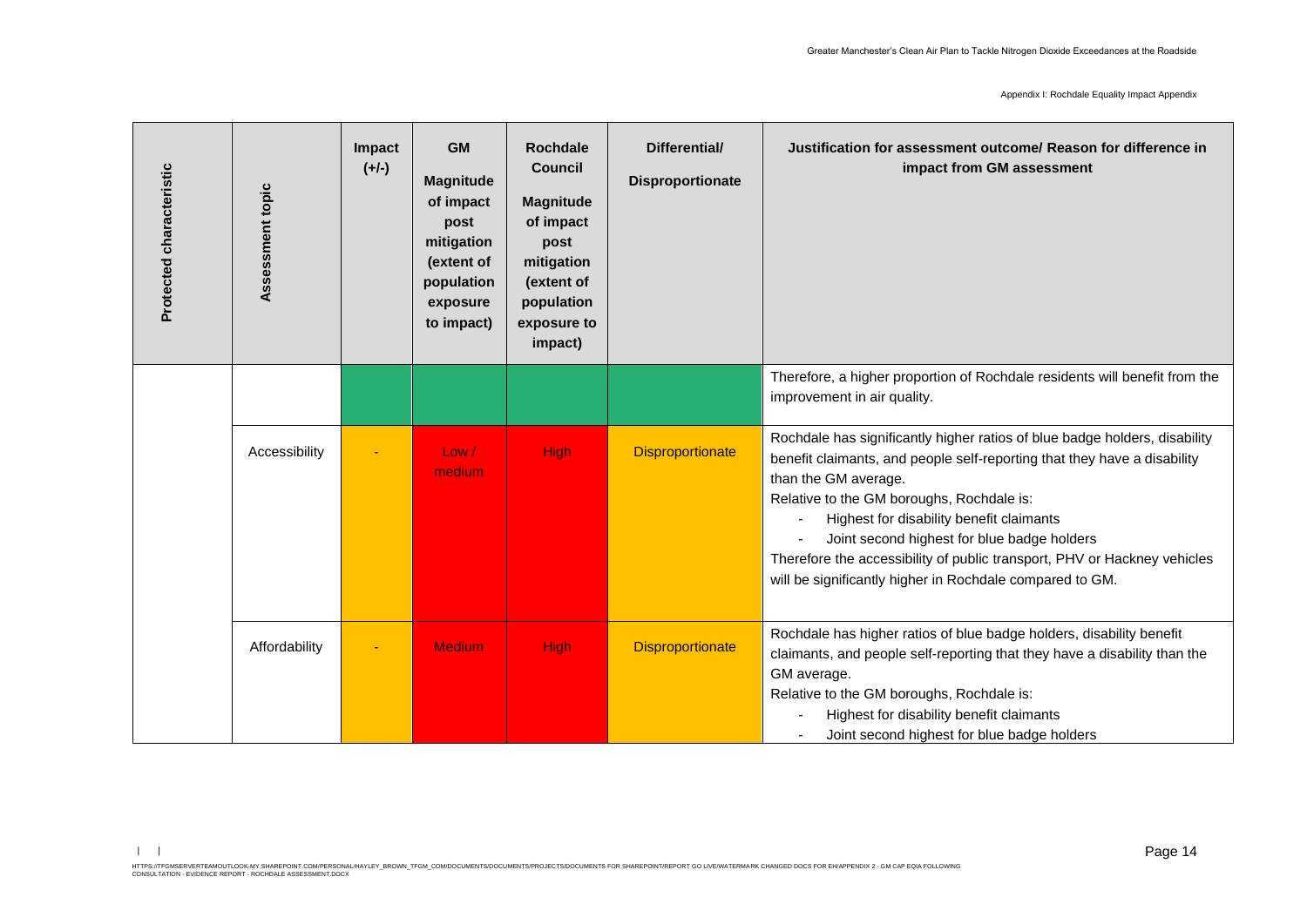| Protected characteristic | Assessment topic                                                                                                                                                                                                                                                                                                                                                                                                                                                                                                                                                                                                                                                                                                                                                                                                                                                                                                                                                                            | <b>Impact</b><br>$(+/-)$ | <b>GM</b><br><b>Magnitude</b><br>of impact<br>post<br>mitigation<br>(extent of<br>population<br>exposure<br>to impact) | <b>Rochdale</b><br><b>Council</b><br><b>Magnitude</b><br>of impact<br>post<br>mitigation<br>(extent of<br>population<br>exposure to<br>impact) | Differential/<br><b>Disproportionate</b> | Justification for assessment outcome/ Reason for difference in<br>impact from GM assessment |  |  |  |
|--------------------------|---------------------------------------------------------------------------------------------------------------------------------------------------------------------------------------------------------------------------------------------------------------------------------------------------------------------------------------------------------------------------------------------------------------------------------------------------------------------------------------------------------------------------------------------------------------------------------------------------------------------------------------------------------------------------------------------------------------------------------------------------------------------------------------------------------------------------------------------------------------------------------------------------------------------------------------------------------------------------------------------|--------------------------|------------------------------------------------------------------------------------------------------------------------|------------------------------------------------------------------------------------------------------------------------------------------------|------------------------------------------|---------------------------------------------------------------------------------------------|--|--|--|
|                          | Therefore the proportion of people that may be adversely affected by<br>changes to the affordability of public transport, PHV or Hackney vehicles<br>will be higher in Rochdale compared to GM.                                                                                                                                                                                                                                                                                                                                                                                                                                                                                                                                                                                                                                                                                                                                                                                             |                          |                                                                                                                        |                                                                                                                                                |                                          |                                                                                             |  |  |  |
|                          | <b>Negative Impact</b><br>People with disabilities are more reliant on public transport, taxi and PHVs because they are more likely to not drive. They are also more likely to use<br>community transport. Changes in provision could have an adverse impact on this group in terms of affordability and accessibility to services, work and social<br>activities.<br>The data for Rochdale shows we have a high proportion of disabled people dispersed throughout the borough. Disabled people may suffer from reduced<br>choice, accessibility and frequency of compliant modes of transport due to the implementation of the GM Clean Air Zone.<br><b>Mitigations</b><br>To mitigate the potential negative impact on this protected characteristic group the following permanent exemptions (from charging) have been applied to the<br>GM Clean Air Zone:<br>Community minibuses<br>$\bullet$<br>Disabled passenger vehicles<br>$\bullet$<br>Disabled tax class vehicles<br>$\bullet$ |                          |                                                                                                                        |                                                                                                                                                |                                          |                                                                                             |  |  |  |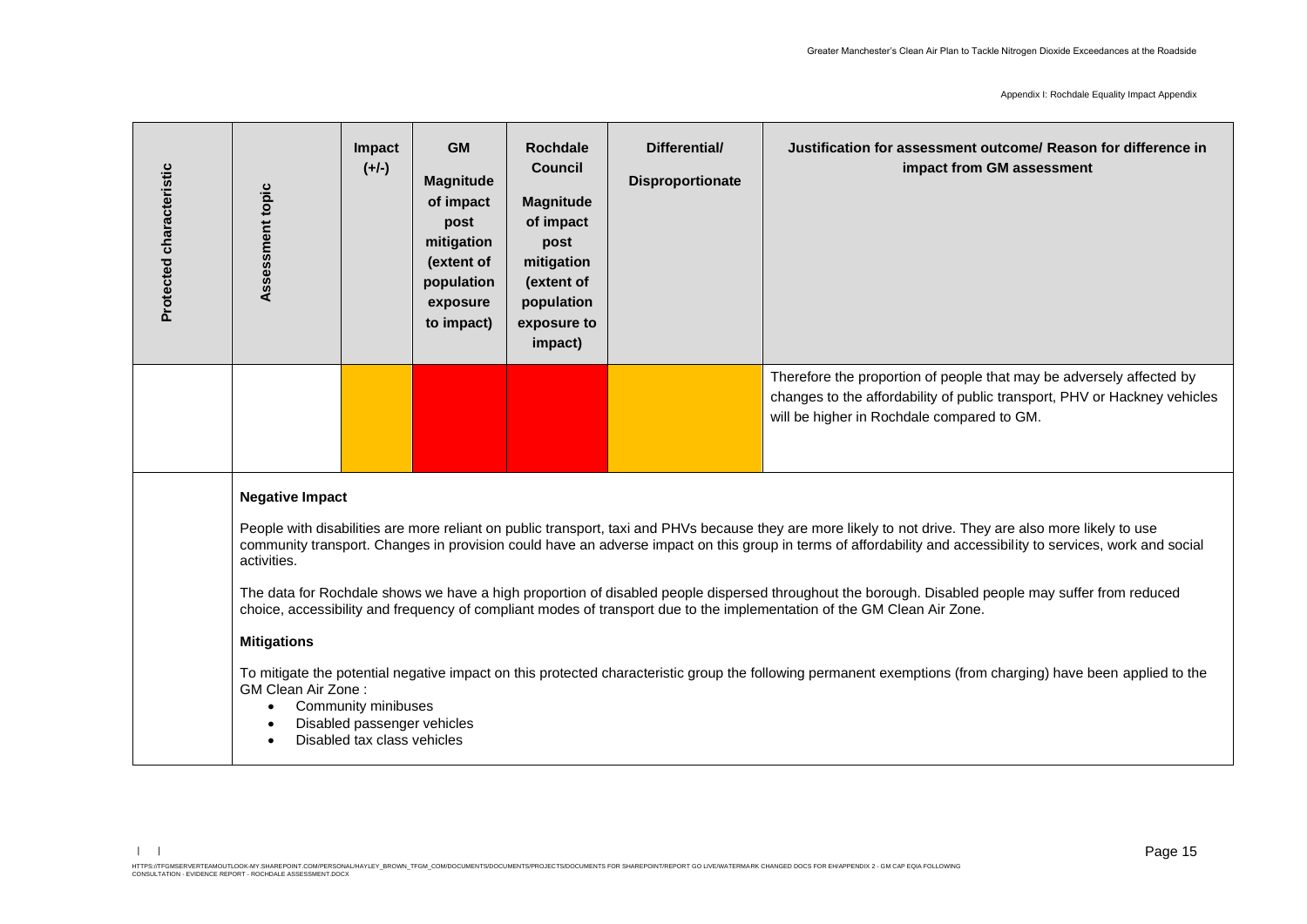| Protected characteristic      | Assessment topic                                                                                                                                                                                                                                                                                                                                                                                                                                                                                                                                                                                                                                                                                                                                                               | Impact<br>$(+/-)$ | <b>GM</b><br><b>Magnitude</b><br>of impact<br>post<br>mitigation<br>(extent of<br>population<br>exposure<br>to impact) | <b>Rochdale</b><br><b>Council</b><br><b>Magnitude</b><br>of impact<br>post<br>mitigation<br>(extent of<br>population<br>exposure to<br>impact) | Differential/<br>Disproportionate | Justification for assessment outcome/ Reason for difference in<br>impact from GM assessment                                                                                                                                                                    |  |  |  |
|-------------------------------|--------------------------------------------------------------------------------------------------------------------------------------------------------------------------------------------------------------------------------------------------------------------------------------------------------------------------------------------------------------------------------------------------------------------------------------------------------------------------------------------------------------------------------------------------------------------------------------------------------------------------------------------------------------------------------------------------------------------------------------------------------------------------------|-------------------|------------------------------------------------------------------------------------------------------------------------|------------------------------------------------------------------------------------------------------------------------------------------------|-----------------------------------|----------------------------------------------------------------------------------------------------------------------------------------------------------------------------------------------------------------------------------------------------------------|--|--|--|
|                               | Following feedback from the public consultation:<br>Additional permanent exemptions have been included for other LGVs and minibuses which have been specially adapted for use by a disabled user<br>$\bullet$<br>(which do not qualify for the disabled exemptions).<br>The temporary exemptions for GM-licensed Wheelchair Accessible Taxi and PHVs have been extended from December 2022 to May 2023.<br>$\bullet$<br>The Clean Taxi Fund and Vehicle Finance Scheme are designed to mitigate the negative impact on of the GM CAZ charges on Hackney and PHV drivers/<br>companies.<br><b>Positive Impact</b><br>Some disabled people will have chronic conditions which can be adversely impacted by air pollution. Improvements in air quality are likely to benefit this |                   |                                                                                                                        |                                                                                                                                                |                                   |                                                                                                                                                                                                                                                                |  |  |  |
|                               | protected characteristic group.<br>In addition, CAZ Category C will not include private cars, so disabled people who use their own private cars will not be affected by the CAZ charges - only the<br>positives of improved air quality.                                                                                                                                                                                                                                                                                                                                                                                                                                                                                                                                       |                   |                                                                                                                        |                                                                                                                                                |                                   |                                                                                                                                                                                                                                                                |  |  |  |
| Pregnancy<br>and<br>maternity | Air quality                                                                                                                                                                                                                                                                                                                                                                                                                                                                                                                                                                                                                                                                                                                                                                    | $\ddot{}$         | High                                                                                                                   | High                                                                                                                                           | <b>Differential</b>               | Rochdale is comparable to the GM average for live births (the proxy for<br>pregnancy and maternity). We would anticipate the benefits of improved<br>air quality for this protected characteristic will be broadly similar at both a<br>GM and Rochdale level. |  |  |  |

 $| \cdot |$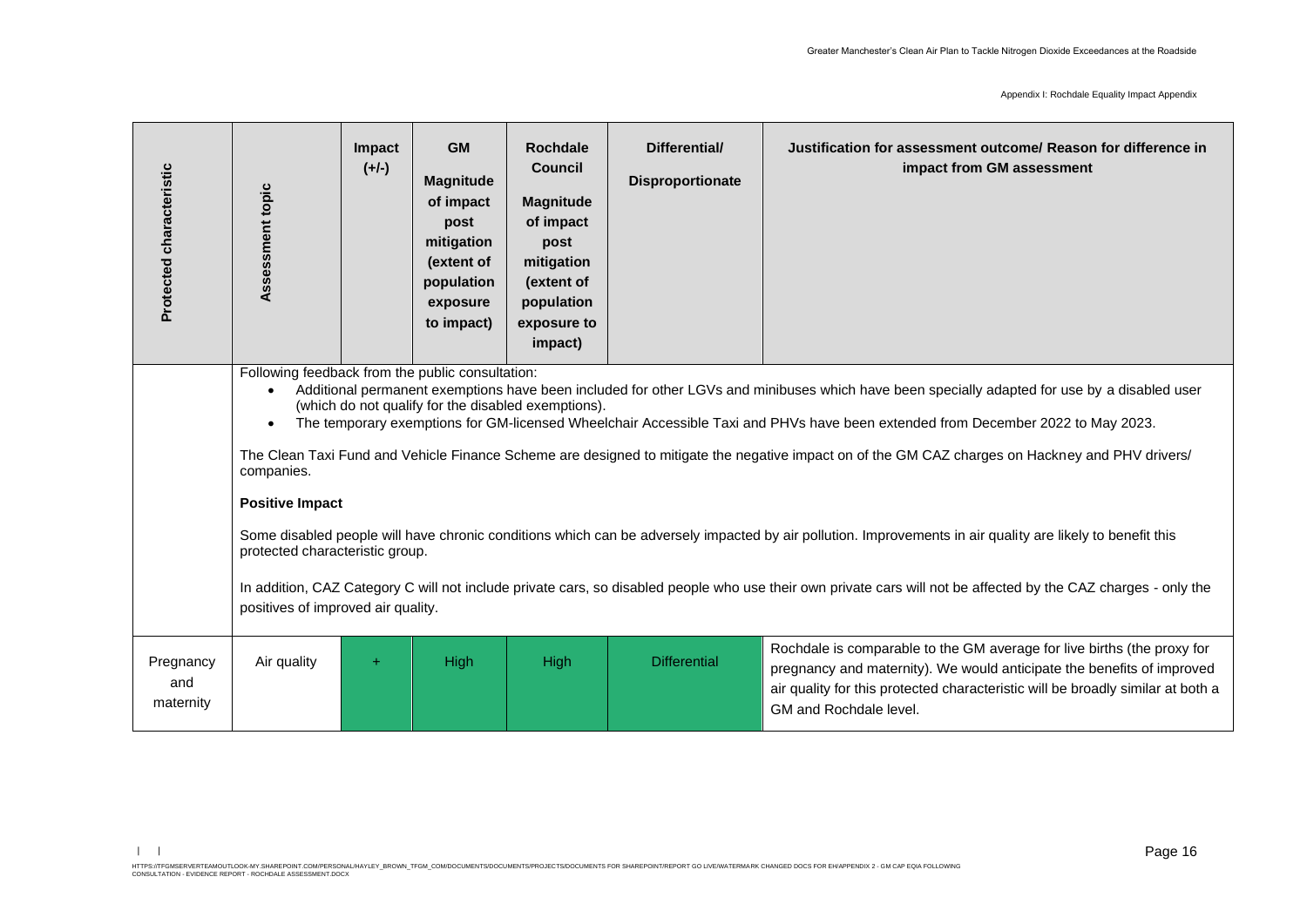Appendix I: Rochdale Equality Impact Appendix

| Protected characteristic | Assessment topic                                                                                                                                                                                                                                                                                                                                                                                                      | Impact<br>$(+/-)$ | <b>GM</b><br><b>Magnitude</b><br>of impact<br>post<br>mitigation<br>(extent of<br>population<br>exposure<br>to impact) | <b>Rochdale</b><br><b>Council</b><br><b>Magnitude</b><br>of impact<br>post<br>mitigation<br>(extent of<br>population<br>exposure to<br>impact) | Differential/<br><b>Disproportionate</b> | Justification for assessment outcome/ Reason for difference in<br>impact from GM assessment                                                                                                                                                                                                                                                                                 |  |  |  |  |
|--------------------------|-----------------------------------------------------------------------------------------------------------------------------------------------------------------------------------------------------------------------------------------------------------------------------------------------------------------------------------------------------------------------------------------------------------------------|-------------------|------------------------------------------------------------------------------------------------------------------------|------------------------------------------------------------------------------------------------------------------------------------------------|------------------------------------------|-----------------------------------------------------------------------------------------------------------------------------------------------------------------------------------------------------------------------------------------------------------------------------------------------------------------------------------------------------------------------------|--|--|--|--|
|                          | Accessibility                                                                                                                                                                                                                                                                                                                                                                                                         |                   | No impact                                                                                                              | Low                                                                                                                                            | <b>Disproportionate</b>                  | It is possible that some people may experience problems in accessing<br>medical appointments, toddler groups or other support networks for<br>parents, if bus companies respond to the impact of the GM CAZ charges<br>by either increasing fares or reducing the frequency of services, therefore<br>impacting upon accessibility and affordability for these individuals. |  |  |  |  |
|                          | Affordability                                                                                                                                                                                                                                                                                                                                                                                                         |                   | No impact                                                                                                              | Low                                                                                                                                            | <b>Disproportionate</b>                  | It is possible that some people may experience problems in accessing<br>medical appointments, toddler groups or other support networks for<br>parents, if bus companies respond to the impact of the GM CAZ charges<br>by either increasing fares or reducing the frequency of services, therefore<br>impacting upon accessibility and affordability for these individuals. |  |  |  |  |
|                          | <b>Negative Impact</b><br>It is possible that some people may experience problems in accessing medical appointments, toddler groups or other support networks for parents, if bus<br>companies respond to the impact of the GM CAZ charges by either increasing fares or reducing the frequency of services, therefore impacting upon<br>accessibility and affordability for these individuals.<br><b>Mitigations</b> |                   |                                                                                                                        |                                                                                                                                                |                                          |                                                                                                                                                                                                                                                                                                                                                                             |  |  |  |  |

 $| \cdot |$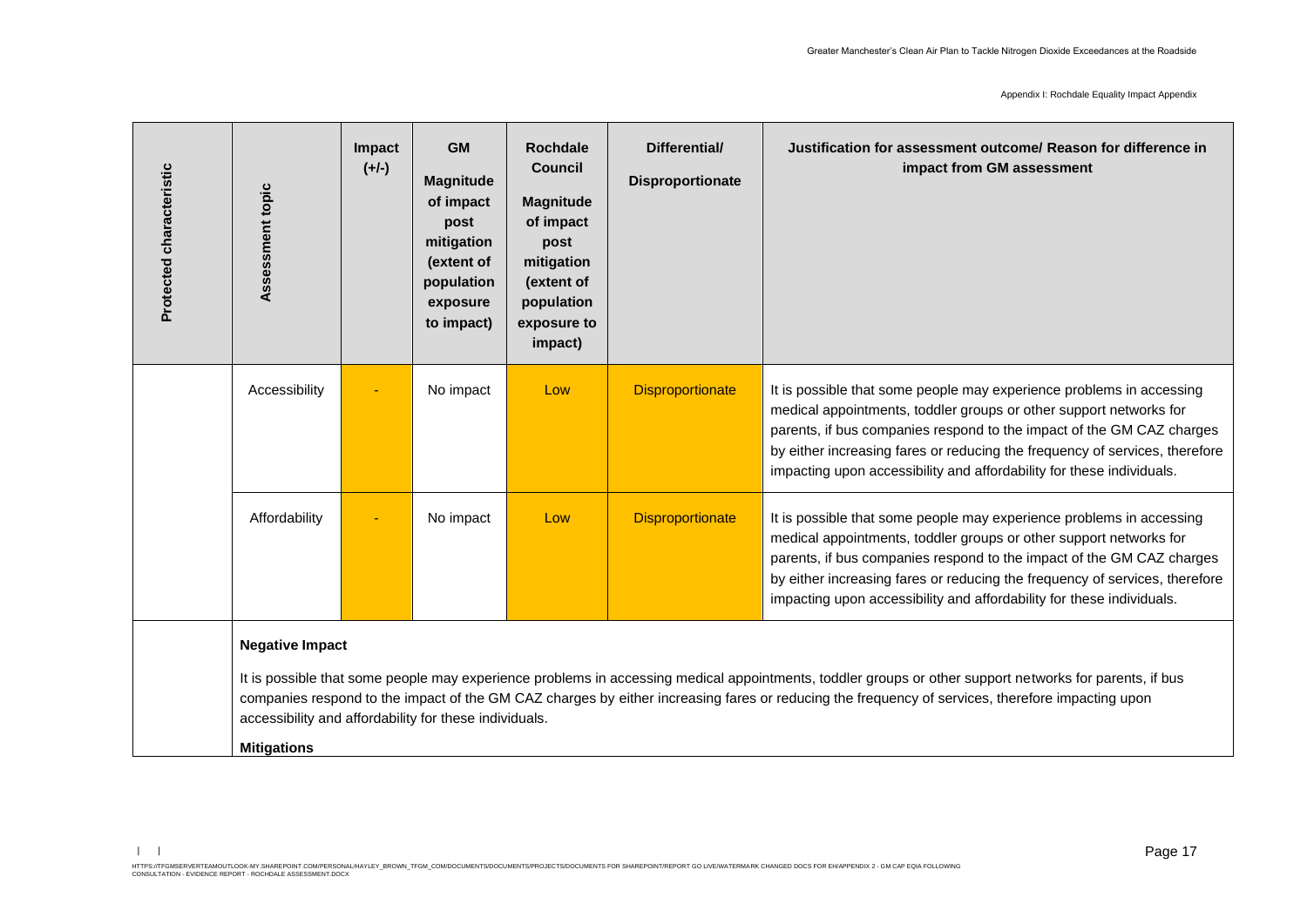| Protected characteristic | Assessment topic       | Impact<br>$(+/-)$ | <b>GM</b><br><b>Magnitude</b><br>of impact<br>post<br>mitigation<br>(extent of<br>population<br>exposure<br>to impact) | <b>Rochdale</b><br><b>Council</b><br><b>Magnitude</b><br>of impact<br>post<br>mitigation<br>(extent of<br>population<br>exposure to<br>impact) | Differential/<br><b>Disproportionate</b> | Justification for assessment outcome/ Reason for difference in<br>impact from GM assessment                                                                                                                                                                                                                                                                                                        |
|--------------------------|------------------------|-------------------|------------------------------------------------------------------------------------------------------------------------|------------------------------------------------------------------------------------------------------------------------------------------------|------------------------------------------|----------------------------------------------------------------------------------------------------------------------------------------------------------------------------------------------------------------------------------------------------------------------------------------------------------------------------------------------------------------------------------------------------|
|                          | <b>Positive Impact</b> |                   |                                                                                                                        |                                                                                                                                                |                                          | It is anticipated that the Clean Bus Fund will mitigate the impact of increased costs for the bus companies and therefore reduce the potential for these<br>businesses to make any changes which would have an adverse impact on this protected characteristic group.<br>Pregnant women have been shown to be particularly vulnerable to poor air quality and will benefit from reduced pollution. |
| Race <sup>3</sup>        | Air quality            | $\ddot{}$         | High                                                                                                                   | High                                                                                                                                           | Disproportionate                         | Rochdale has the third highest BAME population of all the GM boroughs<br>-only Manchester and Oldham have more diverse communities.<br>Therefore, a higher proportion of Rochdale residents will benefit from the<br>improvement in air quality.                                                                                                                                                   |
|                          | Accessibility          |                   | High /<br><b>Medium</b>                                                                                                | <b>High</b>                                                                                                                                    | <b>Disproportionate</b>                  | Rochdale has the third highest BAME population of all the GM boroughs<br>-only Manchester and Oldham have more diverse communities.<br>Therefore the proportion of people that may be adversely affected by<br>changes to the accessibility of public transport, PHV or Hackney vehicles<br>will be higher in Rochdale compared to GM.                                                             |

<sup>&</sup>lt;sup>3</sup> Race covers all races identified within the ONS dataset. Where the impact would differ for different races, this is identified in the narrative.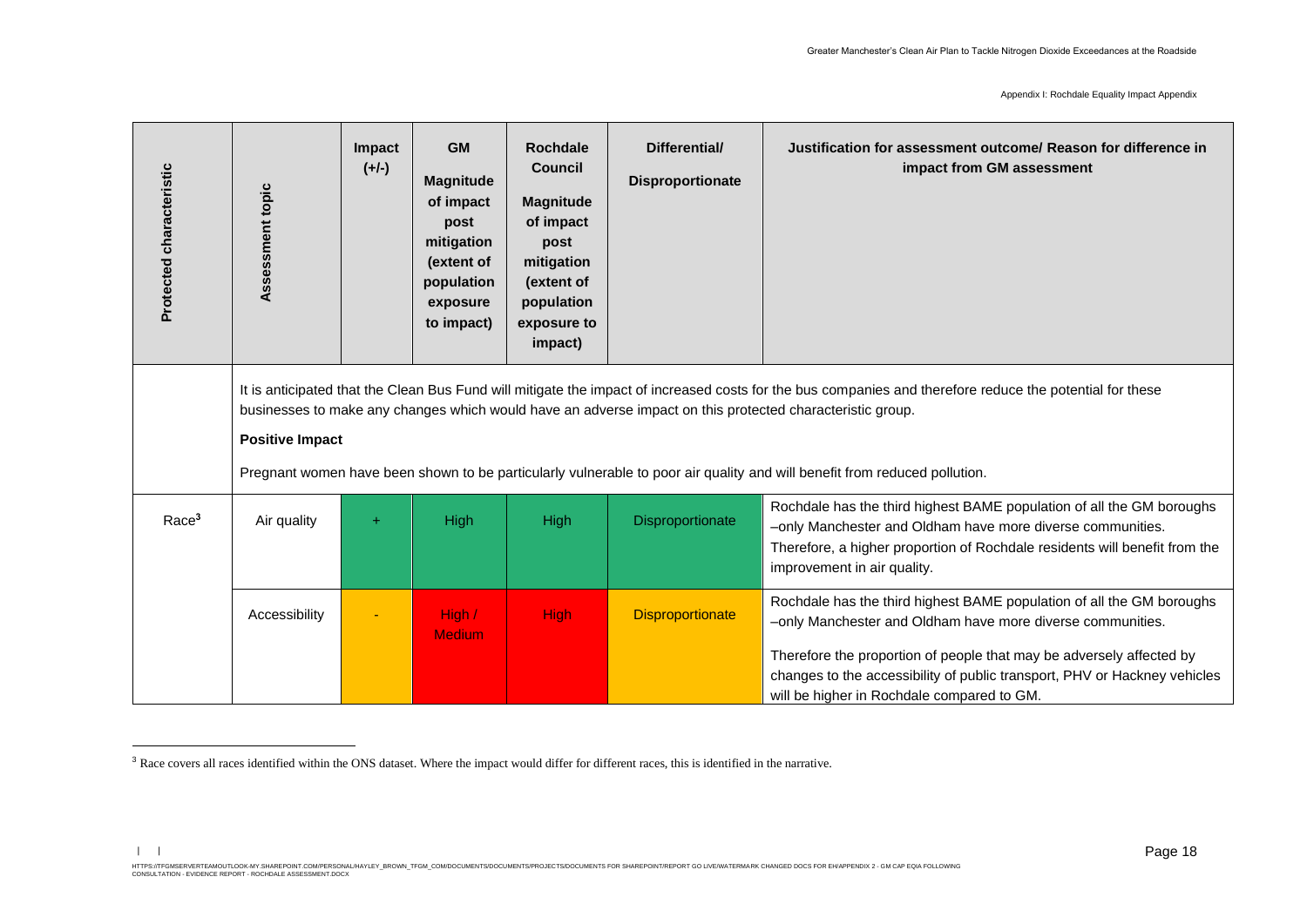| Protected characteristic | Assessment topic                                                                                                                                                                                                                                                                                                                                                                                                                                                                                           | Impact<br>$(+/-)$ | <b>GM</b><br><b>Magnitude</b><br>of impact<br>post<br>mitigation<br>(extent of<br>population<br>exposure<br>to impact) | <b>Rochdale</b><br><b>Council</b><br><b>Magnitude</b><br>of impact<br>post<br>mitigation<br>(extent of<br>population<br>exposure to<br>impact) | Differential/<br><b>Disproportionate</b> | Justification for assessment outcome/ Reason for difference in<br>impact from GM assessment                                                                                                                                                                                                                                                                                                                                                                                                                                                                                                                                                                                          |  |  |  |  |
|--------------------------|------------------------------------------------------------------------------------------------------------------------------------------------------------------------------------------------------------------------------------------------------------------------------------------------------------------------------------------------------------------------------------------------------------------------------------------------------------------------------------------------------------|-------------------|------------------------------------------------------------------------------------------------------------------------|------------------------------------------------------------------------------------------------------------------------------------------------|------------------------------------------|--------------------------------------------------------------------------------------------------------------------------------------------------------------------------------------------------------------------------------------------------------------------------------------------------------------------------------------------------------------------------------------------------------------------------------------------------------------------------------------------------------------------------------------------------------------------------------------------------------------------------------------------------------------------------------------|--|--|--|--|
|                          | Affordability                                                                                                                                                                                                                                                                                                                                                                                                                                                                                              |                   | <b>High</b><br>/Medium                                                                                                 | <b>High</b>                                                                                                                                    | <b>Disproportionate</b>                  | Rochdale has the third highest BAME population of all the GM boroughs<br>-only Manchester and Oldham have more diverse communities.<br>Therefore, the proportion of people that may be adversely affected by<br>changes to the affordability of using public transport, PHV or Hackney<br>vehicles (as passengers) will be higher in Rochdale compared to GM.<br>Rochdale also has the third largest Hackney and PHV fleet in GM. The<br>majority of drivers are from BAME, particularly Asian, backgrounds.<br>Therefore, increases in business costs will have a disproportionately high<br>impact on this group in Rochdale, compared to other GM boroughs and<br>the GM average. |  |  |  |  |
|                          | <b>Commentary</b><br>Anecdotally, the council is aware that the majority of taxi and private hire companies are from the Asian community and that the overwhelming<br>majority of our drivers are male. Therefore, the GM CAZ charges will have a disproportionate impact on this protected characteristic group.<br>Rochdale has a fleet of 1270 registered vehicles (the third largest in GM). A breakdown of the vehicle type, ownership and non-compliance with<br>GM CAP emissions is provided below: |                   |                                                                                                                        |                                                                                                                                                |                                          |                                                                                                                                                                                                                                                                                                                                                                                                                                                                                                                                                                                                                                                                                      |  |  |  |  |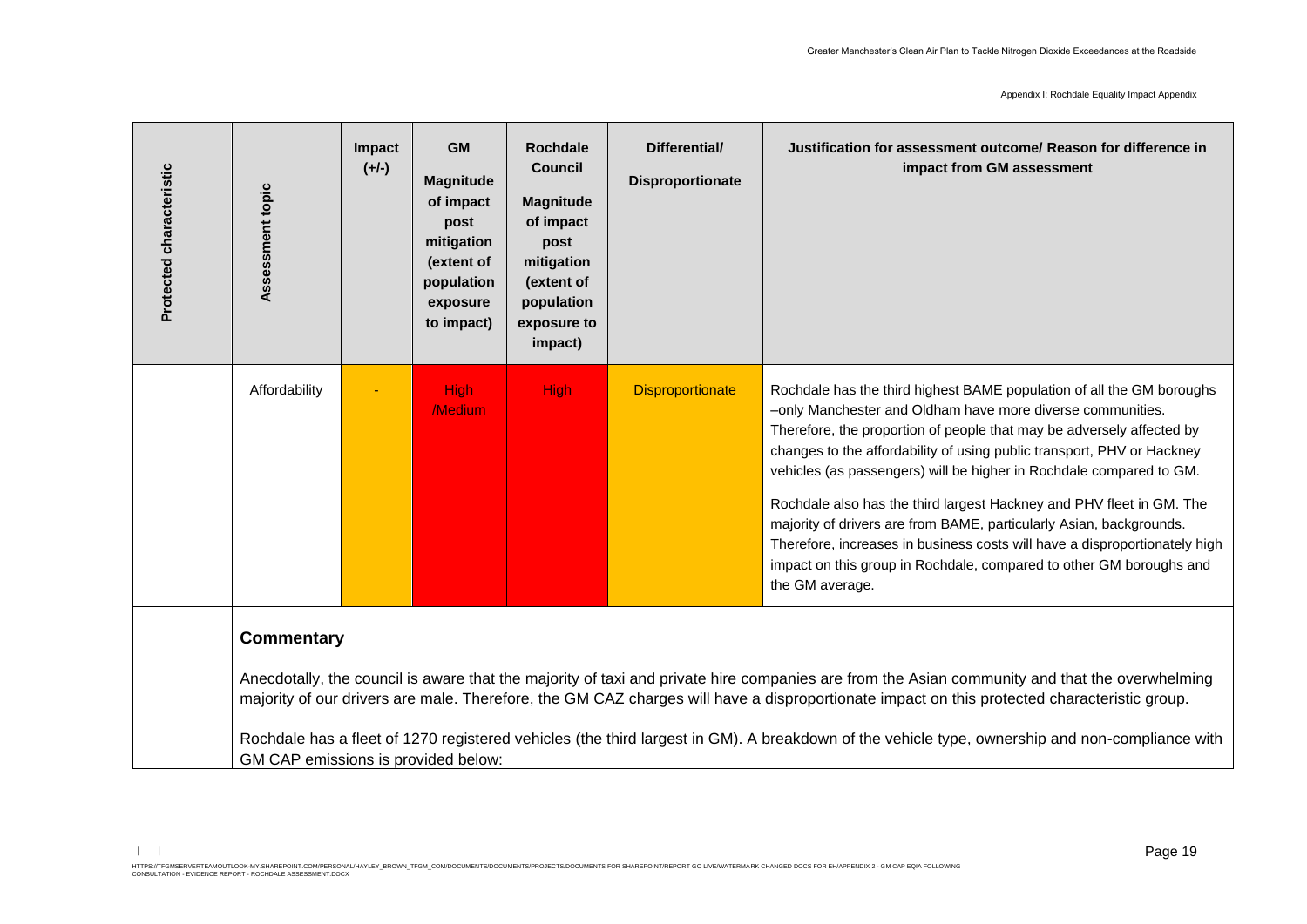| <b>Type of Licensed</b><br><b>Total No. of Vehicles currently</b><br><b>Non-Compliant with GM</b><br><b>Non-Compliant</b><br><b>CAP Emission Standards</b><br><b>Vehicle</b><br>licensed<br>(%)<br>(number)<br>Hackney Carriage Vehicle<br>105<br>56%<br>59<br>(Taxi)<br><b>Private Hire Vehicles</b><br>1165<br>611<br>52%<br>(PHV)<br>Of these:<br>• 230 (18%) are owned by 33 taxi<br>firms<br>• 1040 (82%) are individually<br>owned<br><b>Total</b><br>670<br>53%<br>1270 | Assessment topic | Impact<br>$(+/-)$ | <b>GM</b><br><b>Magnitude</b><br>of impact<br>post<br>mitigation<br>(extent of<br>population<br>exposure<br>to impact) | <b>Rochdale</b><br><b>Council</b><br><b>Magnitude</b><br>of impact<br>post<br>mitigation<br>(extent of<br>population<br>exposure to<br>impact) | Differential/<br><b>Disproportionate</b> |  | Justification for assessment outcome/ Reason for difference in<br>impact from GM assessment |  |
|--------------------------------------------------------------------------------------------------------------------------------------------------------------------------------------------------------------------------------------------------------------------------------------------------------------------------------------------------------------------------------------------------------------------------------------------------------------------------------|------------------|-------------------|------------------------------------------------------------------------------------------------------------------------|------------------------------------------------------------------------------------------------------------------------------------------------|------------------------------------------|--|---------------------------------------------------------------------------------------------|--|
|                                                                                                                                                                                                                                                                                                                                                                                                                                                                                |                  |                   |                                                                                                                        |                                                                                                                                                |                                          |  |                                                                                             |  |
|                                                                                                                                                                                                                                                                                                                                                                                                                                                                                |                  |                   |                                                                                                                        |                                                                                                                                                |                                          |  |                                                                                             |  |
|                                                                                                                                                                                                                                                                                                                                                                                                                                                                                |                  |                   |                                                                                                                        |                                                                                                                                                |                                          |  |                                                                                             |  |
|                                                                                                                                                                                                                                                                                                                                                                                                                                                                                |                  |                   |                                                                                                                        |                                                                                                                                                |                                          |  |                                                                                             |  |
| The age profile of licensed drivers is illustrated in the table below:<br><b>Number of drivers</b><br>Age                                                                                                                                                                                                                                                                                                                                                                      |                  |                   |                                                                                                                        |                                                                                                                                                |                                          |  |                                                                                             |  |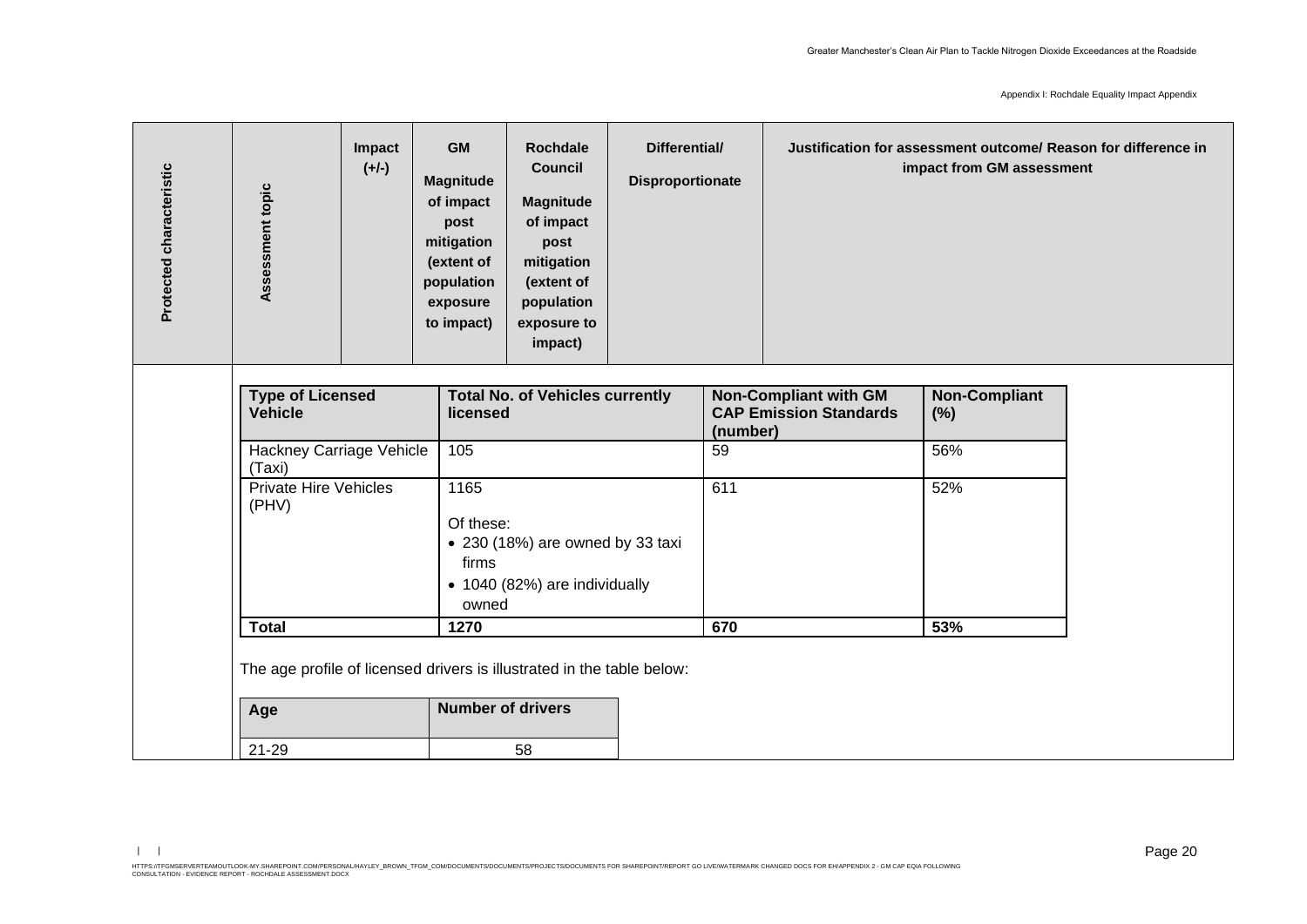| Protected characteristic | Assessment topic                                               | Impact<br>$(+/-)$ | <b>GM</b><br><b>Magnitude</b><br>of impact<br>post<br>mitigation<br>(extent of<br>population<br>exposure<br>to impact) | <b>Rochdale</b><br><b>Council</b><br><b>Magnitude</b><br>of impact<br>post<br>mitigation<br>(extent of<br>population<br>exposure to<br>impact) | Differential/<br>Disproportionate                                        | Justification for assessment outcome/ Reason for difference in<br>impact from GM assessment                                                   |
|--------------------------|----------------------------------------------------------------|-------------------|------------------------------------------------------------------------------------------------------------------------|------------------------------------------------------------------------------------------------------------------------------------------------|--------------------------------------------------------------------------|-----------------------------------------------------------------------------------------------------------------------------------------------|
|                          | 30-39                                                          |                   |                                                                                                                        | 406                                                                                                                                            |                                                                          |                                                                                                                                               |
|                          | 40-49                                                          |                   |                                                                                                                        | 602                                                                                                                                            |                                                                          |                                                                                                                                               |
|                          | 50-59                                                          |                   |                                                                                                                        | 410                                                                                                                                            |                                                                          |                                                                                                                                               |
|                          | $60+$                                                          |                   |                                                                                                                        | 217                                                                                                                                            |                                                                          |                                                                                                                                               |
|                          |                                                                | <b>Total</b>      |                                                                                                                        | 1693                                                                                                                                           |                                                                          |                                                                                                                                               |
|                          | The table below shows the location that licensed drivers live: |                   |                                                                                                                        |                                                                                                                                                |                                                                          |                                                                                                                                               |
|                          | <b>Location</b>                                                |                   | <b>Number</b>                                                                                                          | $\%$                                                                                                                                           |                                                                          |                                                                                                                                               |
|                          | Rochdale                                                       |                   | 1312                                                                                                                   | 77.5                                                                                                                                           |                                                                          |                                                                                                                                               |
|                          | Heywood                                                        |                   | 31                                                                                                                     | 1.8                                                                                                                                            |                                                                          |                                                                                                                                               |
|                          | Middleton                                                      |                   | 41                                                                                                                     | 2.4                                                                                                                                            |                                                                          |                                                                                                                                               |
|                          | Out of borough                                                 |                   | 309                                                                                                                    | 18.3                                                                                                                                           |                                                                          |                                                                                                                                               |
|                          | <b>Negative</b>                                                |                   |                                                                                                                        |                                                                                                                                                | of the GM Clean Air Zone as they currently drive non-compliant vehicles. | The data shows the majority of drivers are middle aged and live in Rochdale. Just over half will be negatively impacted by the implementation |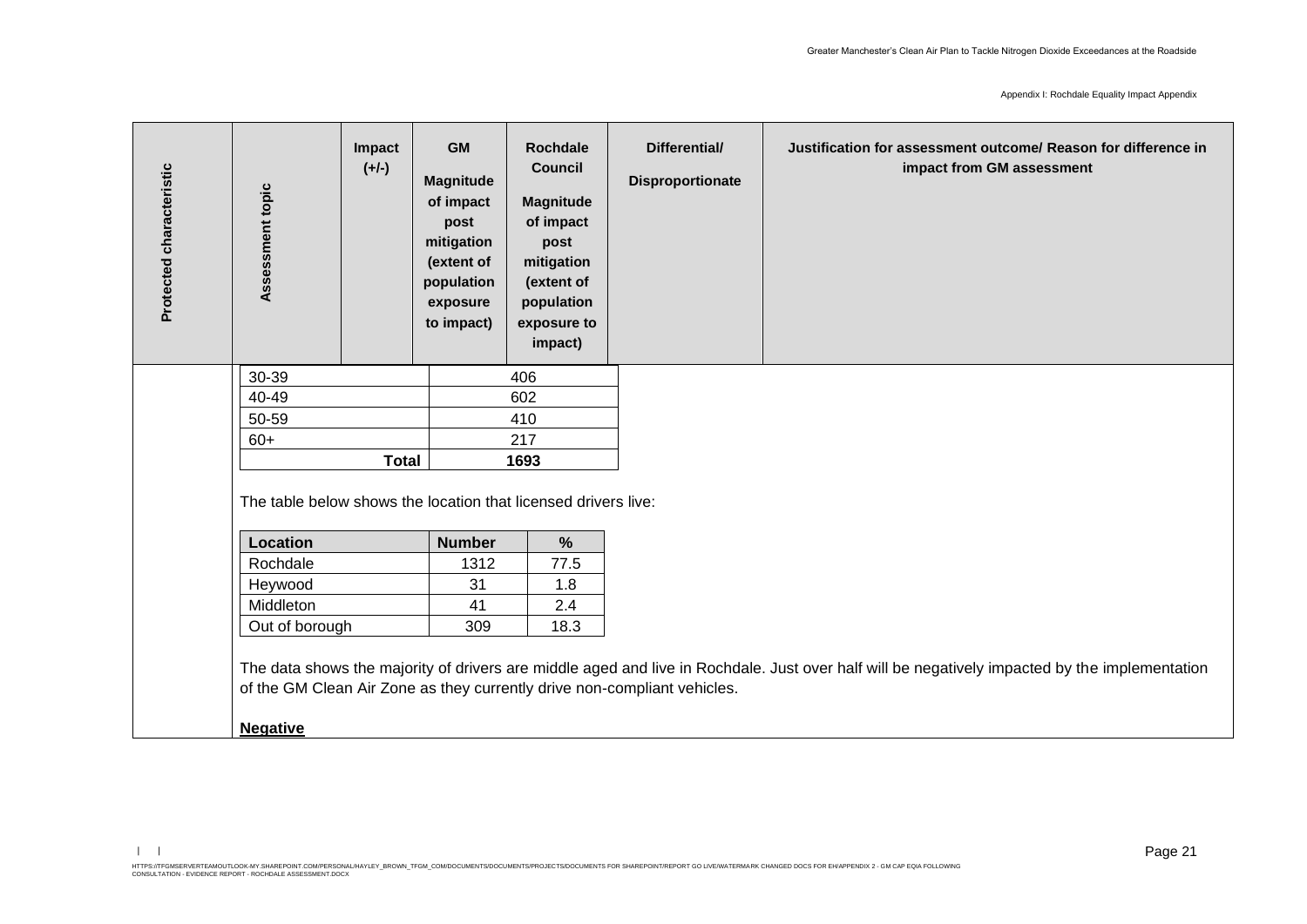| Protected characteristic | Assessment topic                                                                                                                                                                                                                                                                                                                                                                                                                                                                                                                                                                                                                                                                                                                                                                                                                                                                                                                                                                                                                                                                                                                                                                                                                                                                                                         | Impact<br>$(+/-)$ | <b>GM</b><br><b>Magnitude</b><br>of impact<br>post<br>mitigation<br>(extent of<br>population<br>exposure<br>to impact) | <b>Rochdale</b><br><b>Council</b><br><b>Magnitude</b><br>of impact<br>post<br>mitigation<br>(extent of<br>population<br>exposure to<br>impact) | Differential/<br><b>Disproportionate</b> | Justification for assessment outcome/ Reason for difference in<br>impact from GM assessment |  |
|--------------------------|--------------------------------------------------------------------------------------------------------------------------------------------------------------------------------------------------------------------------------------------------------------------------------------------------------------------------------------------------------------------------------------------------------------------------------------------------------------------------------------------------------------------------------------------------------------------------------------------------------------------------------------------------------------------------------------------------------------------------------------------------------------------------------------------------------------------------------------------------------------------------------------------------------------------------------------------------------------------------------------------------------------------------------------------------------------------------------------------------------------------------------------------------------------------------------------------------------------------------------------------------------------------------------------------------------------------------|-------------------|------------------------------------------------------------------------------------------------------------------------|------------------------------------------------------------------------------------------------------------------------------------------------|------------------------------------------|---------------------------------------------------------------------------------------------|--|
|                          | As evidenced above, a high proportion of PHV and Hackney drivers from Rochdale are from BAME, and particularly Asian, backgrounds. Any<br>increases in business operating costs due the GM CAZ charges will disproportionately affect this protected characteristic group.<br><b>Mitigations</b><br>A range of initiatives have been included in the GM Clean Air Zone plan to mitigate potential negative impacts, including:<br>1. Permanent discounts<br>PHVs (owned or exclusively contracted by 1 person) licensed to one of the 10 GM local authorities and also used as a private car to be<br>eligible to apply for a discounted charge of 5/7 of the weekly total<br>2. Clean Taxi Fund<br>Grants will be available to support the replacement of compliant vehicles<br><b>Vehicle Finance</b><br>3.<br>A loan scheme will be made available to support firms to replace or retrofit affected vehicles. GMCA have informed local authorities the<br>loan scheme will be culturally complaint<br>In response to feedback from the public consultation the following additional mitigations will also be implemented:<br>1. Temporary exemptions for GM licensed Hackney and PHV drivers have been extended to May 2023<br>Retrofit grants will now be available for PHV drivers as well as Hackney drivers<br>2. |                   |                                                                                                                        |                                                                                                                                                |                                          |                                                                                             |  |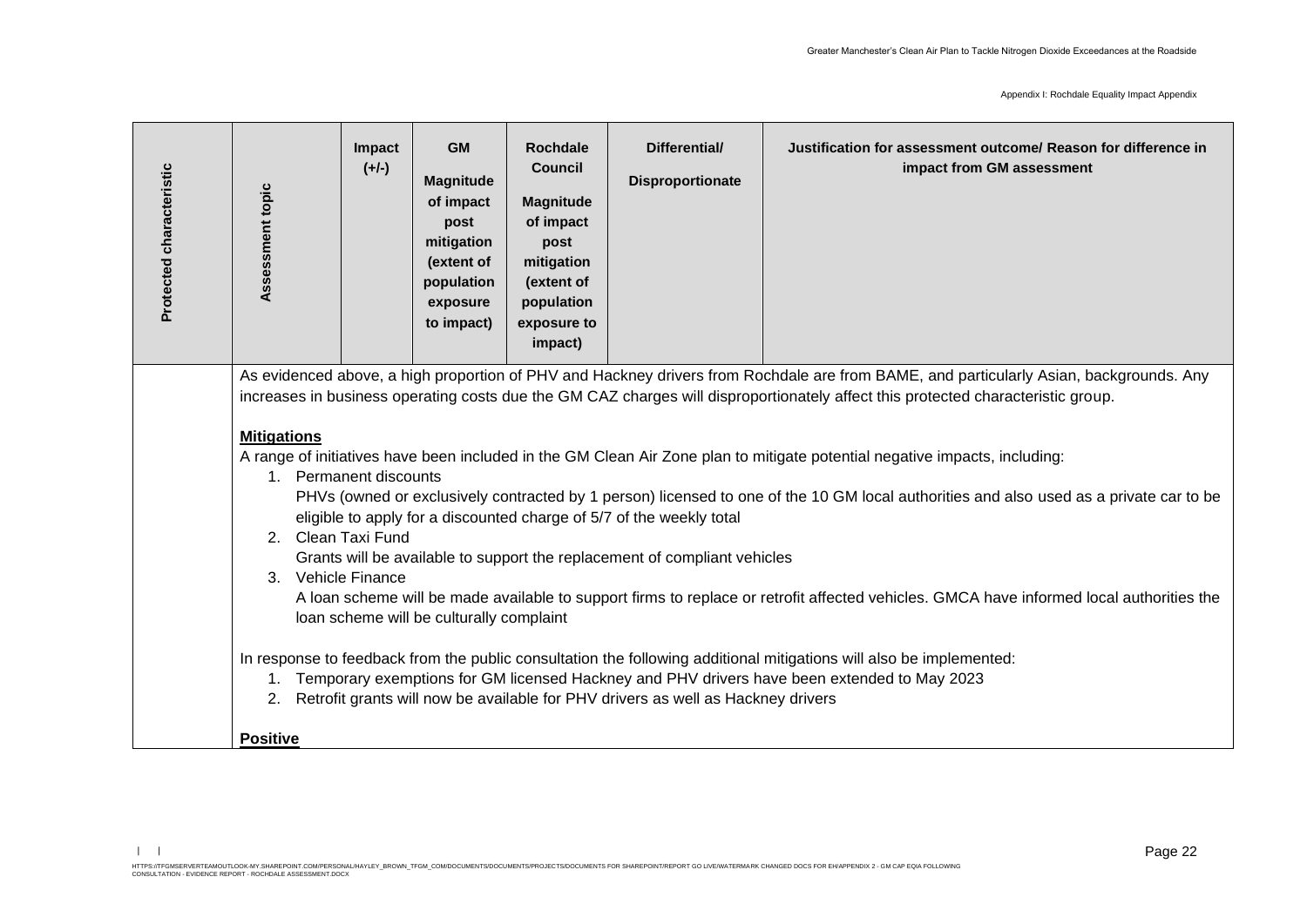| Protected characteristic | Assessment topic | Impact<br>$(+/-)$ | <b>GM</b><br><b>Magnitude</b><br>of impact<br>post<br>mitigation<br>(extent of<br>population<br>exposure<br>to impact)                                                       | <b>Rochdale</b><br><b>Council</b><br><b>Magnitude</b><br>of impact<br>post<br>mitigation<br>(extent of<br>population<br>exposure to<br>impact) | Differential/<br><b>Disproportionate</b> | Justification for assessment outcome/ Reason for difference in<br>impact from GM assessment                                                                                                                                                          |  |  |  |
|--------------------------|------------------|-------------------|------------------------------------------------------------------------------------------------------------------------------------------------------------------------------|------------------------------------------------------------------------------------------------------------------------------------------------|------------------------------------------|------------------------------------------------------------------------------------------------------------------------------------------------------------------------------------------------------------------------------------------------------|--|--|--|
|                          |                  |                   | People from BAME backgrounds are more likely to live in areas where air quality is currently poorest. They will therefore benefit from<br>improvements in reduced pollution. |                                                                                                                                                |                                          |                                                                                                                                                                                                                                                      |  |  |  |
| Sex                      | Air quality      |                   |                                                                                                                                                                              | No equality impact                                                                                                                             |                                          | Rochdale Council does not have any data which suggests that this<br>protected characteristic would experience a negative impact as a result<br>of the introduction of the GM Clean Air Zone. Therefore, we assume<br>there will be a neutral impact. |  |  |  |
|                          | Accessibility    |                   |                                                                                                                                                                              | No equality impact                                                                                                                             |                                          | Rochdale Council does not have any data which suggests that this<br>protected characteristic would experience a negative impact as a result<br>of the introduction of the GM Clean Air Zone. Therefore, we assume<br>there will be a neutral impact  |  |  |  |
|                          | Affordability    |                   | High/<br><b>Medium</b>                                                                                                                                                       | <b>High</b>                                                                                                                                    | <b>Disproportionate</b>                  | The GM EqIA identifies that taxi drivers, PHV drivers and bus drivers are<br>over 90% more likely to be male than female. Any business costs are<br>therefore likely to be disproportionately experienced by men.                                    |  |  |  |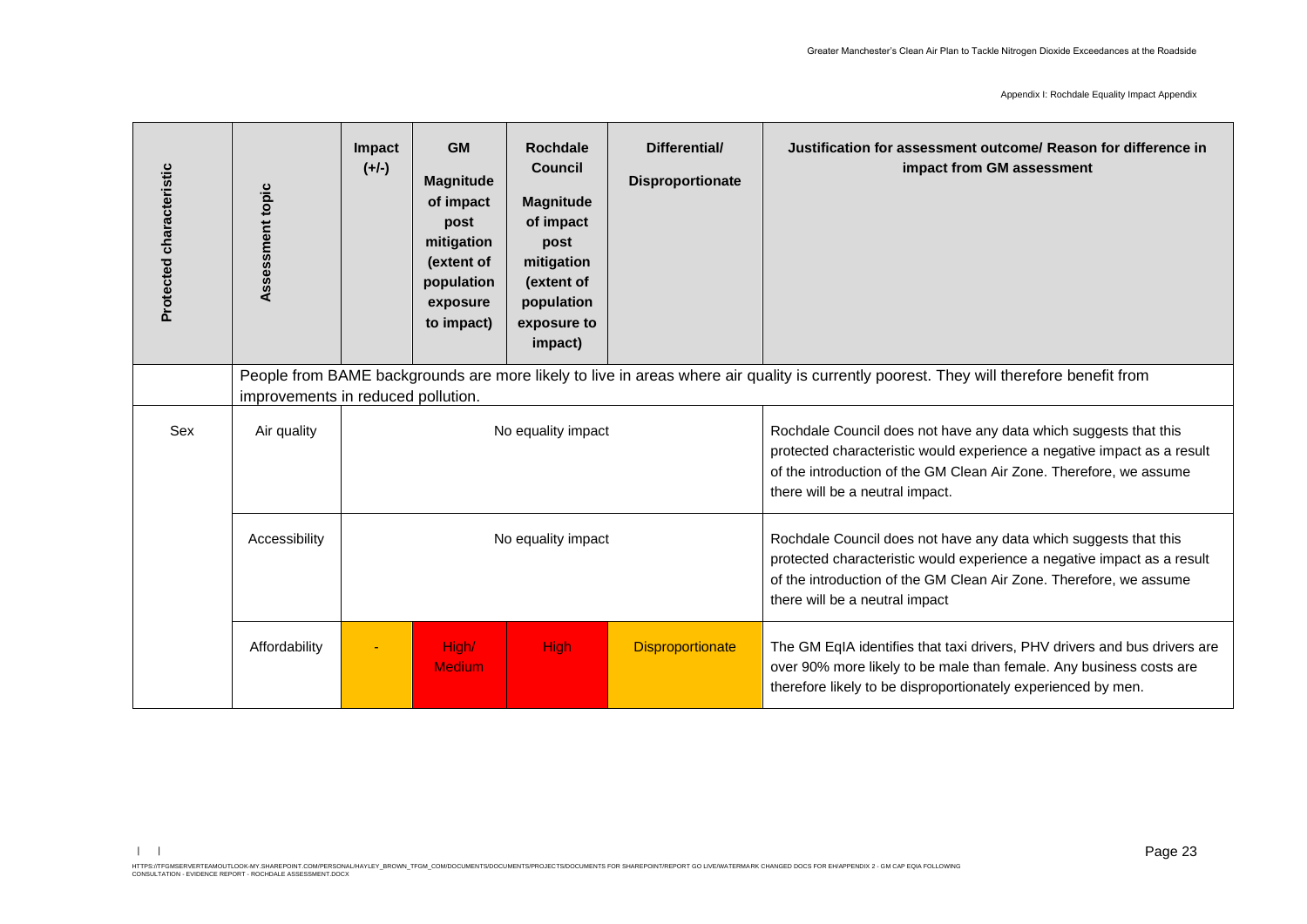| Protected characteristic | Assessment topic                                                                                                                                                                                                                                                                                                                                                                                                                                                                                                                                                                                                                                                                                                                                                                                                                                                                                                                              | Impact<br>$(+/-)$ | <b>GM</b><br><b>Magnitude</b><br>of impact<br>post<br>mitigation<br>(extent of<br>population<br>exposure<br>to impact) | <b>Rochdale</b><br><b>Council</b><br><b>Magnitude</b><br>of impact<br>post<br>mitigation<br>(extent of<br>population<br>exposure to<br>impact) | Differential/<br><b>Disproportionate</b> | Justification for assessment outcome/ Reason for difference in<br>impact from GM assessment                                                                              |  |  |  |
|--------------------------|-----------------------------------------------------------------------------------------------------------------------------------------------------------------------------------------------------------------------------------------------------------------------------------------------------------------------------------------------------------------------------------------------------------------------------------------------------------------------------------------------------------------------------------------------------------------------------------------------------------------------------------------------------------------------------------------------------------------------------------------------------------------------------------------------------------------------------------------------------------------------------------------------------------------------------------------------|-------------------|------------------------------------------------------------------------------------------------------------------------|------------------------------------------------------------------------------------------------------------------------------------------------|------------------------------------------|--------------------------------------------------------------------------------------------------------------------------------------------------------------------------|--|--|--|
|                          |                                                                                                                                                                                                                                                                                                                                                                                                                                                                                                                                                                                                                                                                                                                                                                                                                                                                                                                                               |                   |                                                                                                                        |                                                                                                                                                |                                          | Rochdale has the third largest taxi fleet in GM - therefore it is more likely<br>that this will have a disproportionate impact in Rochdale than other<br>boroughs in GM. |  |  |  |
|                          | <b>Negative</b><br>Anecdotally, the council is aware that the majority of taxi and private hire drivers are male. Any increases in business operating costs due the<br>GM CAZ charges will disproportionately affect men.<br><b>Mitigations</b><br>A range of initiatives have been included in the GM Clean Air Zone plan to mitigate potential negative impacts, including:<br>1. Permanent discounts<br>PHVs (owned or exclusively contracted by 1 person) licensed to one of the 10 GM local authorities and also used as a private car to be<br>eligible to apply for a discounted charge of 5/7 of the weekly total<br>Clean Taxi Fund<br>2.<br>Grants will be available to support the replacement of compliant vehicles<br>3. Vehicle Finance<br>A loan scheme will be made available to support firms to replace or retrofit affected vehicles. GMCA have informed local authorities the<br>loan scheme will be culturally complaint |                   |                                                                                                                        |                                                                                                                                                |                                          |                                                                                                                                                                          |  |  |  |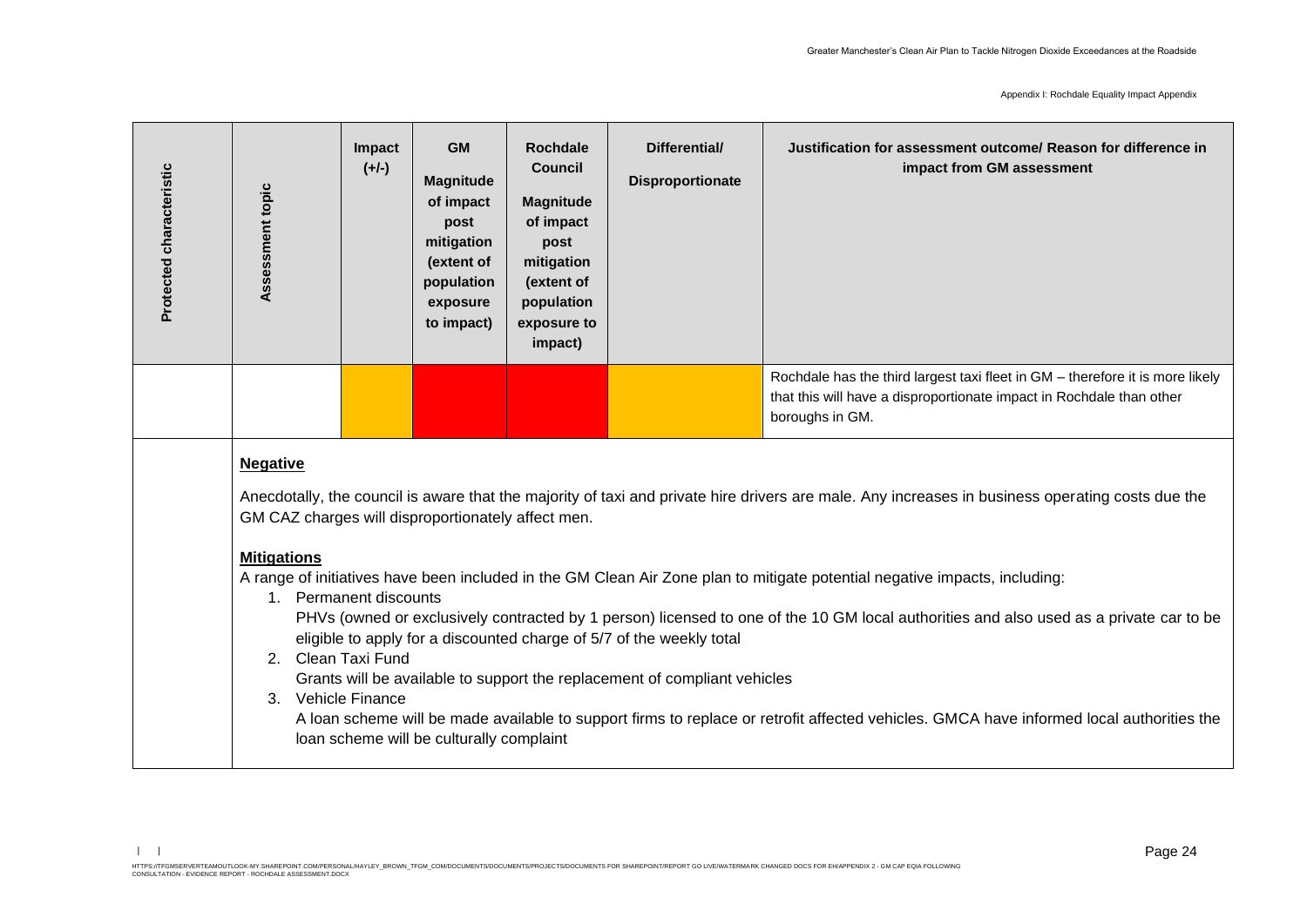| Protected characteristic | Assessment topic                                                                                                                                                                                                                                                                                                                                                                                                                                                                                                                                                                | Impact<br>$(+/-)$ | <b>GM</b><br><b>Magnitude</b><br>of impact<br>post<br>mitigation<br>(extent of<br>population<br>exposure<br>to impact) | <b>Rochdale</b><br><b>Council</b><br><b>Magnitude</b><br>of impact<br>post<br>mitigation<br>(extent of<br>population<br>exposure to<br>impact) | Differential/<br>Disproportionate | Justification for assessment outcome/ Reason for difference in<br>impact from GM assessment                                                                                                                                                                                                                                                                                                                       |  |  |  |
|--------------------------|---------------------------------------------------------------------------------------------------------------------------------------------------------------------------------------------------------------------------------------------------------------------------------------------------------------------------------------------------------------------------------------------------------------------------------------------------------------------------------------------------------------------------------------------------------------------------------|-------------------|------------------------------------------------------------------------------------------------------------------------|------------------------------------------------------------------------------------------------------------------------------------------------|-----------------------------------|-------------------------------------------------------------------------------------------------------------------------------------------------------------------------------------------------------------------------------------------------------------------------------------------------------------------------------------------------------------------------------------------------------------------|--|--|--|
|                          | In response to feedback from the public consultation the following additional mitigations will also be implemented:<br>Temporary exemptions for GM licensed Hackney and PHV drivers have been extended to May 2023<br>1.<br>Retrofit grants will now be available for PHV drivers as well as Hackney drivers<br>2.<br><b>Positive</b><br>Men will benefit from improvements in reduced pollution, as per the general population.                                                                                                                                                |                   |                                                                                                                        |                                                                                                                                                |                                   |                                                                                                                                                                                                                                                                                                                                                                                                                   |  |  |  |
| Religion/<br>belief      | Afford-ability                                                                                                                                                                                                                                                                                                                                                                                                                                                                                                                                                                  |                   | High/<br><b>Medium</b>                                                                                                 | <b>High</b>                                                                                                                                    | <b>Disproportionate</b>           | It is likely there is a correlation between race and religion.<br>Rochdale has the third largest Hackney and PHV fleet in GM. As<br>evidenced above, a high proportion of PHV and Hackney drivers from<br>Rochdale are from BAME, and particularly Asian, backgrounds. Any<br>increases in business operating costs due the GM CAZ charges will<br>disproportionately affect this protected characteristic group. |  |  |  |
|                          | <b>Negative</b><br>It is likely there is a correlation between race and religion. Rochdale has the third largest Hackney and PHV fleet in GM. As evidenced above, a<br>high proportion of PHV and Hackney drivers from Rochdale are from BAME, and particularly Asian, backgrounds. Any increases in business<br>operating costs due the GM CAZ charges will disproportionately affect this protected characteristic group.<br><b>Mitigations</b><br>A range of initiatives have been included in the GM Clean Air Zone plan to mitigate potential negative impacts, including: |                   |                                                                                                                        |                                                                                                                                                |                                   |                                                                                                                                                                                                                                                                                                                                                                                                                   |  |  |  |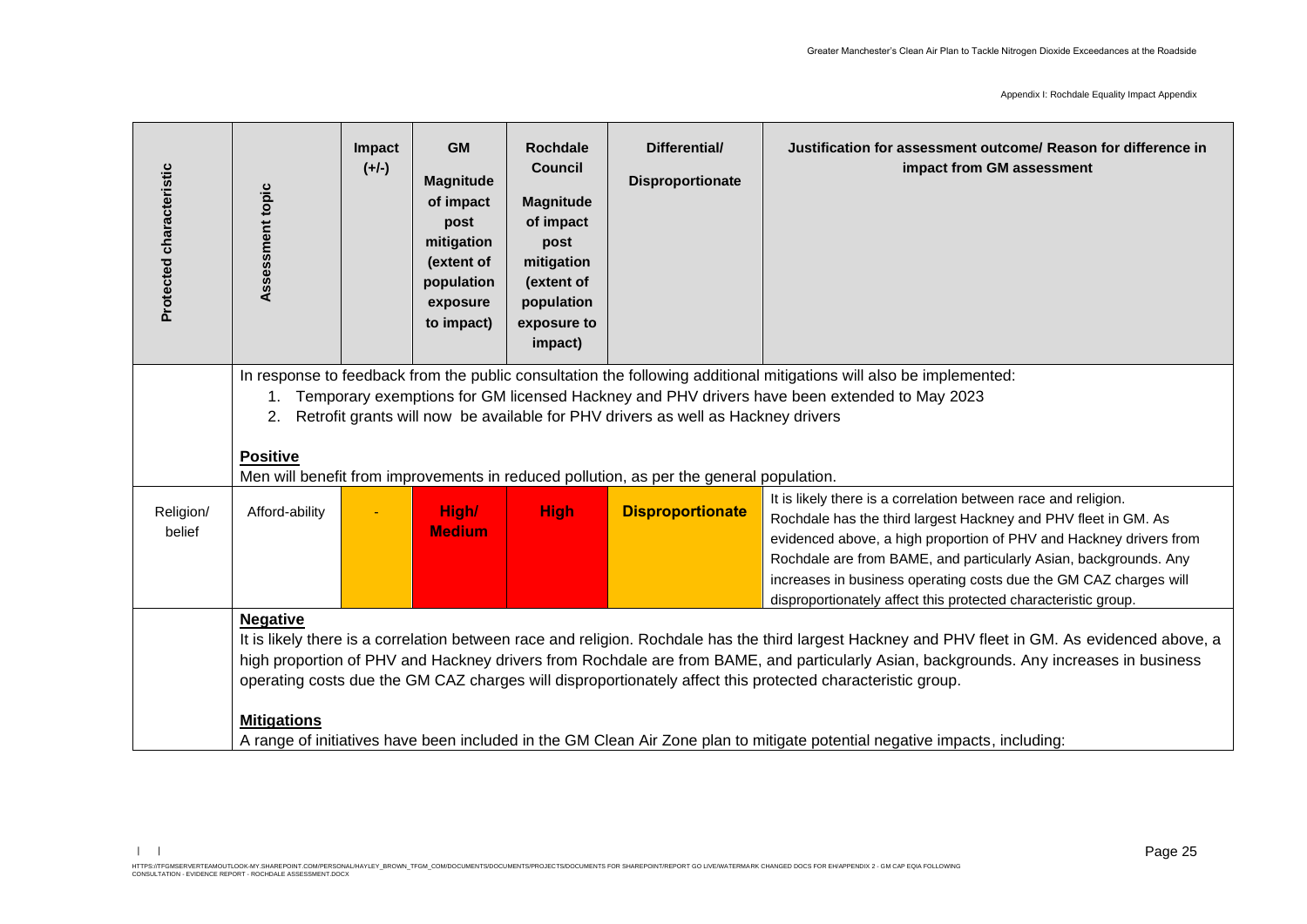| Protected characteristic | Assessment topic                                                                                                                                                                                                                                                                                                                                                                                                                                                                                                                                                                                                                                                                                                                                                                                                                                                                                                                                                                                                                                                                                                            | Impact<br>$(+/-)$ | <b>GM</b><br><b>Magnitude</b><br>of impact<br>post<br>mitigation<br>(extent of<br>population<br>exposure<br>to impact) | <b>Rochdale</b><br><b>Council</b><br><b>Magnitude</b><br>of impact<br>post<br>mitigation<br>(extent of<br>population<br>exposure to<br>impact) | Differential/<br><b>Disproportionate</b> | Justification for assessment outcome/ Reason for difference in<br>impact from GM assessment                              |  |  |
|--------------------------|-----------------------------------------------------------------------------------------------------------------------------------------------------------------------------------------------------------------------------------------------------------------------------------------------------------------------------------------------------------------------------------------------------------------------------------------------------------------------------------------------------------------------------------------------------------------------------------------------------------------------------------------------------------------------------------------------------------------------------------------------------------------------------------------------------------------------------------------------------------------------------------------------------------------------------------------------------------------------------------------------------------------------------------------------------------------------------------------------------------------------------|-------------------|------------------------------------------------------------------------------------------------------------------------|------------------------------------------------------------------------------------------------------------------------------------------------|------------------------------------------|--------------------------------------------------------------------------------------------------------------------------|--|--|
|                          | <b>Permanent discounts</b><br>$\mathbf{1}$<br>PHVs (owned or exclusively contracted by 1 person) licensed to one of the 10 GM local authorities and also used as a private car to be<br>eligible to apply for a discounted charge of 5/7 of the weekly total<br>2. Clean Taxi Fund<br>Grants will be available to support the replacement of compliant vehicles<br><b>Vehicle Finance</b><br>3 <sub>1</sub><br>A loan scheme will be made available to support firms to replace or retrofit affected vehicles. GMCA have informed local authorities the<br>loan scheme will be culturally complaint<br>In response to feedback from the public consultation the following additional mitigations will also be implemented:<br>Temporary exemptions for GM licensed Hackney and PHV drivers have been extended to May 2023<br>1.<br>Retrofit grants will now be available for PHV drivers as well as Hackney drivers<br>2.<br><b>Positive</b><br>People from BAME backgrounds are more likely to live in areas where air quality is currently poorest. They will therefore benefit from<br>improvements in reduced pollution |                   |                                                                                                                        |                                                                                                                                                |                                          |                                                                                                                          |  |  |
|                          | Air quality                                                                                                                                                                                                                                                                                                                                                                                                                                                                                                                                                                                                                                                                                                                                                                                                                                                                                                                                                                                                                                                                                                                 |                   |                                                                                                                        | No equality impact                                                                                                                             |                                          | GM have anecdotal evidence to suggest that transgender<br>individuals are more likely to access taxi and PHV services in |  |  |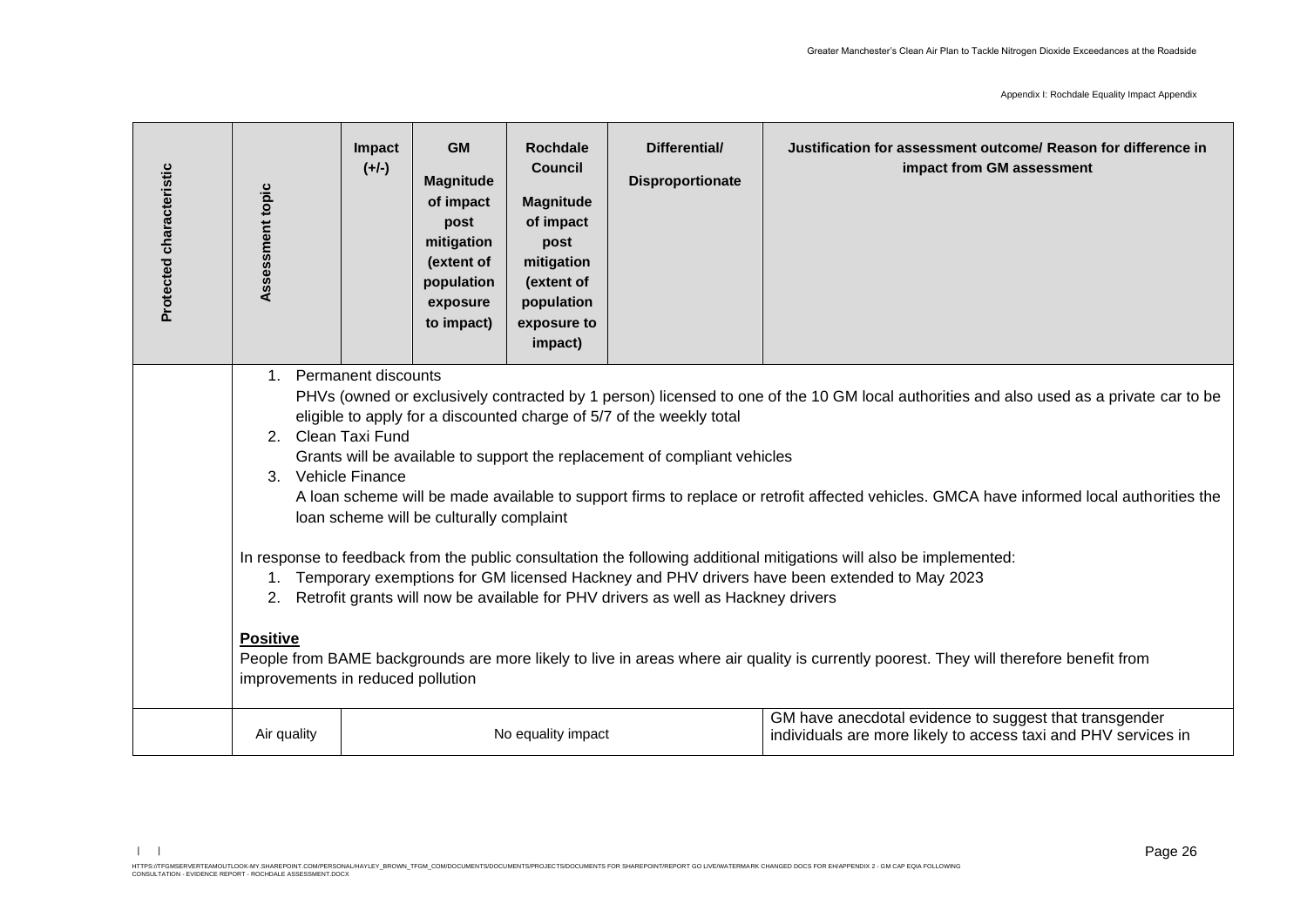Appendix I: Rochdale Equality Impact Appendix

| Protected characteristic           | Assessment topic | Impact<br>$(+/-)$ | <b>GM</b><br><b>Magnitude</b><br>of impact<br>post<br>mitigation<br>(extent of<br>population<br>exposure<br>to impact) | <b>Rochdale</b><br>Council<br><b>Magnitude</b><br>of impact<br>post<br>mitigation<br>(extent of<br>population<br>exposure to<br>impact) | Differential/<br><b>Disproportionate</b> | Justification for assessment outcome/ Reason for difference in<br>impact from GM assessment                                                                                                                                                                |
|------------------------------------|------------------|-------------------|------------------------------------------------------------------------------------------------------------------------|-----------------------------------------------------------------------------------------------------------------------------------------|------------------------------------------|------------------------------------------------------------------------------------------------------------------------------------------------------------------------------------------------------------------------------------------------------------|
| Gender<br>reassignmen              | Accessibility    |                   | Low                                                                                                                    | Low                                                                                                                                     | <b>Differential</b>                      | order to access the night-time economy, particularly in the city<br>centre.<br>There is no additional data for Rochdale to suggest a difference in                                                                                                         |
| t/ Gender<br>identity              | Affordability    |                   |                                                                                                                        |                                                                                                                                         |                                          | assessment in relation to the GM conclusion.                                                                                                                                                                                                               |
| Sexual<br>orientation              | Air quality      |                   |                                                                                                                        | No equality impact                                                                                                                      |                                          | GM have anecdotal evidence to suggest that the LGBTQ<br>community is more likely to access taxi and PHV services in order<br>to access services safely, particularly after dark and to access the                                                          |
|                                    | Accessibility    |                   | Low                                                                                                                    | Low                                                                                                                                     | <b>Differential</b>                      | night-time economy in the city centre                                                                                                                                                                                                                      |
|                                    | Affordability    |                   |                                                                                                                        | No equality impact                                                                                                                      |                                          | There is no additional data for Rochdale to suggest a difference in<br>assessment in relation to the GM conclusion.                                                                                                                                        |
| Marriage &<br>civil<br>partnership |                  |                   |                                                                                                                        | No equality impact                                                                                                                      |                                          | Rochdale Council does not have any data which suggests that this<br>protected characteristic group would experience a negative impact as a<br>result of the introduction of the GM Clean Air Zone. Therefore, we<br>assume there will be a neutral impact. |

 $| \cdot |$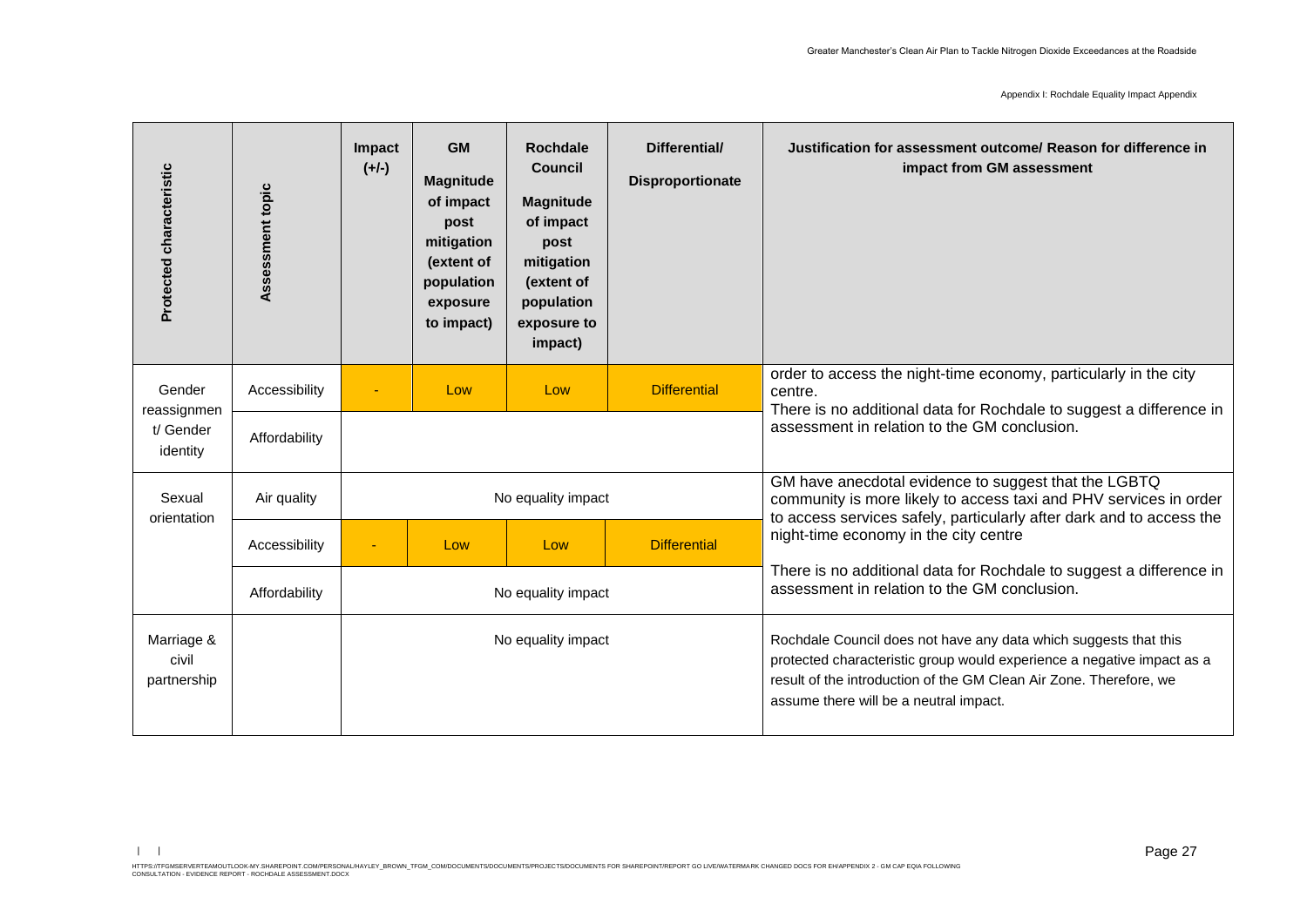| Protected characteristic | Assessment topic                | Impact<br>$(+/-)$ | <b>GM</b><br><b>Magnitude</b><br>of impact<br>post<br>mitigation<br>(extent of<br>population<br>exposure<br>to impact) | <b>Rochdale</b><br><b>Council</b><br><b>Magnitude</b><br>of impact<br>post<br>mitigation<br>(extent of<br>population<br>exposure to<br>impact) | Differential/<br><b>Disproportionate</b>                                                                                                                                                                                                | Justification for assessment outcome/ Reason for difference in<br>impact from GM assessment                                                                                                                                                                                                                                                                                                                                                                                                                                                                                                                                                                                                                                                                                                                    |
|--------------------------|---------------------------------|-------------------|------------------------------------------------------------------------------------------------------------------------|------------------------------------------------------------------------------------------------------------------------------------------------|-----------------------------------------------------------------------------------------------------------------------------------------------------------------------------------------------------------------------------------------|----------------------------------------------------------------------------------------------------------------------------------------------------------------------------------------------------------------------------------------------------------------------------------------------------------------------------------------------------------------------------------------------------------------------------------------------------------------------------------------------------------------------------------------------------------------------------------------------------------------------------------------------------------------------------------------------------------------------------------------------------------------------------------------------------------------|
| Military<br>Veterans     |                                 |                   | No equality impact                                                                                                     |                                                                                                                                                | Rochdale Council does not have the detailed data to determine the full<br>impact of the GM CAP on military veterans.<br>Until there is evidence to the contrary, we will assume there will be a<br>neutral impact on military veterans. |                                                                                                                                                                                                                                                                                                                                                                                                                                                                                                                                                                                                                                                                                                                                                                                                                |
| Carers                   | Accessibility,<br>affordability |                   | <b>Not</b><br>assessed<br>for GM                                                                                       | Medium / low                                                                                                                                   | <b>Disproportionate</b>                                                                                                                                                                                                                 | <b>Negative Impact</b><br>Due to the generally older age profile and poorer health of carers, it is<br>likely that they will be affected by the GM Clean Air Plan in a similar way<br>to people with disabilities - being more reliant on community transport,<br>public transport, taxi and PHVs because they are more likely to not drive.<br>Changes in provision could have an adverse impact on this group in<br>terms of affordability and accessibility to services, work and social<br>activities.<br><b>Mitigations</b><br>To mitigate the potential negative impact on this protected characteristic<br>group the following permanent exemptions (from charging) have been<br>applied to the GM Clean Air Zone:<br>Community minibuses<br>Disabled passenger vehicles<br>Disabled tax class vehicles |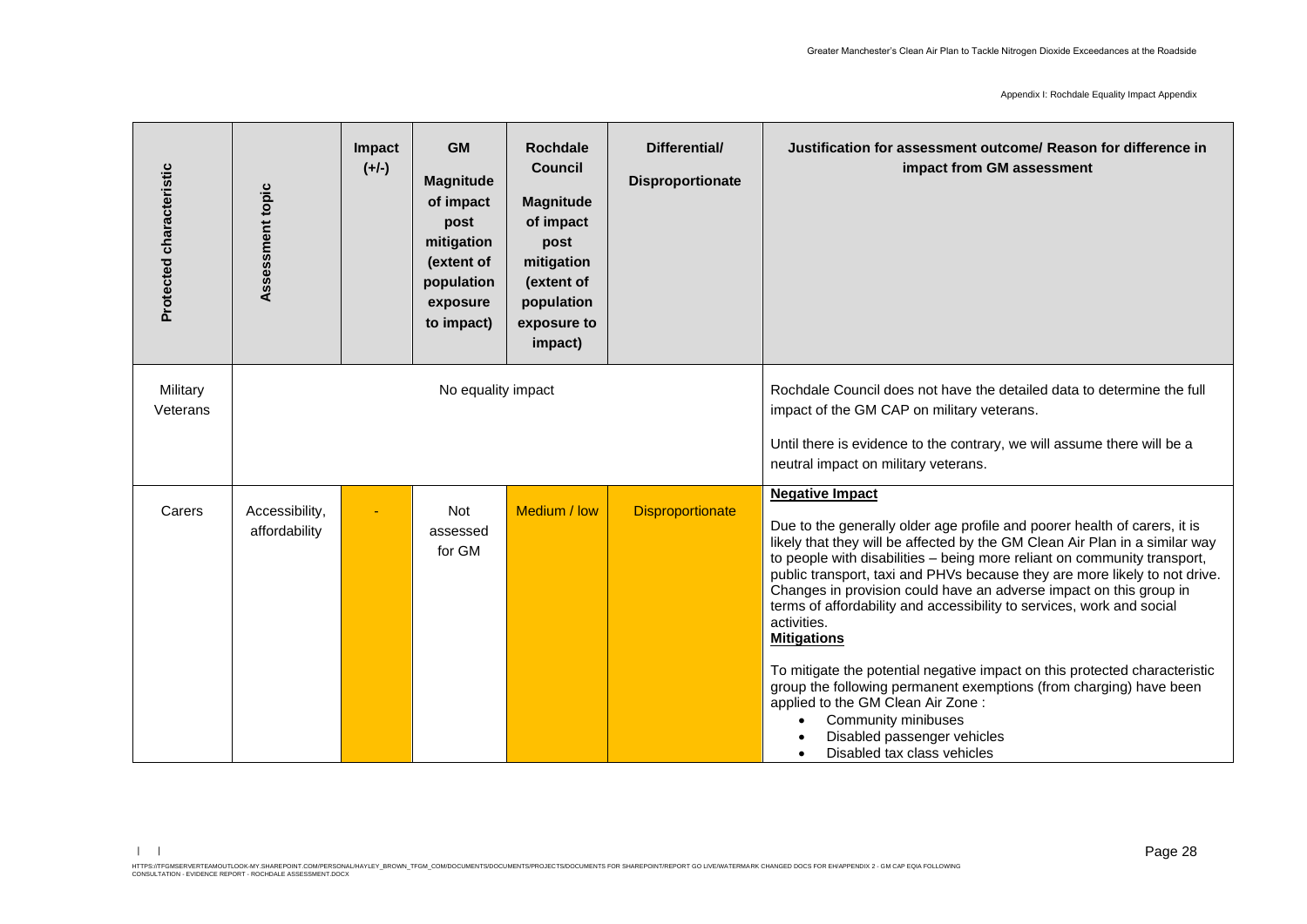| Protected characteristic | Assessment topic | Impact<br>$(+/-)$ | <b>GM</b><br><b>Magnitude</b><br>of impact<br>post<br>mitigation<br>(extent of<br>population<br>exposure<br>to impact) | <b>Rochdale</b><br><b>Council</b><br><b>Magnitude</b><br>of impact<br>post<br>mitigation<br>(extent of<br>population<br>exposure to<br>impact) | Differential/<br>Disproportionate | Justification for assessment outcome/ Reason for difference in<br>impact from GM assessment                                                                                                                                                                                                                                                                                                                                                                                                                                                                                                                                                                                                                                                                                                |
|--------------------------|------------------|-------------------|------------------------------------------------------------------------------------------------------------------------|------------------------------------------------------------------------------------------------------------------------------------------------|-----------------------------------|--------------------------------------------------------------------------------------------------------------------------------------------------------------------------------------------------------------------------------------------------------------------------------------------------------------------------------------------------------------------------------------------------------------------------------------------------------------------------------------------------------------------------------------------------------------------------------------------------------------------------------------------------------------------------------------------------------------------------------------------------------------------------------------------|
|                          |                  |                   |                                                                                                                        |                                                                                                                                                |                                   | Following feedback from the public consultation:<br>Additional permanent exemptions have been included for other<br>$\bullet$<br>LGVs and minibuses which have been specially adapted for use<br>by a disabled user (which do not qualify for the disabled<br>exemptions).<br>The temporary exemptions for GM-licensed Wheelchair<br>Accessible Taxi and PHVs have been extended from December<br>2022 to May 2023.<br>The Clean Taxi Fund and Vehicle Finance Scheme are designed to<br>mitigate the negative impact on of the GM CAZ charges on Hackney and<br>PHV drivers/ companies.<br><b>Positive Impact</b><br>Some carers will have health conditions which can be adversely<br>impacted by air pollution. Improvements in air quality are likely to benefit<br>these individuals. |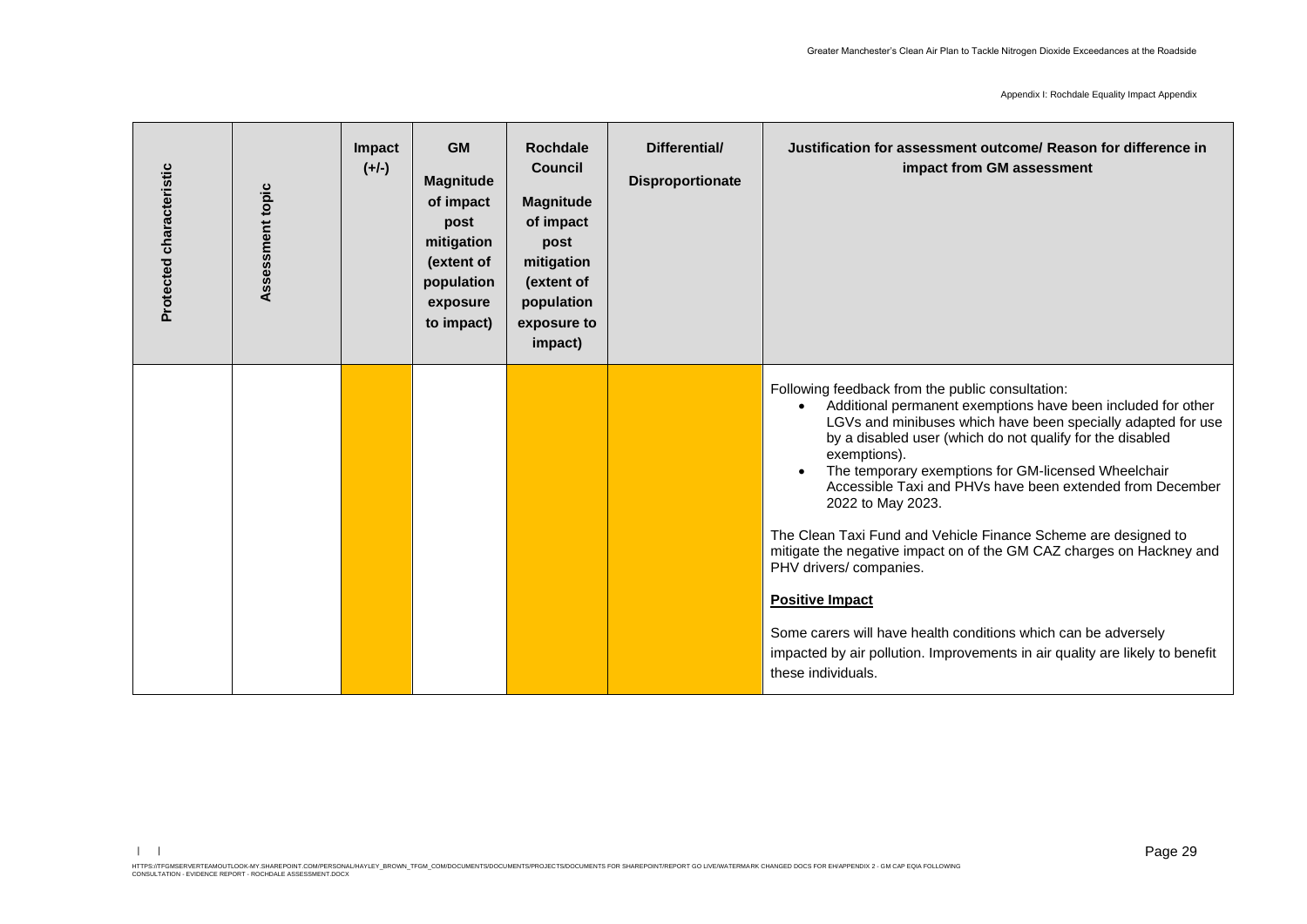Appendix I: Rochdale Equality Impact Appendix

| Protected characteristic                        | Assessment topic                | Impact<br>$(+/-)$ | <b>GM</b><br><b>Magnitude</b><br>of impact<br>post<br>mitigation<br>(extent of<br>population<br>exposure<br>to impact) | <b>Rochdale</b><br><b>Council</b><br><b>Magnitude</b><br>of impact<br>post<br>mitigation<br>(extent of<br>population<br>exposure to<br>impact) | Differential/<br><b>Disproportionate</b> | Justification for assessment outcome/ Reason for difference in<br>impact from GM assessment                                                                                                                                                                                                                                                                                                                                                                                                                                                                                                                                                                                                                                                                                                                  |
|-------------------------------------------------|---------------------------------|-------------------|------------------------------------------------------------------------------------------------------------------------|------------------------------------------------------------------------------------------------------------------------------------------------|------------------------------------------|--------------------------------------------------------------------------------------------------------------------------------------------------------------------------------------------------------------------------------------------------------------------------------------------------------------------------------------------------------------------------------------------------------------------------------------------------------------------------------------------------------------------------------------------------------------------------------------------------------------------------------------------------------------------------------------------------------------------------------------------------------------------------------------------------------------|
| Socio<br>Economic<br>Characteristi<br><b>CS</b> | Accessibility,<br>Affordability |                   | <b>Not</b><br>assessed<br>for GM                                                                                       | High/<br>medium                                                                                                                                | <b>Disproportionate</b>                  | <b>Negative impact</b><br>People living in deprivation, on low incomes and in receipt of<br>benefits are more likely to be disproportionately impacted by the<br>implementation of the GM Clean Air Zone:<br>due to the potential for increased costs for bus transport<br>being passed onto customers via rises in passenger fares<br>(as they are more likely to be reliant on public transport)<br>due to an increase in business costs (particularly for PHV<br>and Hackney drivers, and SME's / sole traders operating<br>LGVs) due to the implementation of charges<br><b>Mitigations</b><br>It is anticipated the range of measures to financially support sole<br>traders and companies replace or retrofit older, more polluting<br>vehicles will mitigate the potentially adverse impact of the GM |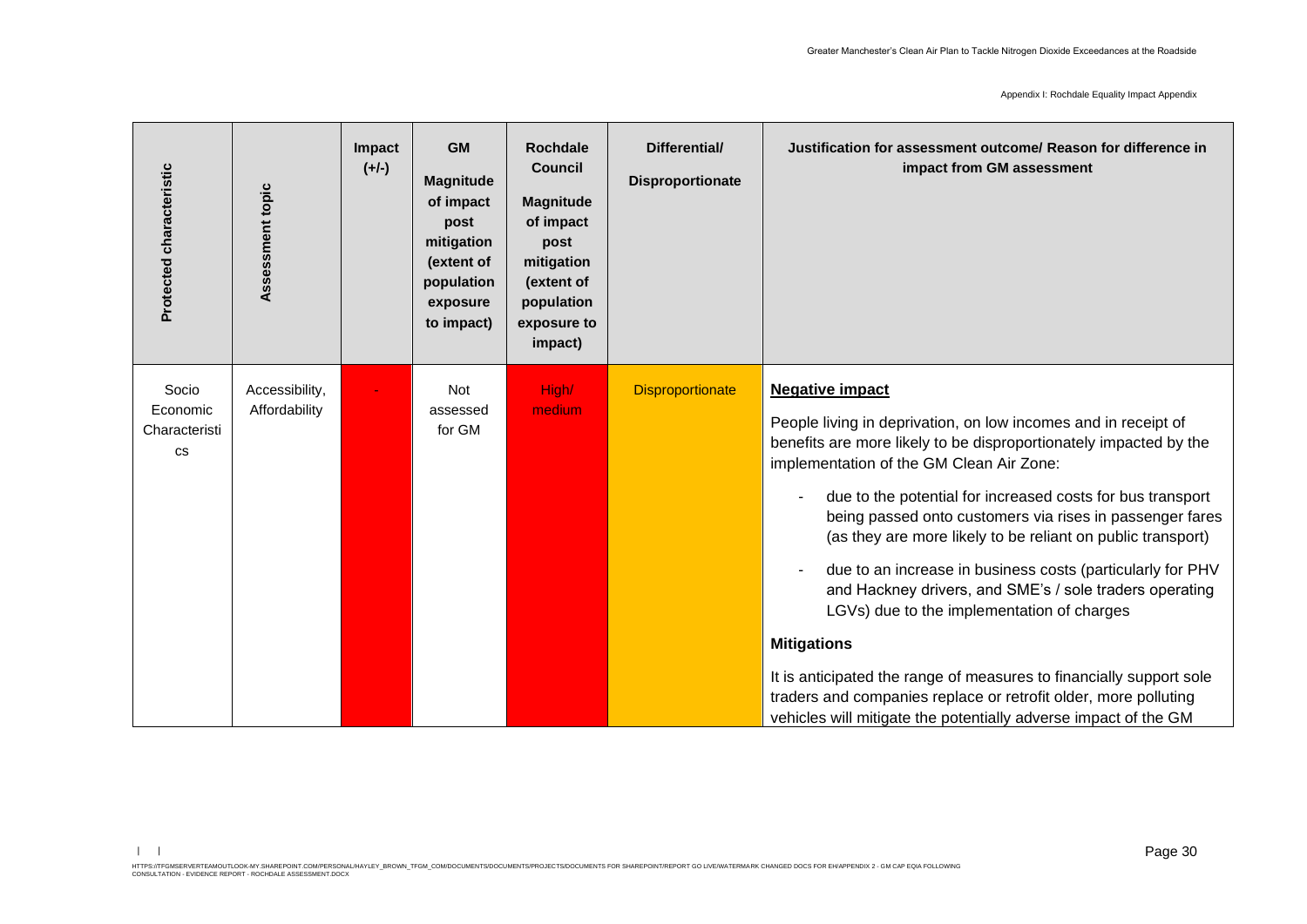| Protected characteristic | Assessment topic | Impact<br>$(+/-)$ | <b>GM</b><br><b>Magnitude</b><br>of impact<br>post<br>mitigation<br>(extent of<br>population<br>exposure<br>to impact) | <b>Rochdale</b><br><b>Council</b><br><b>Magnitude</b><br>of impact<br>post<br>mitigation<br>(extent of<br>population<br>exposure to<br>impact) | Differential/<br><b>Disproportionate</b> | Justification for assessment outcome/ Reason for difference in<br>impact from GM assessment                                                                                                                                                                                                                                                                                                                                                                                                                                                                                                                                                                                                                                                                                                                                      |
|--------------------------|------------------|-------------------|------------------------------------------------------------------------------------------------------------------------|------------------------------------------------------------------------------------------------------------------------------------------------|------------------------------------------|----------------------------------------------------------------------------------------------------------------------------------------------------------------------------------------------------------------------------------------------------------------------------------------------------------------------------------------------------------------------------------------------------------------------------------------------------------------------------------------------------------------------------------------------------------------------------------------------------------------------------------------------------------------------------------------------------------------------------------------------------------------------------------------------------------------------------------|
|                          |                  |                   |                                                                                                                        |                                                                                                                                                |                                          | Clean Air Zone charges on protected characteristic groups,<br>namely:<br>Clean Bus Fund<br>$\mathbf{1}$<br>Clean Freight Fund<br>Clean Taxi Fund<br>3.<br>Loan Finance<br>Electric Vehicle Infrastructure and Promotion<br>5.<br>However, it must be acknowledged that the response to the<br>consultation on the GM Clean Air Zone was low across all areas<br>of GM, including Rochdale. Many of the individuals that engaged<br>did not provide their demographic data. Therefore, the Council<br>has limited insight into the views of residents and businesses and<br>the potential negative impact of the GM Clean Air Plan and Zone<br>on those with protected characteristics. It is important to continue<br>to engage to understand if the mitigations are sufficient to protect<br>vulnerable groups and communities. |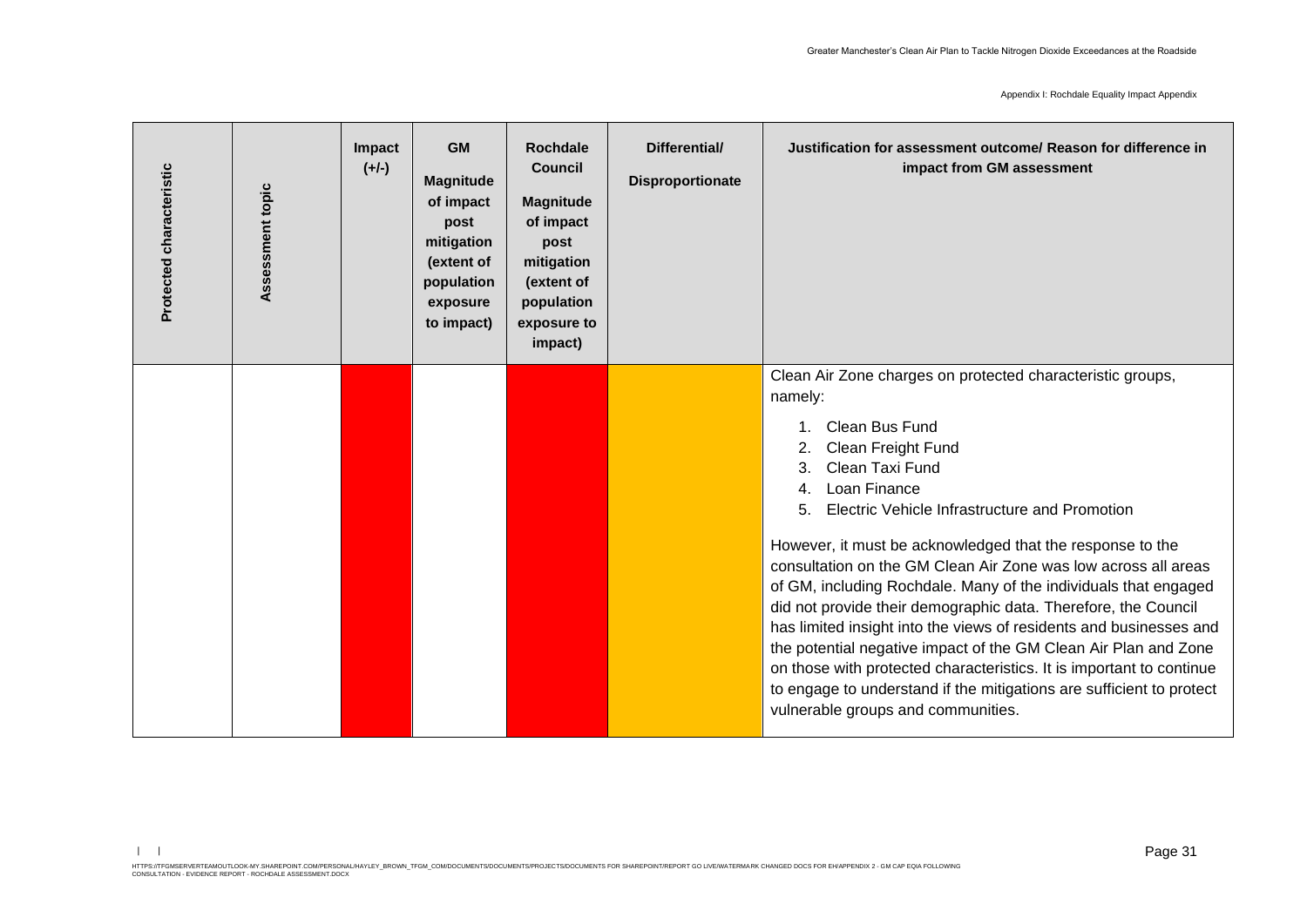Appendix I: Rochdale Equality Impact Appendix

| Protected characteristic | topic<br>ment<br>ğ,<br><b>in</b><br>⋖ | Impact<br>$(+/-)$ | <b>GM</b><br><b>Magnitude</b><br>of impact<br>post<br>mitigation<br>(extent of<br>population<br>exposure<br>to impact) | <b>Rochdale</b><br><b>Council</b><br><b>Magnitude</b><br>of impact<br>post<br>mitigation<br>(extent of<br>population<br>exposure to<br>impact) | Differential/<br><b>Disproportionate</b> | Justification for assessment outcome/ Reason for difference in<br>impact from GM assessment                                                                                                                               |
|--------------------------|---------------------------------------|-------------------|------------------------------------------------------------------------------------------------------------------------|------------------------------------------------------------------------------------------------------------------------------------------------|------------------------------------------|---------------------------------------------------------------------------------------------------------------------------------------------------------------------------------------------------------------------------|
|                          |                                       |                   |                                                                                                                        |                                                                                                                                                |                                          | <b>Positive Impact</b><br>However, it is also known that areas of existing high pollution<br>often correlate with low income communities and therefore any<br>improvements in air quality will benefit these individuals. |

 $| \cdot |$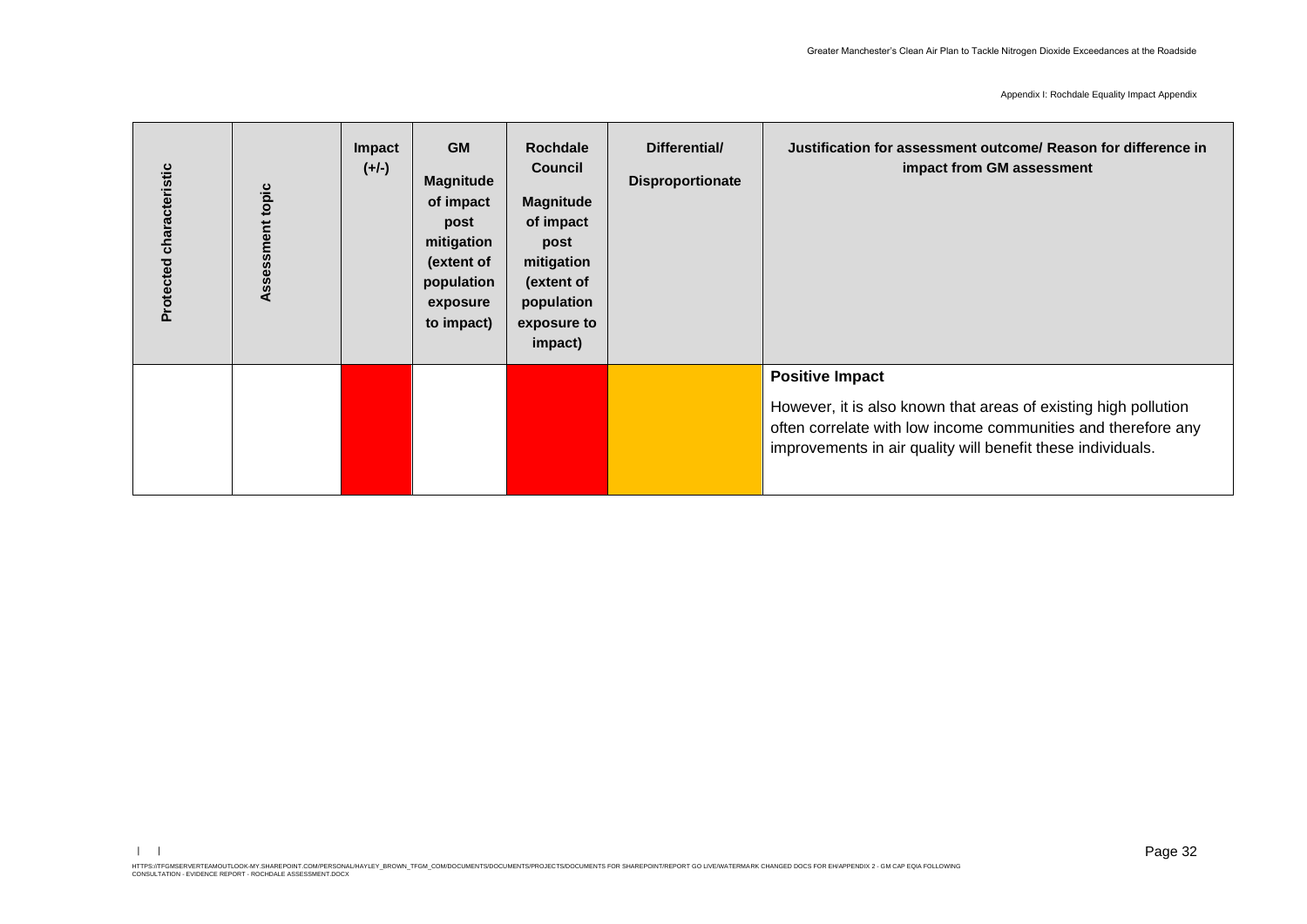# <span id="page-34-0"></span>**2.3 'Hot-spots' in your Local Authority**

### **2.3.1 Geographical 'hot-spots' in Rochdale**

#### **Deprivation hot spots**

Rochdale has high levels of deprivation. As a borough, it is one of the most deprived in the country. It is also one of the most deprived relative to other GM local authorities. The Indices of Multiple Deprivation (IMD) 2019 determined that of the 134 LSOAs in Rochdale, 40 were in the top 10% most deprived in the UK (i.e. they come within rank 1). This means that 30% of Rochdale's LSOAs are in the top 10% most deprived in the UK (in comparison to 23.3% across GM).

#### **Income hot spots**

NOMIS Official Labour Market Statistics for April 2021 reveal that 8% of GM residents (aged 16-64) are claiming benefits for unemployment. The claimant rate for Rochdale is higher at 8.8%. This represents the third highest claimant rate in GM (with only Oldham and Manchester having higher numbers at 10% and 9.3% respectively). There are certain wards within Rochdale where the claimant rate is particularly high:

- Milkstone and Deeplish 13.7%
- Central Rochdale 13.6%
- Kingsway 12.2%
- Smallbridge and Firgrove 11.6%
- West Middleton 10.8%
- Balderstone and Kirkholt 9.8%
- Spotland and Falinge 9.5%
- North Middleton 9.3%
- North Heywood 9.0%

#### **Disability hot spots**

Disability is prevalent across Rochdale as a borough. Within the borough, 14 of the 20 wards have a particularly high percentage of people reporting that their day to day activities are limited as a result of disability than the GM average:

- West Middleton (14.3%)
- Smallbridge and Firgrove (13.2%)
- North Heywood (12.3%)
- West Heywood (12.1%)
- Balderstone and Kirkholt (11.8%)
- Central Rochdale (11.6%)
- Castleton (11.6%)
- Milkstone and Deeplish (11.5%)
- East Middlton (11.1%)
- Spotland and Falinge (11.0%)
- Kingsway (10.7%)
- Hopwood Hall (10.4%)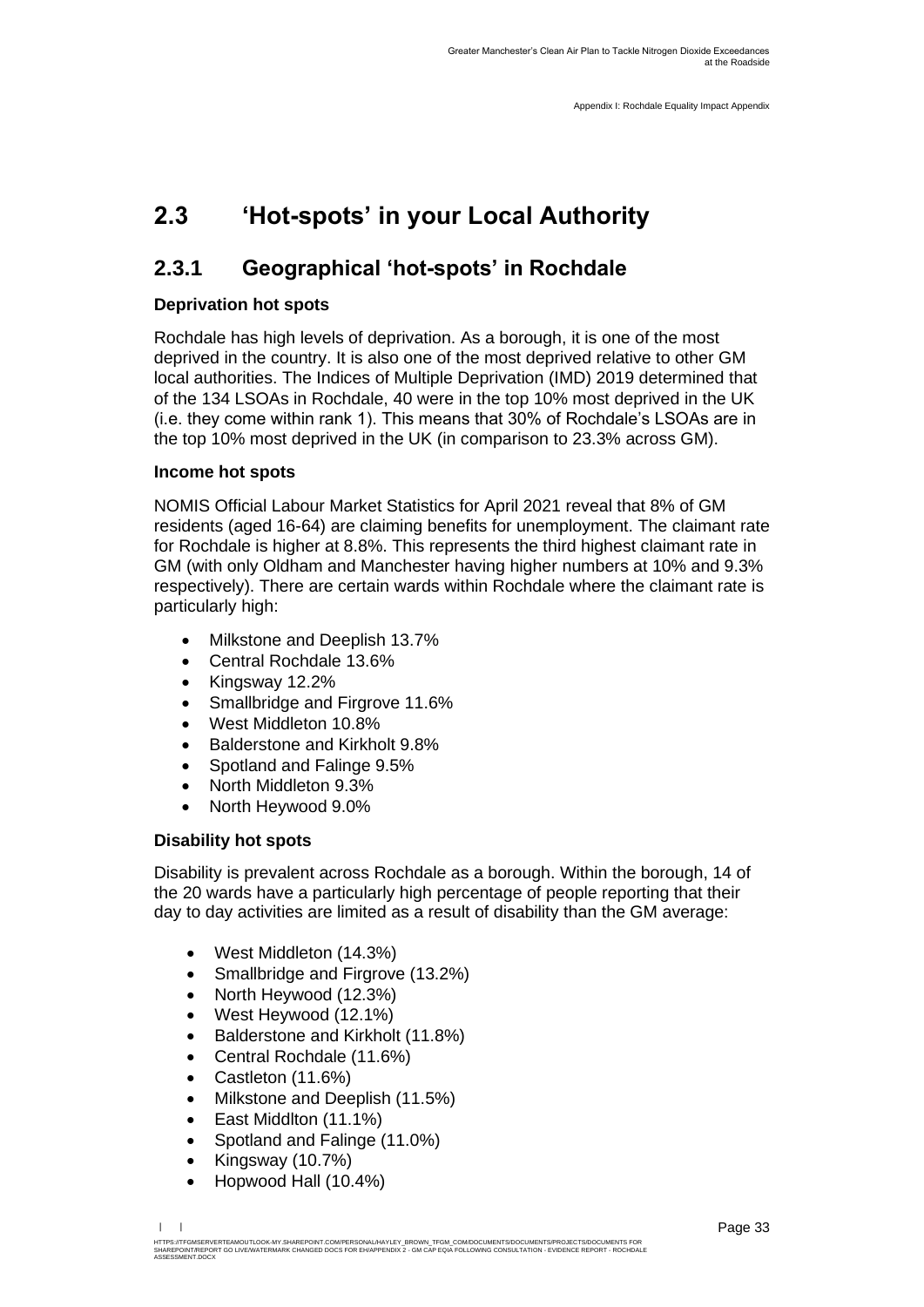- North Middleton (10.2%)
- South Middleton (10.1%)

### **2.3.2 Protected characteristic 'hot-spots' in Rochdale**

#### **Race**

ONS Mid-Year Population Estimates for 2019 demonstrate that Rochdale has a particularly large number of wards with a high proportion of BAME residents:

- Milkstone and Deeplish (75.6%)
- Central Rochdale (61.1%)
- Kingsway (38.7%)
- Spotland and Falinge (29.2%)
- Smallbridge and Firgrove (26.1%)
- Bamford (20.2%)
- Healey (16.8%)
- Balderstone and Kirkholt (15.0%)
- Castleton (13.0%)
- Norden (9.2%)
- West Middleton (7.0%)
- Hopwood Hall (6.2%
- North Heywood (5.4%)
- Wardle and West Littleborough (5.3%)
- South Middleton (5.2%)
- East Middleton (5.0%)

#### **Age**

ONS Mid-Year Population Estimates 2019 show there are a number of wards with particularly high ratios of younger (0-16years) and older (65+) residents, making them outliers:

The wards with a particularly high proportion of 0-16 year olds are:

- Balderstone and Kirkholt (25%)
- Central Rochdale (26%)
- Kingsway (27%)
- Milkstone and Deeplish (26%)
- Smallbridge and Firgrove (26%)
- Spotland and Falinge (24%)
- West Middleton (24%)

The wards with a particularly high proportion of residents aged 65+ are:

- Bamford (24%)
- Littleborough and Lakeside (23%)
- South Middleton (22%)
- Norden (21%)
- Milnrow and Newhey (21%)
- Castleton (20%)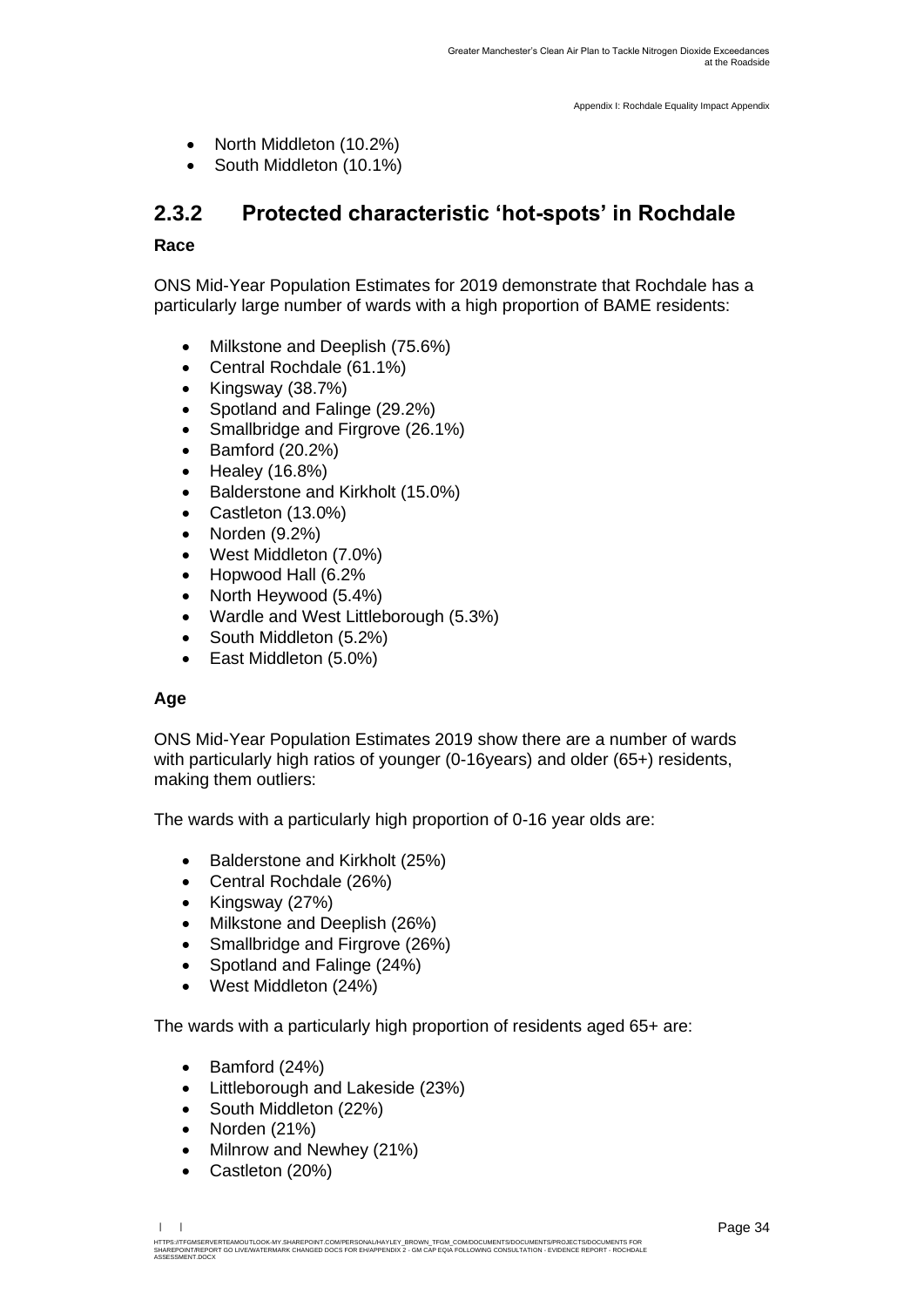- Healey (19%)
- Wardle and West Littleborough (18%)
- Hopwood Hall (18%)

## <span id="page-36-0"></span>**2.4 Actions to be taken by Rochdale**

### **2.4.1 Mitigation of potential equality impacts identified**

It is anticipated that the main adverse impact of the GM Clean Air Plan and Zone will be financial.

However, the response rate to the GM Clean Air Zone consultation was low across all areas of the conurbation, including Rochdale. Many of the individuals that engaged did not provide their demographic data. Therefore, the Council has limited insight into the views of those with protected characteristics regarding the potential impact of the GM Clean Air Plan and Zone.

As a result, there are a lot of unknowns and it will be important to undertake further engagement with protected characteristic groups to assess if the mitigations which will be implemented at a GM level are sufficient to manage the equality impacts that have been identified, namely:

- 1. Clean Bus Fund
- 2. Clean Freight Fund
- 3. Clean Taxi Fund
- 4. Loan Finance
- 5. Electric Vehicle Infrastructure and Promotion

### **2.4.2 Monitoring of potential equality impacts identified**

Rochdale Council will continue to monitor the impact on all protected characteristic groups by engaging in on-going dialogue to understand:

- who is accessing the range of grants and vehicle finance to support retrofit and replacement of vehicles;
- whether these mitigations meet the needs of protected characteristic groups.

### **2.4.3 Review of potential equality impacts identified**

Dialogue will be via the Air Quality Administration Committee representative and the information considered by council officers

### **2.4.4 Outline local monitoring and review plan**

Information provided to the Air Quality Administration Committee representative at the GM agreed meeting frequency, will be disseminated to Rochdale Council officers.